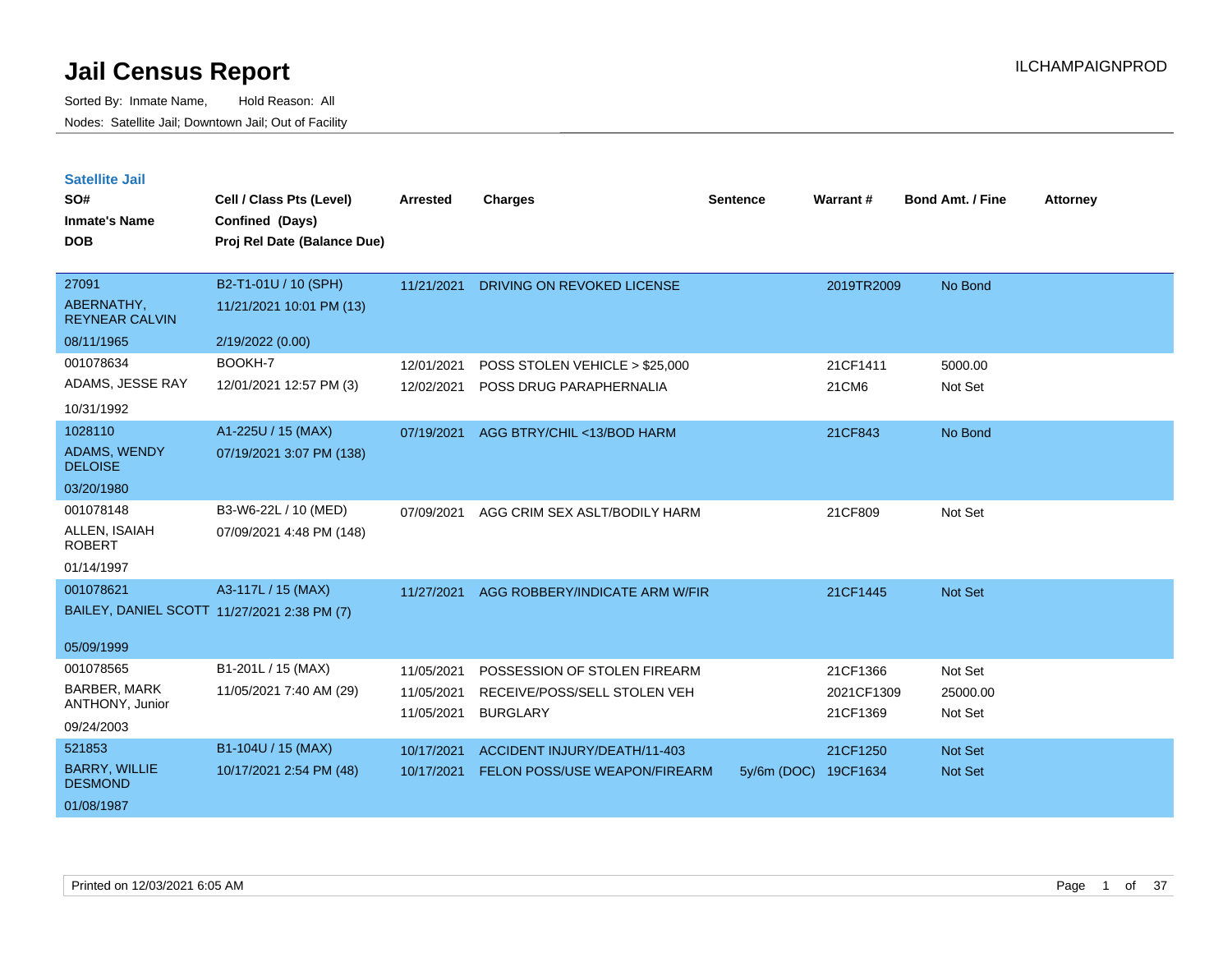Sorted By: Inmate Name, Hold Reason: All Nodes: Satellite Jail; Downtown Jail; Out of Facility

| ivouss. Satellite Jali, Downtown Jali, Out of Facility |                             |                 |                                   |                 |            |                         |                 |
|--------------------------------------------------------|-----------------------------|-----------------|-----------------------------------|-----------------|------------|-------------------------|-----------------|
| SO#                                                    | Cell / Class Pts (Level)    | <b>Arrested</b> | <b>Charges</b>                    | <b>Sentence</b> | Warrant#   | <b>Bond Amt. / Fine</b> | <b>Attorney</b> |
| Inmate's Name                                          | Confined (Days)             |                 |                                   |                 |            |                         |                 |
| DOB                                                    | Proj Rel Date (Balance Due) |                 |                                   |                 |            |                         |                 |
|                                                        |                             |                 |                                   |                 |            |                         |                 |
| 1073281                                                | A2-121L / 5 (ADS)           | 11/15/2021      | DOM BTRY/CONTACT/1-2 PRECONV      |                 | 2021CF206  | 5000.00                 |                 |
| <b>BASLER, MONET</b><br><b>MARISA</b>                  | 11/15/2021 11:08 PM (19)    |                 |                                   |                 |            |                         |                 |
| 08/17/1994                                             |                             |                 |                                   |                 |            |                         |                 |
| 001078636                                              | BOOKF-2                     | 12/01/2021      | <b>RESIDENTIAL BURGLARY</b>       |                 | 21CF1231   | 50000.00                |                 |
| BAYS, JENNIFER ANNE 12/01/2021 8:28 PM (3)             |                             |                 |                                   |                 |            |                         |                 |
|                                                        |                             |                 |                                   |                 |            |                         |                 |
| 06/15/1983                                             |                             |                 |                                   |                 |            |                         |                 |
| 001078595                                              | A1-226L / 10 (MED)          | 11/20/2021      | AGGRAVATED DOMESTIC BATTERY       |                 | 21CF1426   | No Bond                 |                 |
| <b>BEADLES, KIERA</b><br>RENEE                         | 11/20/2021 1:54 AM (14)     |                 |                                   |                 |            |                         |                 |
| 01/23/1991                                             |                             |                 |                                   |                 |            |                         |                 |
| 55826                                                  | B1-102L / 15 (MAX)          | 10/22/2021      | MFG/DEL 100<400 GR COCA/ANLG      |                 | 21CF1284   | Not Set                 |                 |
| BEAUREGARD,<br>MAURICE RONALD,                         | 10/22/2021 7:57 AM (43)     |                 |                                   |                 |            |                         |                 |
| 06/19/1982                                             |                             |                 |                                   |                 |            |                         |                 |
| 1059371                                                | A3-217L / 15 (MAX)          | 11/15/2021      | <b>RESIDENTIAL BURGLARY</b>       | 10y (DOC)       | 2021CF154  | No Bond                 |                 |
| <b>BECKETT, ANQWAUN</b><br>JAWAUN                      | 11/15/2021 11:01 AM (19)    | 11/15/2021      | AGG BATTERY/PEACE OFFICER         | 5y (DOC)        | 2021CF154  | No Bond                 |                 |
| 11/14/1996                                             |                             |                 |                                   |                 |            |                         |                 |
| 969121                                                 | BOOKH-1 / 15 (MAX)          | 11/25/2021      | <b>CRIM TRESPASS TO RESIDENCE</b> |                 | 21CF1444   | Not Set                 |                 |
| <b>BECKLEY, ANTHONY</b><br><b>PATRICK</b>              | 11/25/2021 7:16 PM (9)      |                 |                                   |                 |            |                         |                 |
| 06/30/1989                                             |                             |                 |                                   |                 |            |                         |                 |
| 1045344                                                | A2-222U / 5 (MIN)           | 11/27/2021      | POSSESSION OF METH<5 GRAMS        |                 | 2021CF1037 | 10000.00                |                 |
| <b>BERNARD, KIMBERLY</b><br>RAE.                       | 11/27/2021 11:34 AM (7)     |                 |                                   |                 |            |                         |                 |
| 06/23/1965                                             |                             |                 |                                   |                 |            |                         |                 |
| 1057334                                                | B4-221U / 15 (MAX)          | 10/27/2021      | MURDER/INTENT TO KILL/INJURE      |                 |            | No Bond                 |                 |
| BEVERLY, DAVID<br><b>BENJAMIN</b>                      | 10/27/2021 1:42 PM (38)     |                 |                                   |                 |            |                         |                 |
| 03/31/1987                                             |                             |                 |                                   |                 |            |                         |                 |

Printed on 12/03/2021 6:05 AM Page 2 of 37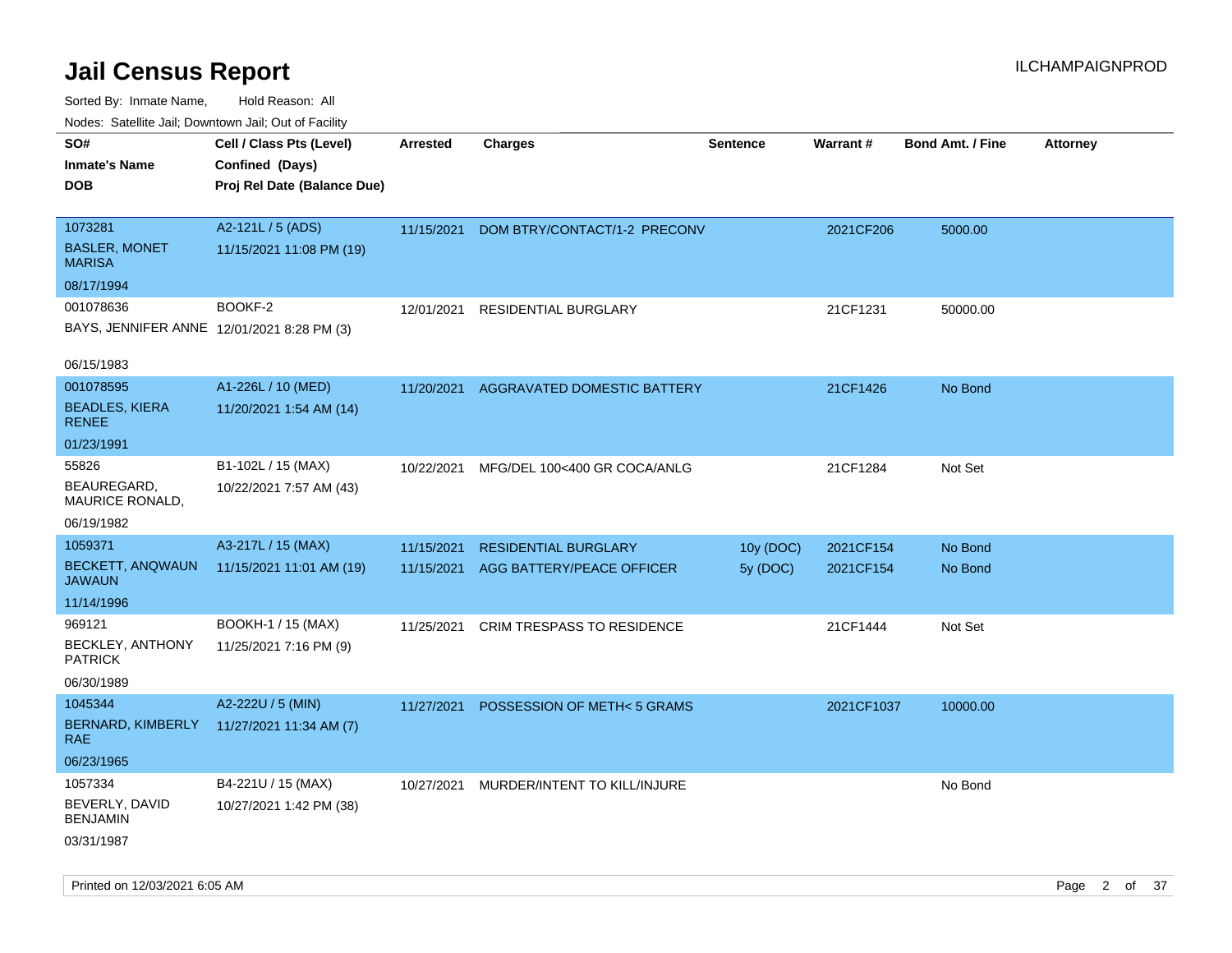| ivouss. Saleling Jali, Downtown Jali, Out of Facility |                             |                 |                                           |                 |            |                         |                 |
|-------------------------------------------------------|-----------------------------|-----------------|-------------------------------------------|-----------------|------------|-------------------------|-----------------|
| SO#                                                   | Cell / Class Pts (Level)    | <b>Arrested</b> | <b>Charges</b>                            | <b>Sentence</b> | Warrant#   | <b>Bond Amt. / Fine</b> | <b>Attorney</b> |
| <b>Inmate's Name</b>                                  | Confined (Days)             |                 |                                           |                 |            |                         |                 |
| <b>DOB</b>                                            | Proj Rel Date (Balance Due) |                 |                                           |                 |            |                         |                 |
|                                                       |                             |                 |                                           |                 |            |                         |                 |
| 57176                                                 | B3-W3-10L / 5 (MIN)         | 11/04/2021      | DRIVING ON REVOKED LICENSE                |                 | 2021CF92   | Not Set                 |                 |
| <b>BICKERS, LARRY RAY</b>                             | 11/04/2021 4:37 PM (30)     |                 |                                           |                 |            |                         |                 |
| 03/03/1966                                            | 11/3/2021 (0.00)            |                 |                                           |                 |            |                         |                 |
| 29626                                                 | B1-105U / 10 (MED)          | 11/09/2021      | MFG/DEL 15<100 GR COCA/ANALOG             |                 | 21CF1387   | Not Set                 |                 |
| <b>BISHOP, DARRELL</b><br>EDWARD                      | 11/09/2021 4:46 PM (25)     |                 |                                           |                 |            |                         |                 |
| 07/18/1968                                            |                             |                 |                                           |                 |            |                         |                 |
| 51247                                                 | B1-202U / 10 (MED)          | 04/15/2021      | FELON POSS/USE WEAPON/FIREARM             |                 | 21CF411    | Not Set                 |                 |
| <b>BROWN, DANTE</b><br><b>MAURICE</b>                 | 04/15/2021 6:24 PM (233)    |                 |                                           |                 |            |                         |                 |
| 04/19/1979                                            |                             |                 |                                           |                 |            |                         |                 |
| 1063032                                               | BOOKH-5                     | 12/03/2021      | <b>BURGLARY</b>                           |                 | 21CFAWOW   | Not Set                 |                 |
| BROWN, JOIA DEVYNE 12/03/2021 4:43 AM (1)             |                             |                 |                                           |                 |            |                         |                 |
|                                                       |                             |                 |                                           |                 |            |                         |                 |
| 07/09/1998                                            |                             |                 |                                           |                 |            |                         |                 |
| 1035923                                               | B3-W3-12L / 10 (MED)        |                 | 08/23/2021 POSS STOLEN VEHICLE > \$25,000 |                 | 21CF1029   | Not Set                 |                 |
| <b>BROWN, KYRELL</b><br><b>NAJUAN</b>                 | 08/23/2021 9:46 AM (103)    |                 |                                           |                 |            |                         |                 |
| 06/14/1993                                            |                             |                 |                                           |                 |            |                         |                 |
| 29957                                                 | B4-122U / 15 (MAX)          | 11/13/2021      | FELON POSS/USE WEAPON/FIREARM             |                 | 21CF1390   | Not Set                 |                 |
| BROWN, RODNEY<br>LOUIS                                | 11/13/2021 8:57 PM (21)     | 11/13/2021      | AGG CRIM SX AB/>5 YR OLDER VIC            |                 | 2019CF0718 | 250000.00               |                 |
| 01/07/1968                                            |                             |                 |                                           |                 |            |                         |                 |
| 001077945                                             | A1-227L / 10 (MED)          | 11/13/2021      | AGG ASLT PEACE OFF/FIRE/ER WRK            |                 | 2021CF637  | 1000.00                 |                 |
| <b>BROWN, SIDREA</b><br><b>RENEIA</b>                 | 11/13/2021 10:49 AM (21)    | 11/13/2021      | <b>BURGLARY</b>                           |                 | 2021CF543  | 50000.00                |                 |
| 07/23/1992                                            |                             | 11/17/2021      | <b>BURGLARY</b>                           |                 | 21CF1264   | 1000.00                 |                 |
| 39474                                                 | B1-101U / 10 (ADS)          | 07/06/2021      | MFG/DEL 15<100 GR HEROIN/ANLG             |                 | 21CF792    | Not Set                 |                 |
| CAMPBELL, AARON<br><b>JACOB</b>                       | 07/06/2021 11:56 PM (151)   |                 |                                           |                 |            |                         |                 |
| 07/18/1974                                            |                             |                 |                                           |                 |            |                         |                 |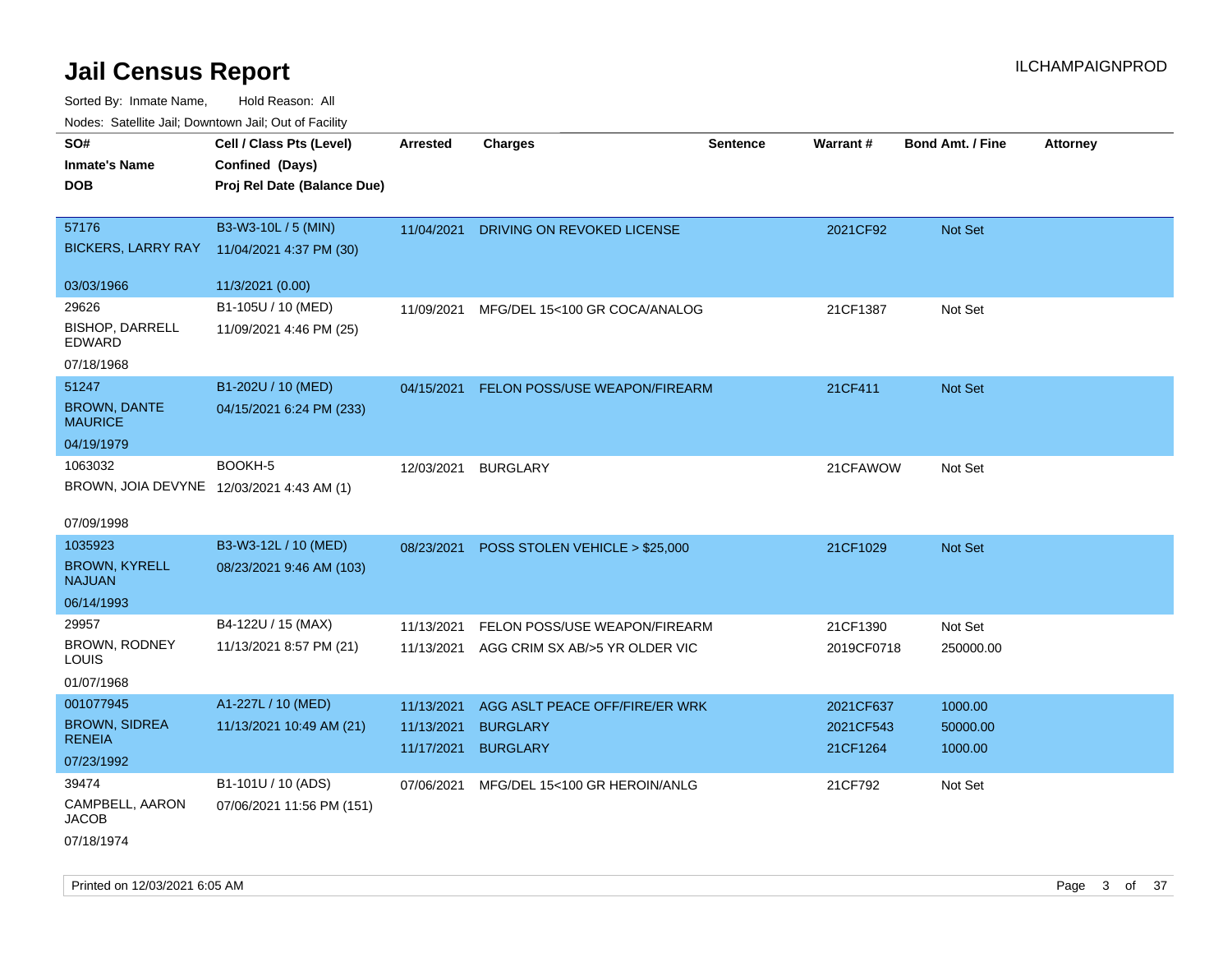Sorted By: Inmate Name, Hold Reason: All

Nodes: Satellite Jail; Downtown Jail; Out of Facility

| SO#                                         |                             |                 |                                |                 |            |                         |                 |
|---------------------------------------------|-----------------------------|-----------------|--------------------------------|-----------------|------------|-------------------------|-----------------|
|                                             | Cell / Class Pts (Level)    | <b>Arrested</b> | <b>Charges</b>                 | <b>Sentence</b> | Warrant#   | <b>Bond Amt. / Fine</b> | <b>Attorney</b> |
| <b>Inmate's Name</b>                        | Confined (Days)             |                 |                                |                 |            |                         |                 |
| <b>DOB</b>                                  | Proj Rel Date (Balance Due) |                 |                                |                 |            |                         |                 |
|                                             |                             |                 |                                |                 |            |                         |                 |
| 996275                                      | B1-105L / 10 (MED)          | 11/15/2021      | FELON POSS/USE WEAPON/FIREARM  |                 | 21CF1398   | Not Set                 |                 |
| CAMPBELL, JOHNNIE<br>LEE, Third             | 11/15/2021 8:37 AM (19)     |                 |                                |                 |            |                         |                 |
| 04/02/1992                                  |                             |                 |                                |                 |            |                         |                 |
| 958898                                      | B4-127U / 15 (MAX)          | 11/18/2021      | AGGRAVATED DOMESTIC BATTERY    |                 | 21CF1409   | Not Set                 |                 |
| CHAMBERS, GARY<br>DANTE                     | 11/18/2021 5:10 AM (16)     |                 |                                |                 |            |                         |                 |
| 05/24/1973                                  |                             |                 |                                |                 |            |                         |                 |
| 1068848                                     | <b>BOOKH-6 / 15 (MAX)</b>   | 02/06/2020      | MURDER/INTENT TO KILL/INJURE   | 60y (DOC)       | 20CF-156   | No Bond                 |                 |
| <b>CHATMAN, MICHAEL</b><br><b>DAISEAN</b>   | 02/06/2020 5:22 PM (667)    |                 |                                |                 |            |                         |                 |
| 11/12/1999                                  |                             |                 |                                |                 |            |                         |                 |
| 34805                                       | B4-226L / 15 (MAX)          | 10/01/2021      | <b>DOMESTIC BATTERY</b>        |                 | 21CF1183   | Not Set                 |                 |
| CONERLY, KIN JOSEPH 10/01/2021 1:53 AM (64) |                             | 10/01/2021      | ARMED HABITUAL CRIMINAL        |                 | 21CF1184   | Not Set                 |                 |
|                                             |                             | 10/06/2021      | POSS STOLEN VEHICLE > \$25,000 |                 | 19CF1786   | Not Set                 |                 |
| 11/16/1971                                  |                             |                 |                                |                 |            |                         |                 |
| 1074319                                     | B2-DR / 15 (SPH)            | 10/12/2021      | AGGRAVATED CRUELTY TO ANIMALS  |                 | 21CF1238   | <b>Not Set</b>          |                 |
| CRAIG, DAVUCCI<br><b>DAVION</b>             | 10/12/2021 11:36 AM (53)    | 10/14/2021      | <b>MURDER</b>                  |                 | 21CF1239   | <b>Not Set</b>          |                 |
| 08/02/2001                                  |                             |                 |                                |                 |            |                         |                 |
| 001077549                                   | B2-T3-10L / 10 (SPH)        | 12/22/2020      | PRED CRIM SEX ASLT/VICTIM <13  |                 | 2020CF1469 | Not Set                 |                 |
| CRISTOBAL-MATEO,<br><b>CRISTOBAL</b>        | 12/22/2020 1:17 PM (347)    |                 |                                |                 |            |                         |                 |
| 12/02/1988                                  |                             |                 |                                |                 |            |                         |                 |
| 001078641                                   | BOOKH-3                     | 12/02/2021      | <b>FUGITIVE FROM JUSTICE</b>   |                 |            | No Bond                 |                 |
| DAVENPORT.<br><b>ANTWONE L</b>              | 12/02/2021 11:57 AM (2)     |                 |                                |                 |            |                         |                 |
| 09/23/1989                                  |                             |                 |                                |                 |            |                         |                 |
| 001077536                                   | B2-T1-03U / 10 (SPH)        | 12/20/2020      | <b>ROBBERY</b>                 |                 | 20CF1446   | Not Set                 |                 |
| DAVIS, ARTRE LAVAE                          | 12/20/2020 1:38 PM (349)    |                 |                                |                 |            |                         |                 |

06/26/2002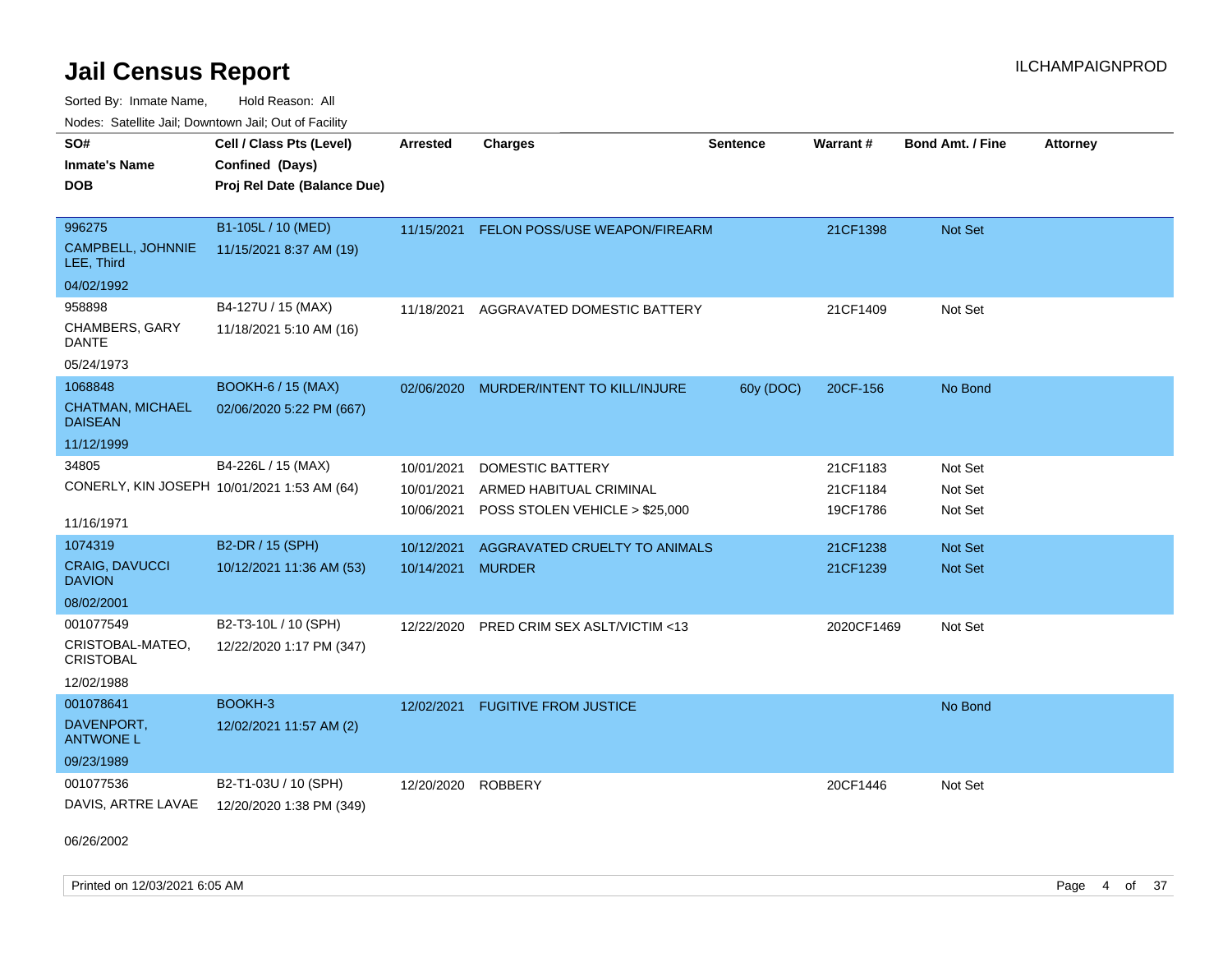Sorted By: Inmate Name, Hold Reason: All Nodes: Satellite Jail; Downtown Jail; Out of Facility

| SO#<br><b>Inmate's Name</b><br><b>DOB</b> | Cell / Class Pts (Level)<br>Confined (Days)<br>Proj Rel Date (Balance Due) | <b>Arrested</b> | <b>Charges</b>                        | <b>Sentence</b> | <b>Warrant#</b> | <b>Bond Amt. / Fine</b> | <b>Attorney</b> |
|-------------------------------------------|----------------------------------------------------------------------------|-----------------|---------------------------------------|-----------------|-----------------|-------------------------|-----------------|
| 1023587                                   | B1-203U / 15 (MAX)                                                         | 09/24/2021      | MFG/DEL CANNABIS/2.5-10 GRAMS         |                 | 21CF1155        | Not Set                 |                 |
| <b>DAVIS, MARTIN</b><br><b>DENNIS</b>     | 09/24/2021 9:38 PM (71)                                                    | 09/24/2021      | <b>ARMED HABITUAL CRIMINAL</b>        |                 | 2021-CF681      | 500000.00               |                 |
| 12/02/1994                                |                                                                            |                 |                                       |                 |                 |                         |                 |
| 001077634                                 | A2-223L / 5 (ADS)                                                          | 09/23/2021      | OBSTRUCT JUST/DESTROY EVIDENCE        |                 | 21CF887         | 25000.00                |                 |
| DAVIS, TAMIKA                             | 09/23/2021 12:30 AM (72)                                                   |                 |                                       |                 |                 |                         |                 |
| 03/11/1974                                |                                                                            |                 |                                       |                 |                 |                         |                 |
| 56972                                     | B4-227U / 10 (MED)                                                         | 08/30/2021      | POSS STOLEN VEHICLE > \$25,000        |                 | 21CF1044        | <b>Not Set</b>          |                 |
| DAY, DANIEL JOSEPH                        | 08/30/2021 3:07 PM (96)                                                    | 09/04/2021      | <b>BURGLARY</b>                       |                 | 21CF1054        | Not Set                 |                 |
| 10/16/1982                                |                                                                            |                 |                                       |                 |                 |                         |                 |
| 522497                                    | A4-203U / 10 (MED)                                                         | 11/28/2021      | FELON POSS/USE WEAPON/FIREARM         |                 | 21CF1447        | Not Set                 |                 |
| DELANEY, KEANDRE                          | 11/28/2021 2:06 AM (6)                                                     |                 |                                       |                 |                 |                         |                 |
| 11/27/1986                                |                                                                            |                 |                                       |                 |                 |                         |                 |
| 989143                                    | B3-W2-06L / 10 (MED)                                                       | 09/27/2021      | <b>STALKING/CAUSE PERSON DISTRESS</b> | 2y (DOC)        | 21CF1149        | 50000.00                |                 |
| DIAL, CLAYTON COLE                        | 09/27/2021 4:12 PM (68)                                                    | 09/27/2021      | POSSESSION OF METH<5 GRAMS            | 3y (DOC)        |                 | 9430.00                 |                 |
| 07/28/1991                                |                                                                            |                 |                                       |                 |                 |                         |                 |
| 515892                                    | B4-224U / 15 (MAX)                                                         | 11/18/2021      | AGG DOMESTIC BATTERY/STRANGLE         | 4y (DOC)        | 15CF1432        | No Bond                 |                 |
| DISHMAN, BYRON<br><b>EUJEAN</b>           | 11/18/2021 2:33 PM (16)                                                    |                 |                                       |                 |                 |                         |                 |
| 07/30/1983                                |                                                                            |                 |                                       |                 |                 |                         |                 |
| 25659                                     | B4-125L / 15 (MAX)                                                         | 06/15/2021      | <b>RESIDENTIAL BURGLARY</b>           |                 | 2020CF1218      | 50000.00                |                 |
| DORRIS, LORENZO                           | 06/15/2021 6:17 AM (172)                                                   | 06/15/2021      | <b>BURGLARY</b>                       |                 | 21CF689         | <b>Not Set</b>          |                 |
| 07/19/1966                                |                                                                            |                 |                                       |                 |                 |                         |                 |
| 45194                                     | B3-W1-01U / 10 (MED)                                                       | 10/20/2021      | DOMESTIC BATTERY/OTHER PRIOR          |                 | 21CF1265        | Not Set                 |                 |
| FALLS, ANDREW                             | 10/20/2021 12:59 AM (45)                                                   |                 |                                       |                 |                 |                         |                 |

08/15/1976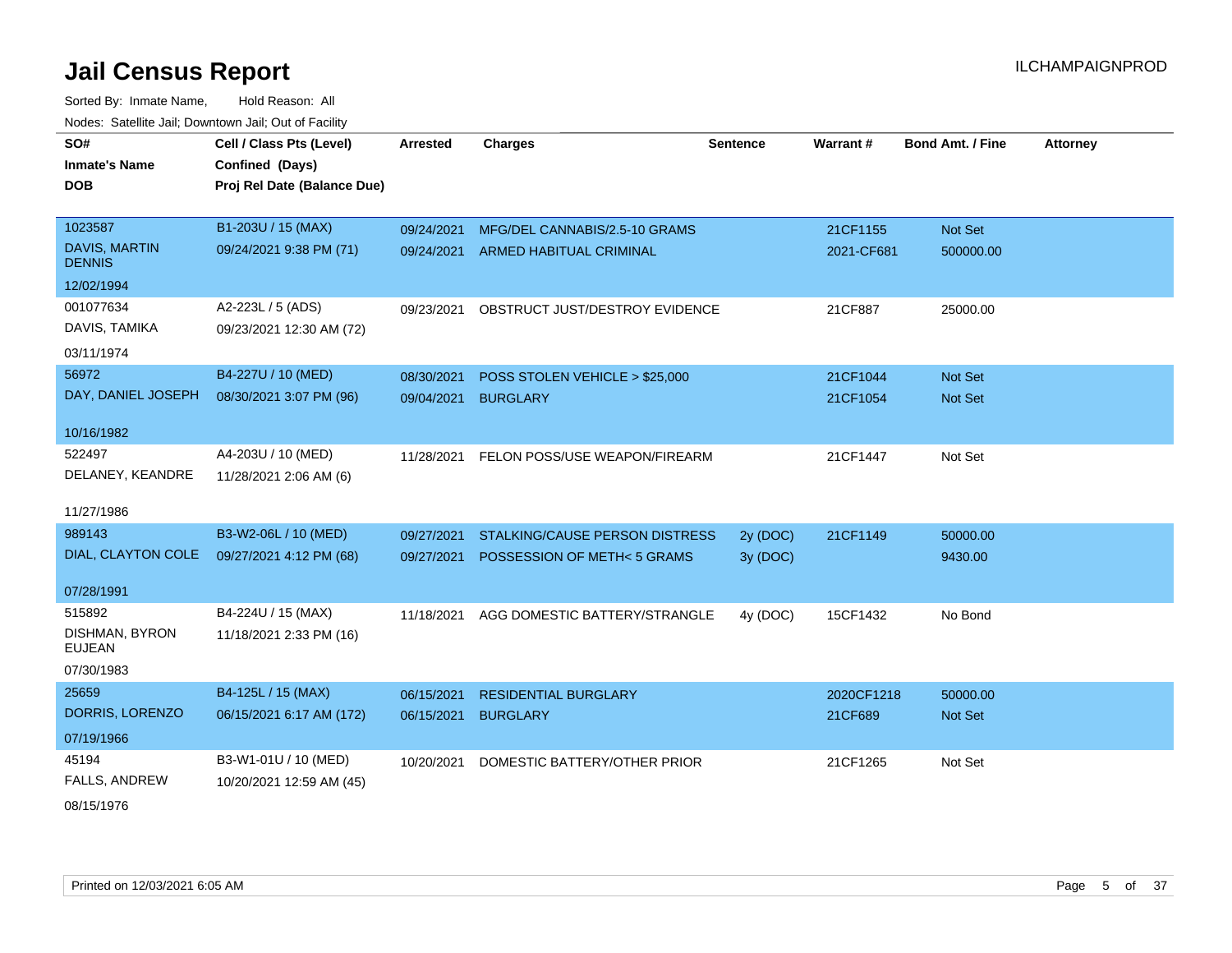| SO#<br><b>Inmate's Name</b><br><b>DOB</b>                      | Cell / Class Pts (Level)<br>Confined (Days)<br>Proj Rel Date (Balance Due) | <b>Arrested</b>                                                                  | <b>Charges</b>                                                                                                                                                                         | <b>Sentence</b> | Warrant#                                                            | <b>Bond Amt. / Fine</b>                                         | <b>Attorney</b> |
|----------------------------------------------------------------|----------------------------------------------------------------------------|----------------------------------------------------------------------------------|----------------------------------------------------------------------------------------------------------------------------------------------------------------------------------------|-----------------|---------------------------------------------------------------------|-----------------------------------------------------------------|-----------------|
| 527081<br>FERGUSON,<br><b>CHRISTOPHER</b>                      | B3-W6-24L / 10 (MED)<br>09/06/2021 1:18 PM (89)                            |                                                                                  | 09/06/2021 ARSON/REAL/PERSONAL PROP>\$150                                                                                                                                              |                 | 2021 CF 797                                                         | 25000.00                                                        |                 |
| 12/21/1981                                                     |                                                                            |                                                                                  |                                                                                                                                                                                        |                 |                                                                     |                                                                 |                 |
| 54397<br>FICKLIN, GORDON<br><b>RAYMOND</b><br>11/03/1973       | A4-102L / 10 (ADS)<br>11/23/2021 10:22 AM (11)                             | 11/23/2021<br>11/23/2021<br>11/23/2021<br>11/23/2021<br>11/23/2021<br>11/23/2021 | <b>DISORDERLY CONDUCT</b><br>FELON POSS/USE WEAPON/FIREARM<br>HRSMT/THREATEN PERSON/KILL<br>DRIVING ON SUSPENDED LICENSE<br><b>RECKLESS DRIVING</b><br>CRIM DMG/GOVT PROP/>\$500-\$10K |                 | 21CM538<br>21CF859<br>21CF767<br>21TR10075<br>21TR10074<br>21CF1462 | 100.00<br>50000.00<br>50000.00<br>2500.00<br>Not Set<br>Not Set |                 |
| 518395<br>09/10/1985                                           | B2-T3-12L / 15 (SPH)<br>FRANDLE, MARK RYAN 07/07/2020 3:42 PM (515)        | 07/07/2020                                                                       | <b>CRIMINAL SEXUAL ASSAULT</b>                                                                                                                                                         |                 | 2020-CF735                                                          | 250000.00                                                       |                 |
| 001078583<br>FRAZIER, RICHARD<br><b>EMOND</b><br>04/19/2001    | A3-212L / 15 (MAX)<br>11/14/2021 3:12 AM (20)                              | 11/14/2021                                                                       | AGG UNLAWFUL USE WEAPON/PERSON                                                                                                                                                         |                 | 21CF1392                                                            | Not Set                                                         |                 |
| 001077934<br>FREED, LOGAN<br><b>SUZANNE</b><br>08/18/1996      | A1-224L / 10 (MED)<br>08/22/2021 11:45 PM (104)                            | 08/22/2021<br>08/22/2021                                                         | AGG DUI/ACCIDENT/DEATH<br><b>DOMESTIC BATTERY</b>                                                                                                                                      |                 | 21CF1024<br>21 CM 172                                               | Not Set<br>10000.00                                             |                 |
| 001078290<br>FREEMAN, ANGEL<br><b>JANILA KAY</b><br>12/25/1995 | A1-125U / 10 (ADS)<br>08/19/2021 1:26 AM (107)                             | 08/19/2021                                                                       | MACHINE GUN/AUTO WEAPON/VEH                                                                                                                                                            |                 | 21CF1012                                                            | Not Set                                                         |                 |
| 001078450<br>GAMBLE, HAKEEM<br><b>DARION</b><br>12/17/1999     | B3-W2-05U / 10 (MED)<br>10/26/2021 1:01 PM (39)<br>12/23/2021 (0.00)       | 10/26/2021<br>10/26/2021                                                         | <b>BURGLARY W/O CAUSING DAMAGE</b><br><b>AGGRAVATED BATTERY</b>                                                                                                                        |                 |                                                                     | No Bond<br>Not Set                                              |                 |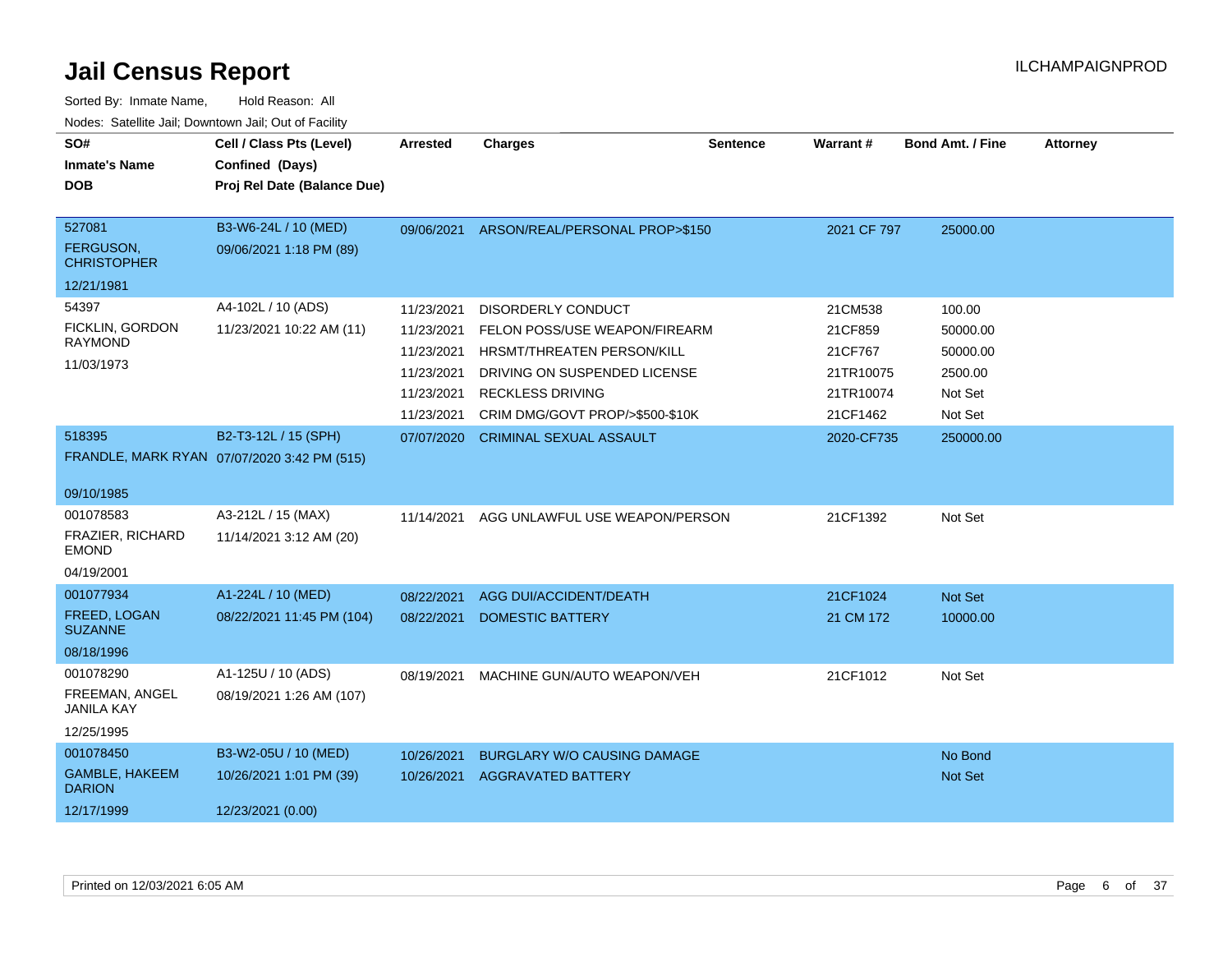| SO#                                    | Cell / Class Pts (Level)                   | <b>Arrested</b> | <b>Charges</b>                          | <b>Sentence</b> | Warrant#   | <b>Bond Amt. / Fine</b> | <b>Attorney</b> |
|----------------------------------------|--------------------------------------------|-----------------|-----------------------------------------|-----------------|------------|-------------------------|-----------------|
| <b>Inmate's Name</b>                   | Confined (Days)                            |                 |                                         |                 |            |                         |                 |
| <b>DOB</b>                             | Proj Rel Date (Balance Due)                |                 |                                         |                 |            |                         |                 |
|                                        |                                            |                 |                                         |                 |            |                         |                 |
| 001078633                              | A4-205L / 15 (MAX)                         | 12/01/2021      | <b>PRED CRIM SEX ASLT/VICTIM &lt;13</b> |                 | 21CF1416   | 250000.00               |                 |
| GONZALEZ-GUILLEN.<br><b>EDWARD</b>     | 12/01/2021 12:08 PM (3)                    |                 |                                         |                 |            |                         |                 |
| 08/25/2002                             |                                            |                 |                                         |                 |            |                         |                 |
| 001078607                              | A3-113L / 15 (ADS)                         | 11/22/2021      | FELON POSS/USE FIREARM/PAROLE           |                 | 21CF1437   | Not Set                 |                 |
| GRAY, WILLIAM<br>DA'VON                | 11/22/2021 2:57 PM (12)                    | 11/22/2021      | ATTEMPT (FIRST DEGREE MURDER)           |                 | 21CF1435   | Not Set                 |                 |
| 04/18/1984                             |                                            |                 |                                         |                 |            |                         |                 |
| 1069726                                | A3-216L / 5 (ADS)                          | 11/17/2021      | POSS AMT CON SUB EXCEPT(A)/(D)          |                 | 21CF472    | 10000.00                |                 |
|                                        | GREER, CONNOR JAY 11/17/2021 5:26 PM (17)  | 11/17/2021      | <b>BURGLARY W/O CAUSING DAMAGE</b>      |                 | 19CF1421   | 10000.00                |                 |
|                                        |                                            |                 |                                         |                 |            |                         |                 |
| 02/22/1994                             |                                            |                 |                                         |                 |            |                         |                 |
| 56342                                  | B1-205L / 10 (MED)                         | 10/21/2021      | THEFT CONTROL INTENT <\$500             |                 | 17CF1451   | 10000.00                |                 |
| <b>GRIFFIN, NATHAN</b>                 | 10/21/2021 4:20 PM (44)                    | 10/21/2021      | DRIVING ON REVOKED LICENSE              |                 | 20TR1979   | 3000.00                 |                 |
| <b>EUGENE</b>                          |                                            | 10/21/2021      | ARMED HABITUAL CRIMINAL                 |                 | 21CF1279   | Not Set                 |                 |
| 02/24/1969                             |                                            |                 |                                         |                 |            |                         |                 |
| 977825                                 | A4-201U / 5 (ADS)                          | 11/25/2021      | RET THEFT/DISP MERCH/>\$300             | 4y (DOC)        | 21CF203    | Not Set                 |                 |
| <b>GWIN, RAYMOND</b><br><b>CHARLES</b> | 11/27/2021 12:19 AM (7)                    |                 |                                         |                 |            |                         |                 |
| 09/30/1989                             |                                            |                 |                                         |                 |            |                         |                 |
| 1038973                                | B4-225L / 10 (MED)                         | 11/05/2021      | AGG DOMESTIC BATTERY/STRANGLE           |                 | 21CF1365   | Not Set                 |                 |
|                                        | HAYS, DAMIEN CLYDE 11/05/2021 8:59 PM (29) |                 |                                         |                 |            |                         |                 |
| 03/19/1994                             |                                            |                 |                                         |                 |            |                         |                 |
| 965829                                 | <b>BOOKH-4 / 10 (ADS)</b>                  | 09/09/2021      | HRSMT/NO CONVERSATION/KILL              |                 | 2021CF1072 | 25000.00                |                 |
| <b>HEINZ, ANDREW</b><br><b>MICHAEL</b> | 09/09/2021 5:21 PM (86)                    | 09/13/2021      | PROBATION VIOLATION                     |                 | 21CF7      | Not Set                 |                 |
| 07/01/1987                             |                                            |                 |                                         |                 |            |                         |                 |
| 001078488                              | B2-T3-11U / 15 (SPH)                       | 10/14/2021      | <b>PRED CRIM SEX ASLT/VICTIM &lt;13</b> |                 | 21CF1232   | 500000.00               |                 |
| HERNANDEZ-LOPEZ,<br>ERNESTO            | 10/14/2021 3:15 PM (51)                    | 10/14/2021      | <b>FUGITIVE FROM JUSTICE</b>            |                 | 21CF1246   | Not Set                 |                 |
| 11/28/1975                             |                                            |                 |                                         |                 |            |                         |                 |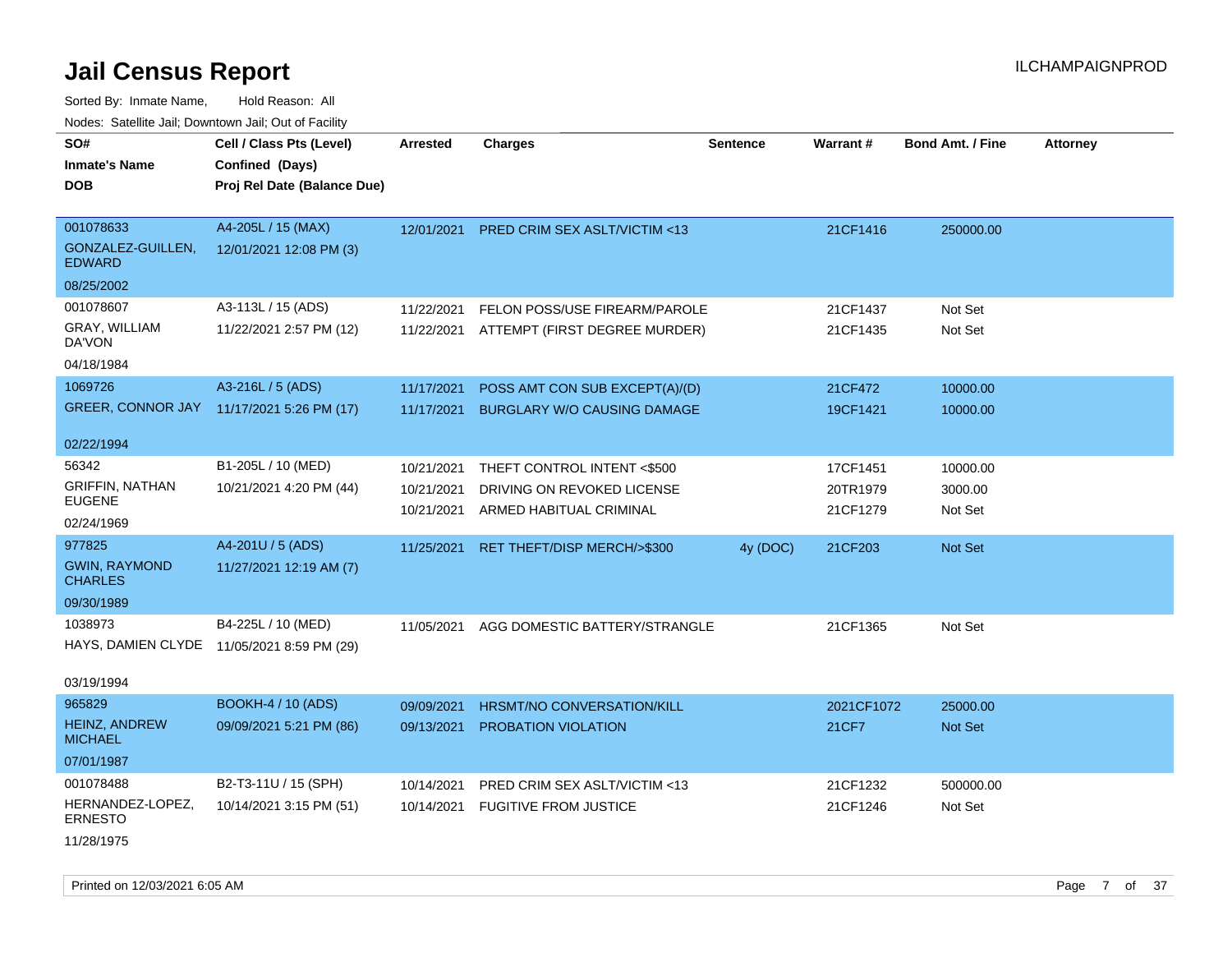| SO#                                   | Cell / Class Pts (Level)    | <b>Arrested</b> | <b>Charges</b>                           | <b>Sentence</b> | Warrant#   | Bond Amt. / Fine | <b>Attorney</b> |
|---------------------------------------|-----------------------------|-----------------|------------------------------------------|-----------------|------------|------------------|-----------------|
| <b>Inmate's Name</b>                  | Confined (Days)             |                 |                                          |                 |            |                  |                 |
| <b>DOB</b>                            | Proj Rel Date (Balance Due) |                 |                                          |                 |            |                  |                 |
|                                       |                             |                 |                                          |                 |            |                  |                 |
| 1041135                               | B1-107U / 15 (MAX)          |                 | 10/19/2021 ARMED VIOLENCE/CATEGORY I     |                 | 21CF1266   | No Bond          |                 |
| <b>HILL, DEONANCE</b><br><b>JAMES</b> | 10/19/2021 5:46 PM (46)     |                 |                                          |                 |            |                  |                 |
| 04/28/1992                            |                             |                 |                                          |                 |            |                  |                 |
| 975293                                | B2-T4-14L / 10 (SPH)        | 07/21/2021      | <b>STALKING</b>                          |                 | 2021CF863  | Not Set          |                 |
| HILL, JACOB MILES                     | 07/21/2021 8:43 PM (136)    | 07/21/2021      | VIO ORDER/PRIOR VIO OF ORDER             |                 | 21CF914    | No Bond          |                 |
|                                       |                             | 07/25/2021      | PAROLE REVOCATION                        |                 | CH2104646  | Not Set          |                 |
| 02/06/1988                            |                             | 08/18/2021      | HARASS WITNESS/FAMILY MBR/REP            |                 | 21CF992    | Not Set          |                 |
|                                       |                             | 09/09/2021      | AGG STALKING/BODILY HARM                 |                 | 21CF1073   | Not Set          |                 |
| 48471                                 | B1-207L / 15 (MAX)          |                 | 08/08/2021 AGG BATTERY/DISCHARGE FIREARM |                 | 21CF946    | Not Set          |                 |
| HILL, RAMESH<br><b>JERMAINE</b>       | 08/08/2021 4:45 AM (118)    |                 |                                          |                 |            |                  |                 |
| 12/11/1978                            |                             |                 |                                          |                 |            |                  |                 |
| 1043704                               | B4-223L / 15 (MAX)          | 07/13/2021      | ARMED ROBBERY/ARMED W/FIREARM            |                 | 21CF815    | Not Set          |                 |
| HOUSTON, STEVEN                       | 07/13/2021 5:56 AM (144)    | 07/13/2021      | PROBATION VIOLATION                      |                 | 18CF1697   | 25000.00         |                 |
| CORDELL                               |                             | 07/13/2021      | PROBATION VIOLATION                      |                 | 19CF1295   | 25000.00         |                 |
| 01/24/1989                            |                             |                 |                                          |                 |            |                  |                 |
| 999198                                | A4-206L / 15 (MAX)          | 11/30/2021      | FELON POSS/USE FIREARM PRIOR             |                 | 21CF1377   | 500000.00        |                 |
| <b>HOWARD, BRION LIN</b>              | 11/30/2021 10:41 AM (4)     |                 |                                          |                 |            |                  |                 |
|                                       |                             |                 |                                          |                 |            |                  |                 |
| 06/10/1992                            |                             |                 |                                          |                 |            |                  |                 |
| 1061996                               | A1-124L / 5 (MIN)           | 10/30/2021      | <b>THEFT</b>                             |                 | 21CF1321   | No Bond          |                 |
| HUBBARD, REBEKIAH<br><b>DIONA</b>     | 10/30/2021 1:37 PM (35)     | 10/30/2021      | DRVG UNDER INFLUENCE OF DRUG             |                 | 2021DT71   | 7500.00          |                 |
| 04/08/1998                            |                             | 10/30/2021      | CRIM DAMAGE TO PROPERTY <\$500           |                 | 2021CM156  | 660.00           |                 |
|                                       |                             | 10/30/2021      | RETAIL THEFT/DISP MERCH/<\$300           |                 | 2018CF1302 | 20000.00         |                 |
|                                       |                             | 10/31/2021      | USE FORGED CR/DEBIT CARD/<\$300          | 2y (DOC)        | 2020CF670  | No Bond          |                 |
| 953555                                | B4-122L / 15 (MAX)          | 03/10/2021      | <b>CRIM TRESPASS TO RESIDENCE</b>        |                 | 21CF272    | Not Set          |                 |
| HUNT, TAVARIS EARL                    | 03/10/2021 4:58 AM (269)    | 04/14/2021      | AGG FLEEING POLICE/21 MPH OVER           | 3y (DOC)        | 2020CF94   | 10000.00         |                 |
|                                       |                             |                 |                                          |                 |            |                  |                 |
| 12/29/1987                            |                             |                 |                                          |                 |            |                  |                 |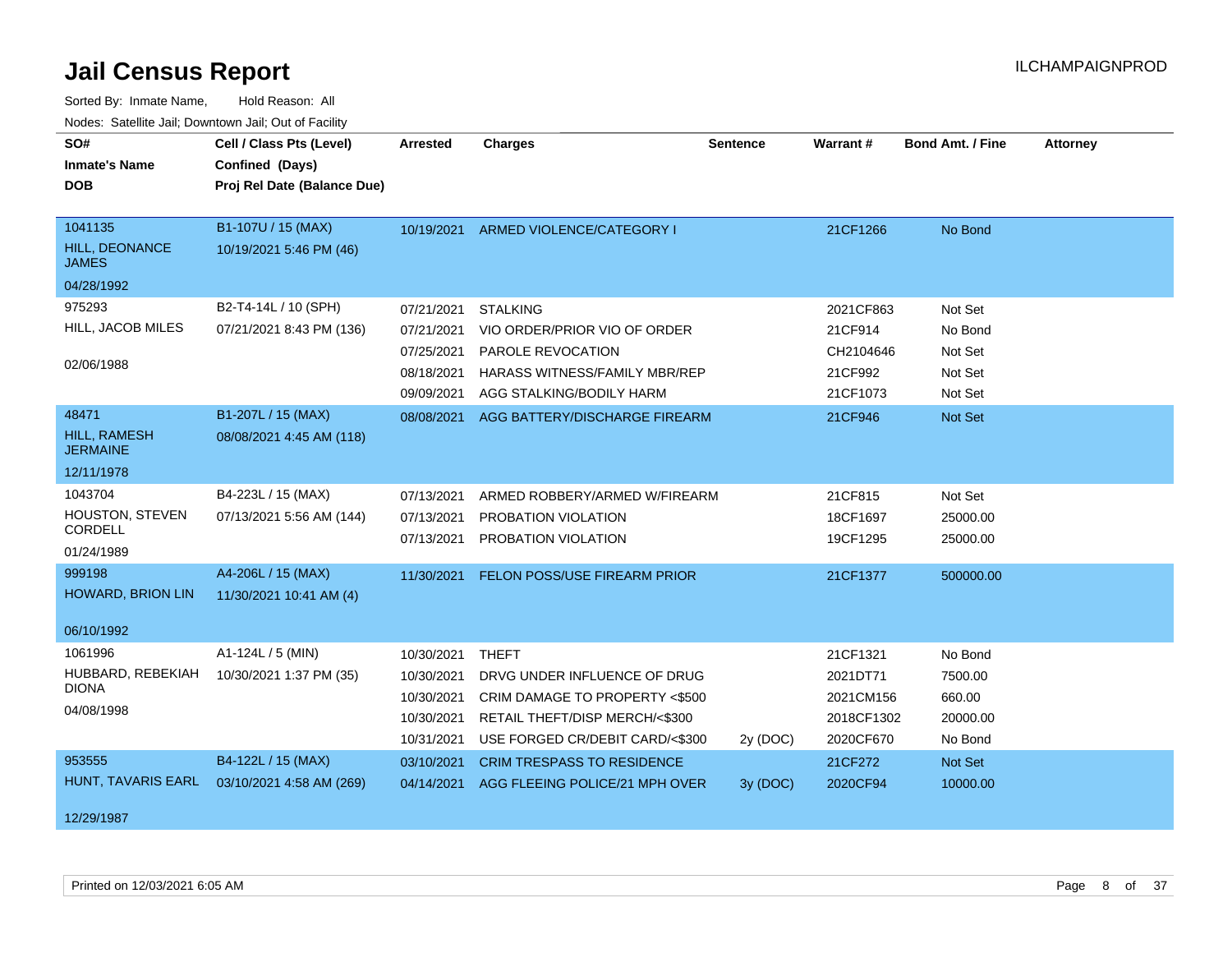Sorted By: Inmate Name, Hold Reason: All

| Nodes: Satellite Jail; Downtown Jail; Out of Facility |                                            |                 |                                    |                 |                 |                         |                 |
|-------------------------------------------------------|--------------------------------------------|-----------------|------------------------------------|-----------------|-----------------|-------------------------|-----------------|
| SO#                                                   | Cell / Class Pts (Level)                   | <b>Arrested</b> | <b>Charges</b>                     | <b>Sentence</b> | <b>Warrant#</b> | <b>Bond Amt. / Fine</b> | <b>Attorney</b> |
| <b>Inmate's Name</b>                                  | Confined (Days)                            |                 |                                    |                 |                 |                         |                 |
| <b>DOB</b>                                            | Proj Rel Date (Balance Due)                |                 |                                    |                 |                 |                         |                 |
|                                                       |                                            |                 |                                    |                 |                 |                         |                 |
| 001078639                                             | <b>BOOKH-7</b>                             | 12/02/2021      | <b>FUGITIVE FROM JUSTICE</b>       |                 | 21CF1465        | Not Set                 |                 |
| <b>JACKSON, GREGORY</b><br><b>LYNN</b>                | 12/02/2021 3:43 AM (2)                     |                 |                                    |                 |                 |                         |                 |
| 11/22/1994                                            |                                            |                 |                                    |                 |                 |                         |                 |
| 38993                                                 | B4-126L / 15 (MAX)                         | 02/13/2021      | ATTEMPT (FIRST DEGREE MURDER)      |                 | 21CF181         | Not Set                 |                 |
| JACKSON, LAMONT<br><b>JEREMIE</b>                     | 02/13/2021 7:45 AM (294)                   |                 |                                    |                 |                 |                         |                 |
| 07/31/1973                                            |                                            |                 |                                    |                 |                 |                         |                 |
| 001077487                                             | B3-W8-30L / 10 (MED)                       | 12/03/2020      | FELON POSS/USE WEAPON/FIREARM      |                 | 20CF1377        | <b>Not Set</b>          |                 |
| <b>JACKSON, TERREL</b><br><b>DANDRE</b>               | 12/03/2020 10:18 AM (366)                  | 11/09/2021      | AGG DISCHARGE FIREARM/OCC VEH      |                 | 21CR0331401     | No Bond                 |                 |
| 08/11/1990                                            |                                            |                 |                                    |                 |                 |                         |                 |
| 001077864                                             | B1-103L / 15 (MAX)                         | 04/18/2021      | FELON POSS/USE WEAPON/FIREARM      |                 | 21CF428         | Not Set                 |                 |
| D                                                     | JAMERSON, ANTHONY 04/18/2021 7:21 PM (230) |                 |                                    |                 |                 |                         |                 |
| 01/26/1990                                            |                                            |                 |                                    |                 |                 |                         |                 |
| 001077866                                             | BOOKH-3                                    | 12/02/2021      | AGGRAVATED DOMESTIC BATTERY        |                 |                 | Not Set                 |                 |
| <b>JENKINS, ISAIAH</b><br><b>DUJAUN</b>               | 12/02/2021 3:51 PM (2)                     | 12/02/2021      | RESIST/OBSTRUCTING A PEACE OFFICEF |                 | 2021CFAWOW      | <b>Not Set</b>          |                 |
| 04/26/1994                                            |                                            |                 |                                    |                 |                 |                         |                 |
| 001077437                                             | B3-W4-16L / 10 (MED)                       | 08/23/2021      | DOM BTRY/CONTACT/1-2 PRECONV       |                 | 21CF1025        | Not Set                 |                 |
| JOHNSON, ANTONIO<br>LASHAUN                           | 08/23/2021 7:48 PM (103)                   |                 |                                    |                 |                 |                         |                 |
| 01/06/1980                                            |                                            |                 |                                    |                 |                 |                         |                 |
| 1071536                                               | B1-206U / 15 (MAX)                         | 06/17/2021      | ATTEMPT (FIRST DEGREE MURDER)      |                 | 21CF702         | <b>Not Set</b>          |                 |
| JOHNSON, ZACHERY<br><b>EDWARD</b>                     | 06/17/2021 2:00 AM (170)                   |                 |                                    |                 |                 |                         |                 |
| 10/30/1987                                            |                                            |                 |                                    |                 |                 |                         |                 |
| 001078645                                             | BOOKH-3                                    | 12/02/2021      | AGG DISCHARGE FIREARM              |                 | 2021CFAWOW      | No Bond                 |                 |
| JONES, KELVIN<br><b>KHYRIC</b>                        | 12/02/2021 6:56 PM (2)                     | 12/02/2021      | AGG ASSAULT/DISCHARGE FIREARM      |                 | 2021CFAWOW      | No Bond                 |                 |
| 02/27/2001                                            |                                            | 12/02/2021      | UNLAWFUL USE OF A WEAPON           |                 | 2021CFAWOW      | No Bond                 |                 |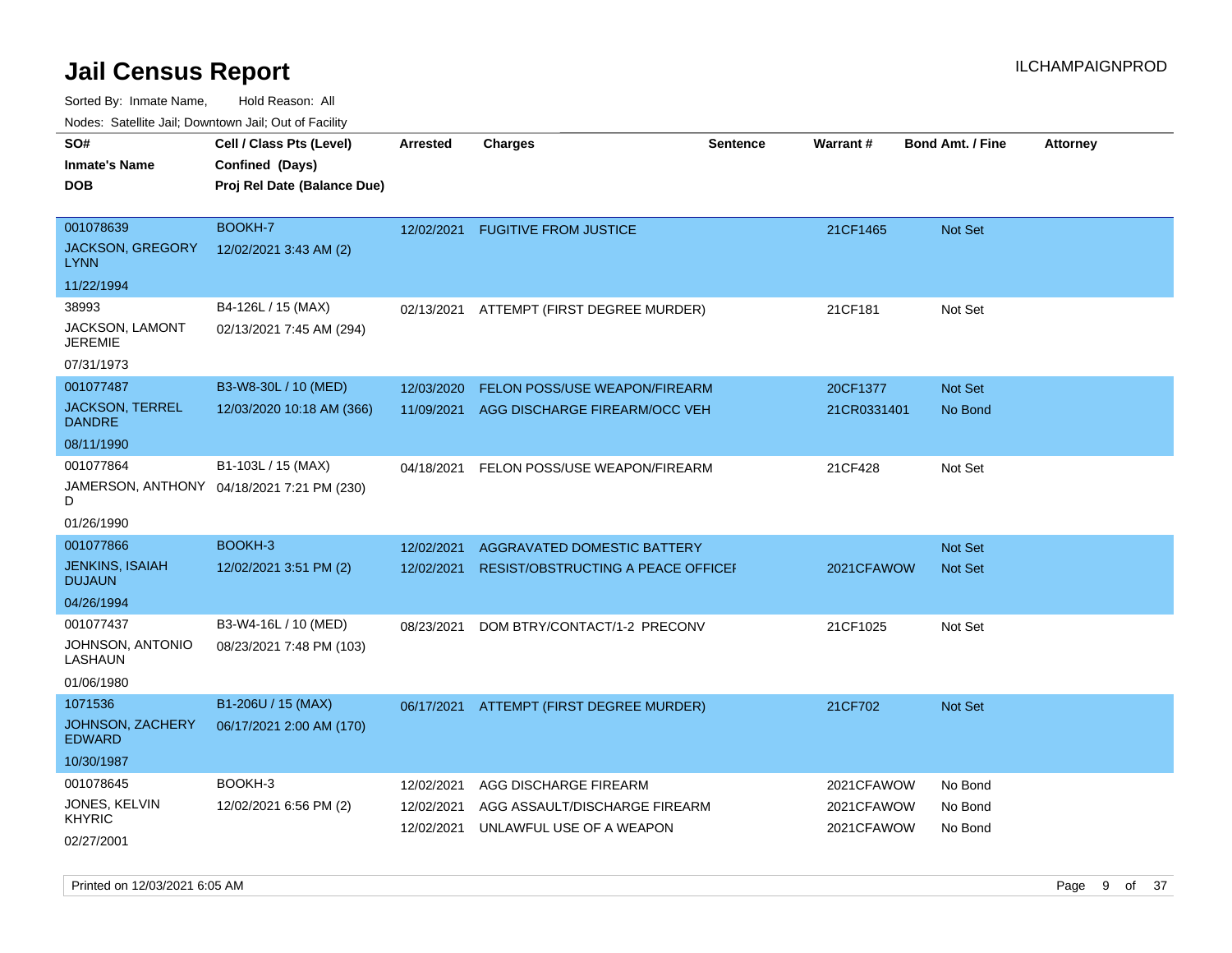Sorted By: Inmate Name, Hold Reason: All Nodes: Satellite Jail; Downtown Jail; Out of Facility

| SO#                              | Cell / Class Pts (Level)    | Arrested   | <b>Charges</b>                 | <b>Sentence</b> | <b>Warrant#</b> | <b>Bond Amt. / Fine</b> | <b>Attorney</b> |
|----------------------------------|-----------------------------|------------|--------------------------------|-----------------|-----------------|-------------------------|-----------------|
| <b>Inmate's Name</b>             | Confined (Days)             |            |                                |                 |                 |                         |                 |
| <b>DOB</b>                       | Proj Rel Date (Balance Due) |            |                                |                 |                 |                         |                 |
|                                  |                             |            |                                |                 |                 |                         |                 |
| 956822                           | A4-203L / 15 (MAX)          | 11/25/2021 | AGGRAVATED DOMESTIC BATTERY    |                 | 21CF1442        | Not Set                 |                 |
| <b>JONES, MARIO</b>              | 11/25/2021 10:37 AM (9)     | 11/25/2021 | PAROLE REVOCATION              |                 | CH2106361       | No Bond                 |                 |
| <b>NATHANIEL</b>                 |                             | 11/25/2021 | UNLAWFUL RESTRAINT             |                 | 21CF1443        | <b>Not Set</b>          |                 |
| 10/27/1987                       |                             |            |                                |                 |                 |                         |                 |
| 1008468                          | A3-114L                     | 12/01/2021 | FELON POSS/USE WEAPON/FIREARM  |                 | 21CF1472        | Not Set                 |                 |
| JONES, MARTEZ<br>LAMONTE         | 12/01/2021 1:28 PM (3)      | 12/02/2021 | PROBATION VIOLATION            |                 | 20CF1151        | Not Set                 |                 |
| 06/22/1993                       |                             |            |                                |                 |                 |                         |                 |
| 506244                           | B1-204L / 15 (MAX)          | 07/15/2021 | ARMED ROBBERY/ARMED W/FIREARM  |                 | 2021CF791       | 250000.00               |                 |
| JOSLIN, JASON LEE                | 07/15/2021 4:38 AM (142)    |            |                                |                 |                 |                         |                 |
|                                  |                             |            |                                |                 |                 |                         |                 |
| 12/22/1985                       |                             |            |                                |                 |                 |                         |                 |
| 1070011                          | B4-124U / 15 (MAX)          | 08/03/2021 | AGG DISCH FIREARM/1ST AID PERS |                 | 21CF929         | Not Set                 |                 |
| LAWS, WILLIAM<br>ZARAK, Third    | 08/03/2021 3:53 PM (123)    |            |                                |                 |                 |                         |                 |
| 07/06/1999                       |                             |            |                                |                 |                 |                         |                 |
| 001078644                        | BOOKF-2                     | 12/02/2021 | <b>DOMESTIC BATTERY</b>        |                 | 2021CMAWOW      | No Bond                 |                 |
| LENOIR, HOLLEE<br><b>BREONNA</b> | 12/02/2021 3:44 PM (2)      |            |                                |                 |                 |                         |                 |
| 10/22/2001                       |                             |            |                                |                 |                 |                         |                 |
| 548089                           | B1-204U / 15 (MAX)          | 12/04/2020 | AGG DOMESTIC BATTERY/STRANGLE  |                 | 18CF1507        | 10000.00                |                 |
| LEWIS, LAWRENCE                  | 12/04/2020 4:42 AM (365)    | 12/04/2020 | METH DELIVERY/100<400 GRAMS    |                 | 20CF1481        | Not Set                 |                 |
| PAUL, Third                      |                             | 12/04/2020 | ATTEMPT (FIRST DEGREE MURDER)  |                 | 20CF1378        | Not Set                 |                 |
| 02/08/1993                       |                             |            |                                |                 |                 |                         |                 |
| 001077524                        | B2-T4-15U / 10 (SPH)        | 12/14/2020 | AGG BATTERY/JUDGE/EMT          |                 | 2020-CF-1212    | 10000.00                |                 |
| LEWIS, TREVOR                    | 12/14/2020 5:16 PM (355)    | 12/14/2020 | <b>RESIDENTIAL ARSON</b>       |                 | 2020-CF-1388    | 150000.00               |                 |
| <b>DANIEL</b>                    |                             | 12/14/2020 | AGG BATTERY/PUBLIC PLACE       |                 | 2020-CF-1231    | 50000.00                |                 |
| 06/03/2002                       |                             | 12/14/2020 | AGG BATTERY/PEACE OFFICER      |                 | 2020-CF-1211    | 10000.00                |                 |
| 1065002                          | B1-206L / 10 (MED)          | 11/16/2021 | DOMESTIC BTRY/CONTACT/VIO O/P  |                 | 2019CF001781    | 25000.00                |                 |
| LOVELESS, DUSTIN                 | 11/16/2021 11:41 AM (18)    | 11/16/2021 | DOM BTRY/CONTACT/1-2 PRECONV   |                 | 2021CF000494    | 25000.00                |                 |
| DEE                              |                             |            |                                |                 |                 |                         |                 |

06/17/1982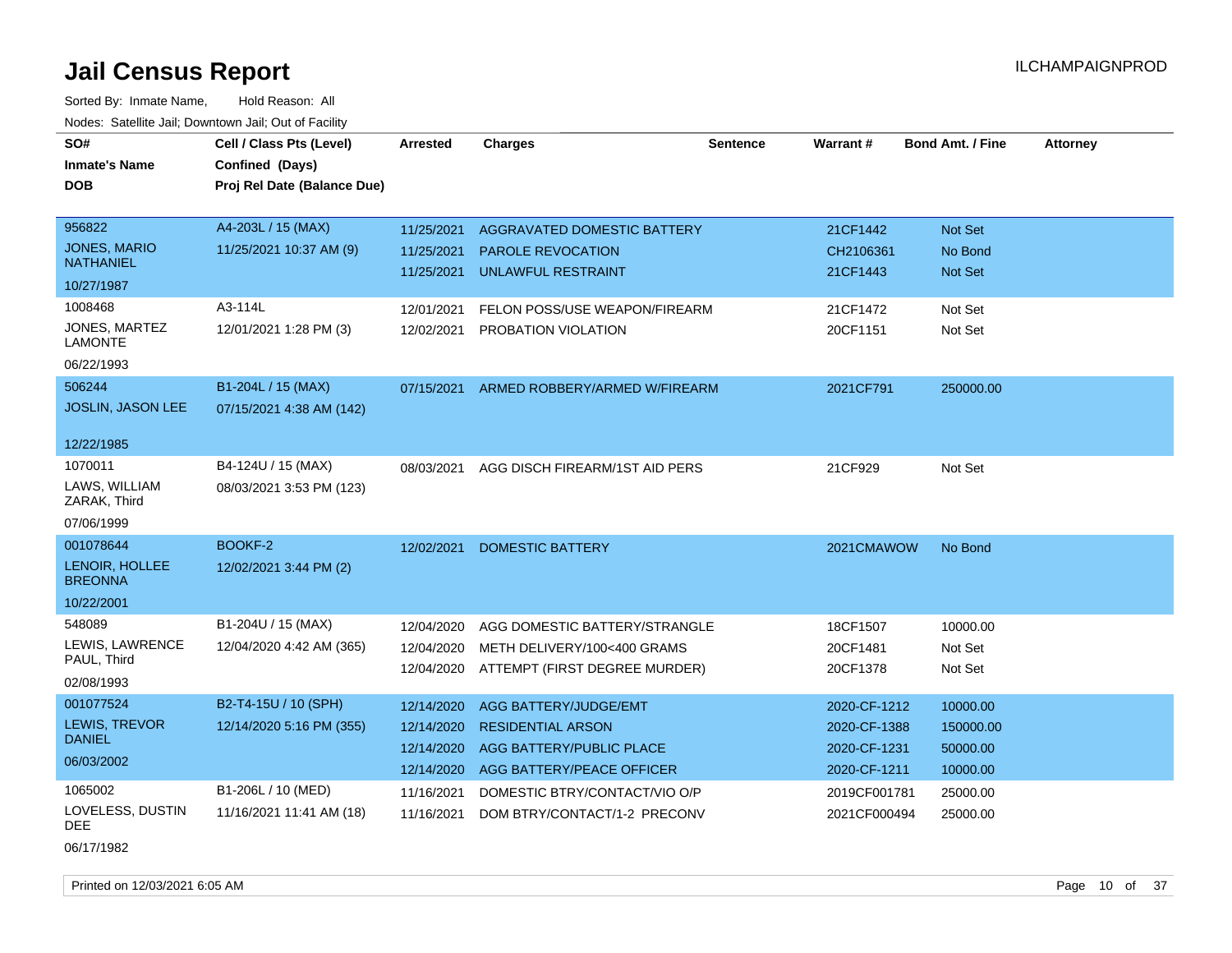| SO#<br><b>Inmate's Name</b><br><b>DOB</b>  | Cell / Class Pts (Level)<br>Confined (Days)<br>Proj Rel Date (Balance Due) | <b>Arrested</b> | <b>Charges</b>                        | <b>Sentence</b>       | Warrant#    | <b>Bond Amt. / Fine</b> | <b>Attorney</b> |
|--------------------------------------------|----------------------------------------------------------------------------|-----------------|---------------------------------------|-----------------------|-------------|-------------------------|-----------------|
| 1072891<br><b>MALAK, ATILCAN</b>           | A4-202L / 5 (ADS)<br>11/29/2021 8:57 AM (5)                                | 11/29/2021      | AGG CRIM SEX ABUSE/BODILY HARM        | 3y/0m/0d (DOI 19CF664 |             | No Bond                 |                 |
| 02/17/1997                                 |                                                                            |                 |                                       |                       |             |                         |                 |
| 001078320                                  | A3-111L / 10 (MED)                                                         | 11/23/2021      | RESIST/OBSTRUCTING A PEACE OFFICEF    |                       | 21CM539     | Not Set                 |                 |
| MARSH, PAUL<br>OLUFUNMILAYO                | 11/23/2021 2:32 PM (11)                                                    |                 |                                       |                       |             |                         |                 |
| 07/13/1994                                 |                                                                            |                 |                                       |                       |             |                         |                 |
| 1000869                                    | B1-106L / 15 (MAX)                                                         | 09/11/2021      | FELON POSS/USE WEAPON/FIREARM         |                       | 21CF1102    | Not Set                 |                 |
| <b>MARTIN, MANNIX</b><br><b>TILMOND</b>    | 09/12/2021 12:40 AM (83)                                                   |                 |                                       |                       |             |                         |                 |
| 07/19/1991                                 |                                                                            |                 |                                       |                       |             |                         |                 |
| 48792                                      | B4-225U / 10 (MED)                                                         | 11/19/2021      | AGG BATTERY/DISCHARGE FIREARM         |                       | 21CF1425    | Not Set                 |                 |
| MCCLAIN, HURCHEL<br><b>JOSEPH</b>          | 11/20/2021 4:11 AM (14)                                                    |                 |                                       |                       |             |                         |                 |
| 05/01/1979                                 |                                                                            |                 |                                       |                       |             |                         |                 |
| 001077938                                  | <b>BOOKH-2 / 15 (ADS)</b>                                                  | 05/10/2021      | AGG KIDNAPING DISCH FIR/HARM          |                       | 21CF532     | <b>Not Set</b>          |                 |
| MCGAHA,                                    | 05/10/2021 7:02 PM (208)                                                   | 05/11/2021      | <b>MURDER</b>                         |                       | 2021-CF-215 | No Bond                 |                 |
| <b>CHRISTOPHER D</b><br>07/27/1991         |                                                                            | 05/27/2021      | <b>ESCAPE FROM DEPT OF CORRECTION</b> |                       | 21CF600     | <b>Not Set</b>          |                 |
| 1043071                                    | A2-220L / 10 (MED)                                                         | 11/08/2021      | CRIM DMG/GOVT PROP/<\$500             |                       | 21CF1378    | Not Set                 |                 |
| MERRELL-                                   | 11/08/2021 2:22 AM (26)                                                    | 11/08/2021      | CRIM TRESPASS TO STATE LAND           |                       | 2021CM208   | 25000.00                |                 |
| SUTHERLAND, ALICIA                         |                                                                            |                 |                                       |                       |             |                         |                 |
| 11/26/1972                                 |                                                                            |                 |                                       |                       |             |                         |                 |
| 41584                                      | BOOKH-7                                                                    | 12/01/2021      | ARMED HABITUAL CRIMINAL               |                       | 21CF1467    | <b>Not Set</b>          |                 |
| MILLER, JOSE LOVELL 12/02/2021 1:04 AM (2) |                                                                            |                 |                                       |                       |             |                         |                 |
| 10/07/1975                                 |                                                                            |                 |                                       |                       |             |                         |                 |
| 001077902                                  | A2-123L / 5 (ADS)                                                          | 11/21/2021      | CRIM DAMAGE TO PROPERTY <\$500        |                       | 21CF1427    | Not Set                 |                 |
| MOFFETT, CAROLYN<br><b>REENE</b>           | 11/21/2021 10:31 AM (13)                                                   | 11/23/2021      | BATTERY/CAUSE BODILY HARM             |                       | 21CM187     | Not Set                 |                 |
| 10/23/1988                                 |                                                                            |                 |                                       |                       |             |                         |                 |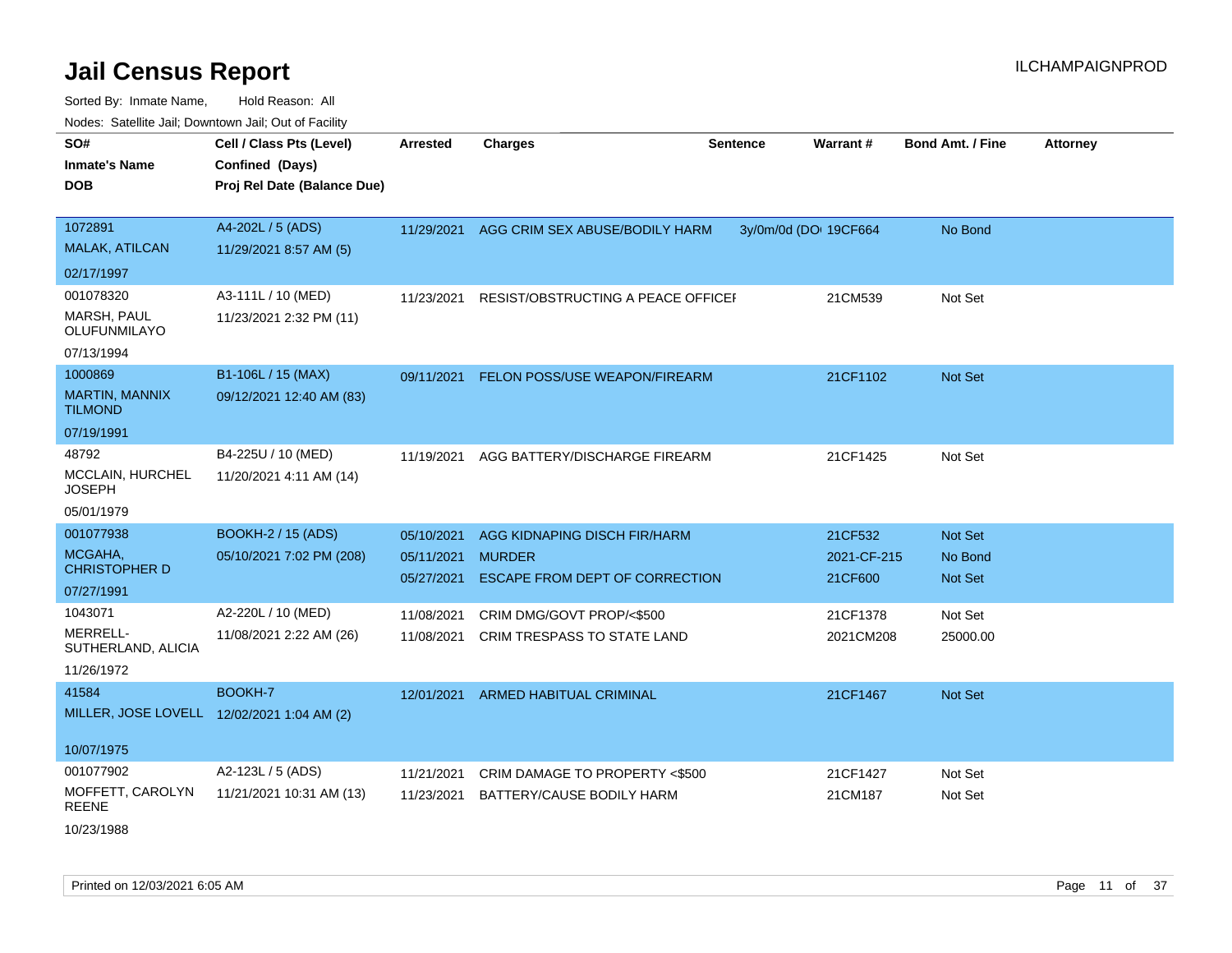Sorted By: Inmate Name, Hold Reason: All Nodes: Satellite Jail; Downtown Jail; Out of Facility

| <b>NOULD:</b> Catoline bail, Downtown bail, Out of I dollty |                                              |                 |                                          |                 |              |                         |                 |
|-------------------------------------------------------------|----------------------------------------------|-----------------|------------------------------------------|-----------------|--------------|-------------------------|-----------------|
| SO#                                                         | Cell / Class Pts (Level)                     | <b>Arrested</b> | <b>Charges</b>                           | <b>Sentence</b> | Warrant#     | <b>Bond Amt. / Fine</b> | <b>Attorney</b> |
| <b>Inmate's Name</b>                                        | Confined (Days)                              |                 |                                          |                 |              |                         |                 |
| <b>DOB</b>                                                  | Proj Rel Date (Balance Due)                  |                 |                                          |                 |              |                         |                 |
|                                                             |                                              |                 |                                          |                 |              |                         |                 |
| 39106                                                       | B4-121L / 10 (MED)                           | 10/12/2021      | DOMESTIC BATTERY/OTHER PRIOR             |                 | 21CF1217     | Not Set                 |                 |
| MOORE, ANDREW LEE, 10/12/2021 1:02 AM (53)<br>Junior        |                                              |                 |                                          |                 |              |                         |                 |
| 04/12/1973                                                  |                                              |                 |                                          |                 |              |                         |                 |
| 1076384                                                     | A2-120L / 5 (ADS)                            | 10/28/2021      | RETAIL THEFT/DISP MERCH/<\$300           |                 | 21CM149      | 12500.00                |                 |
|                                                             | MURPHY, AZIA CIMONE 10/29/2021 12:49 AM (36) |                 |                                          |                 |              |                         |                 |
|                                                             |                                              |                 |                                          |                 |              |                         |                 |
| 09/23/1995                                                  |                                              |                 |                                          |                 |              |                         |                 |
| 001078517                                                   | B2-T1-02L / 15 (SPH)                         |                 | 10/19/2021 ATTEMPT (FIRST DEGREE MURDER) |                 | 21CF1267     | <b>Not Set</b>          |                 |
| <b>NELSON, RORY</b><br><b>DEMOND</b>                        | 10/19/2021 3:55 AM (46)                      |                 |                                          |                 |              |                         |                 |
| 08/14/1984                                                  |                                              |                 |                                          |                 |              |                         |                 |
| 1064664                                                     | A4-205U / 10 (MED)                           | 12/01/2021      | <b>DOMESTIC BATTERY</b>                  |                 | 20CF1443     | No Bond                 |                 |
| NEVAREZ, OSCAR<br><b>DEWEY</b>                              | 12/01/2021 4:46 PM (3)                       |                 |                                          |                 |              |                         |                 |
| 09/26/1996                                                  | 12/29/2021 (0.00)                            |                 |                                          |                 |              |                         |                 |
| 1064809                                                     | B4-127L / 10 (MED)                           | 11/03/2021      | <b>CRIMINAL TRESPASS TO LAND</b>         |                 | 21CF1318     | 50000.00                |                 |
| PARKER, ALVIN<br><b>JARELL</b>                              | 11/03/2021 2:39 PM (31)                      | 11/08/2021      | FELON POSS/USE FIREARM PRIOR             |                 | 21CF635      | 25000.00                |                 |
| 08/24/1982                                                  |                                              |                 |                                          |                 |              |                         |                 |
| 001077249                                                   | A2-222L / 10 (ADS)                           | 11/23/2021      | AGG BATTERY/PEACE OFFICER                |                 | 21CF1432     | No Bond                 |                 |
| PETRACEK, ROBIN<br><b>DENISE</b>                            | 11/23/2021 2:52 AM (11)                      |                 |                                          |                 |              |                         |                 |
| 03/09/1972                                                  |                                              |                 |                                          |                 |              |                         |                 |
| 1022441                                                     | <b>BOOKF-1 / 10 (ADS)</b>                    | 10/27/2021      | AGG BATTERY/PEACE OFFICER                |                 | 2021 CF 12   | No Bond                 |                 |
| PICKENS, DONTRELL<br><b>DEMAR</b>                           | 10/27/2021 1:39 PM (38)                      | 10/27/2021      | AGG BATTERY/PEACE OFFICER                |                 | 2020 CF 1488 | No Bond                 |                 |
| 12/10/1993                                                  |                                              |                 |                                          |                 |              |                         |                 |
| 965211                                                      | A3-112U / 10 (ADS)                           | 11/23/2021      | VIOLATE SEX OFFENDER REGIS/2+            |                 | 21CF648      | 2410.00                 |                 |
| PINE, DUSTIN LAYNE                                          | 11/23/2021 11:28 PM (11)                     | 11/23/2021      | MFG/DISTRIB LOOK-ALIKE SUB               |                 | 19CF46       | 3000.00                 |                 |

11/30/1988

Printed on 12/03/2021 6:05 AM Page 12 of 37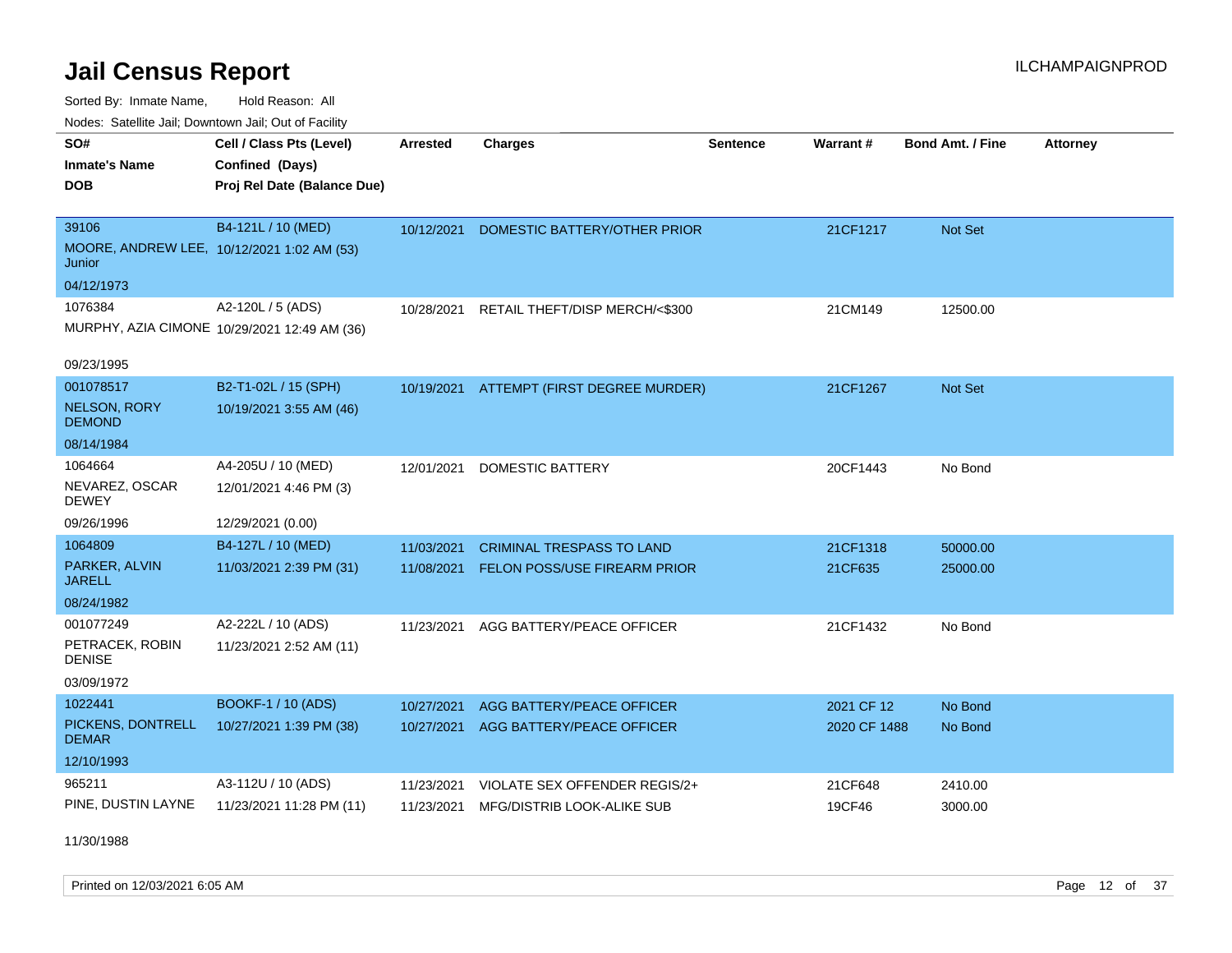| roaco. Catolino cali, Domntonn cali, Out of Facility |                             |            |                                         |                 |           |                         |                 |
|------------------------------------------------------|-----------------------------|------------|-----------------------------------------|-----------------|-----------|-------------------------|-----------------|
| SO#                                                  | Cell / Class Pts (Level)    | Arrested   | <b>Charges</b>                          | <b>Sentence</b> | Warrant#  | <b>Bond Amt. / Fine</b> | <b>Attorney</b> |
| <b>Inmate's Name</b>                                 | Confined (Days)             |            |                                         |                 |           |                         |                 |
| <b>DOB</b>                                           | Proj Rel Date (Balance Due) |            |                                         |                 |           |                         |                 |
|                                                      |                             |            |                                         |                 |           |                         |                 |
| 999352                                               | B3-W5-20L / 10 (MED)        | 09/09/2021 | <b>VIOLATE OP/OTHER PRIOR</b>           |                 | 21CF1092  | Not Set                 |                 |
| PIRLOT, JUSTIN LEE                                   | 09/09/2021 11:28 AM (86)    | 10/23/2021 | FALSE REPORT OF OFFENSE                 |                 | 2019CF836 | 5000.00                 |                 |
|                                                      |                             |            |                                         |                 |           |                         |                 |
| 11/08/1982                                           |                             |            |                                         |                 |           |                         |                 |
| 1069524                                              | B4-224L / 15 (MAX)          | 08/08/2021 | MFG/DEL CANNABIS/30-500 GRAMS           |                 | 21CF953   | Not Set                 |                 |
| RAY DAVIS, KAMARI<br><b>DAYVON</b>                   | 08/09/2021 2:44 AM (117)    |            |                                         |                 |           |                         |                 |
| 03/30/2000                                           |                             |            |                                         |                 |           |                         |                 |
| 45473                                                | A3-112L / 15 (ADS)          | 11/23/2021 | CHIL SEX OFFEN/RESIDE DAY CARE          |                 | 21CF1275  | 10000.00                |                 |
| REXROAD, CALVIN<br><b>ALLEN</b>                      | 11/23/2021 6:27 PM (11)     | 11/23/2021 | <b>VIOLATE SEX OFFENDER REGIS</b>       |                 | 21CF546   | 50000.00                |                 |
| 10/04/1970                                           |                             |            |                                         |                 |           |                         |                 |
| 001078602                                            | B4-227L / 10 (MED)          | 11/21/2021 | AGGRAVATED DOMESTIC BATTERY             |                 | 21CF1428  | Not Set                 |                 |
| RICHARDSON,<br><b>JOHNNY LINDAL</b>                  | 11/21/2021 10:00 AM (13)    |            |                                         |                 |           |                         |                 |
| 06/27/2000                                           |                             |            |                                         |                 |           |                         |                 |
| 979485                                               | B2-T4-16L / 15 (ADS)        | 03/12/2021 | <b>PRED CRIM SEX ASLT/VICTIM &lt;13</b> |                 | 21CF282   | Not Set                 |                 |
| RODRIGUEZ, JOSHUA<br><b>ANTHONY</b>                  | 03/12/2021 1:57 PM (267)    |            |                                         |                 |           |                         |                 |
| 04/06/1990                                           |                             |            |                                         |                 |           |                         |                 |
| 1068592                                              | A3-115L / 15 (ADS)          | 11/12/2021 | <b>BURGLARY</b>                         |                 | 21CF1393  | Not Set                 |                 |
| ROSS, TEVONTAE<br><b>TERRANCE</b>                    | 11/12/2021 8:41 AM (22)     |            |                                         |                 |           |                         |                 |
| 12/15/1998                                           |                             |            |                                         |                 |           |                         |                 |
| 61330                                                | A3-114U                     | 12/01/2021 | <b>ARMED HABITUAL CRIMINAL</b>          |                 | 21CF1473  | Not Set                 |                 |
| <b>RUFFIN, JONATHON</b><br><b>CECIL</b>              | 12/01/2021 5:34 AM (3)      | 12/01/2021 | PAROLE REVOCATION                       |                 | CH2107545 | No Bond                 |                 |
| 05/10/1984                                           |                             |            |                                         |                 |           |                         |                 |
| 1071161                                              | B4-124L / 15 (MAX)          | 08/18/2021 | DELIVERY OF OR POSSESSION OF W/INT      |                 | 21CF1008  | No Bond                 |                 |
| SANDERS, MARKELL<br>LAMAR                            | 08/18/2021 6:18 PM (108)    | 08/19/2021 | PAROLE REVOCATION                       |                 | CH2105176 | No Bond                 |                 |
| 02/02/2000                                           |                             |            |                                         |                 |           |                         |                 |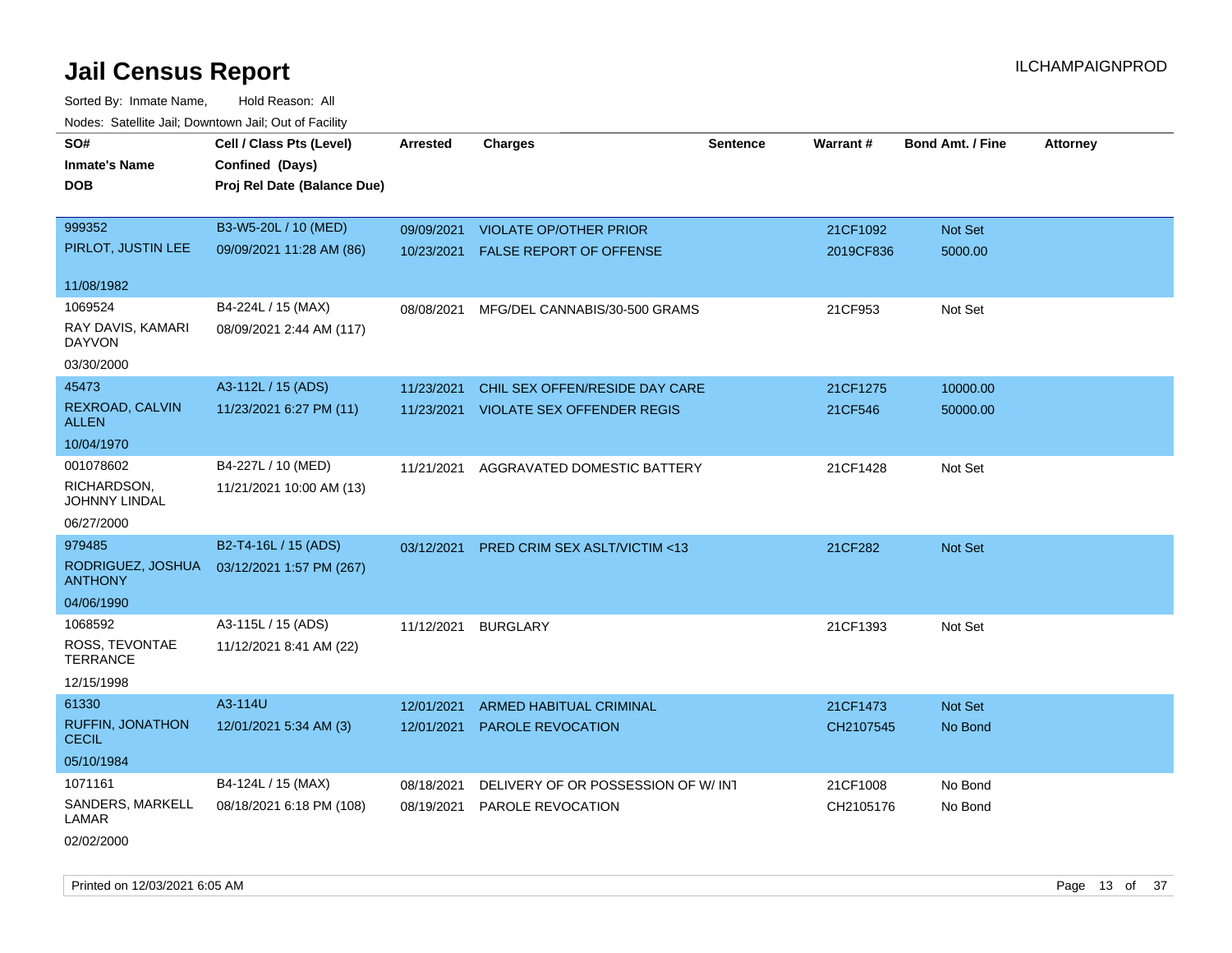| ivuutta. Saltiilitti valli, Duwilluwii Jalli, Out ol Facility |                                              |                 |                                     |                 |                 |                         |                 |
|---------------------------------------------------------------|----------------------------------------------|-----------------|-------------------------------------|-----------------|-----------------|-------------------------|-----------------|
| SO#                                                           | Cell / Class Pts (Level)                     | <b>Arrested</b> | <b>Charges</b>                      | <b>Sentence</b> | <b>Warrant#</b> | <b>Bond Amt. / Fine</b> | <b>Attorney</b> |
| <b>Inmate's Name</b>                                          | Confined (Days)                              |                 |                                     |                 |                 |                         |                 |
| <b>DOB</b>                                                    | Proj Rel Date (Balance Due)                  |                 |                                     |                 |                 |                         |                 |
|                                                               |                                              |                 |                                     |                 |                 |                         |                 |
| 1047469                                                       | B3-W5-18L / 10 (MED)                         | 07/03/2021      | CRIMINAL SEX ASSAULT/CONSENT        |                 | 21CF773         | Not Set                 |                 |
| <b>ALLEN</b>                                                  | SCHINDLER, RICHARD 07/03/2021 10:25 PM (154) |                 |                                     |                 |                 |                         |                 |
| 10/16/1979                                                    |                                              |                 |                                     |                 |                 |                         |                 |
| 001077488                                                     | BOOKH-8 / 5 (MIN)                            | 11/30/2021      | POSSESSING A CONTROLLED SUBSTANC    |                 | 21CF1459        | Not Set                 |                 |
| SESSUM, NICHOLAS C 11/30/2021 6:56 AM (4)                     |                                              |                 |                                     |                 |                 |                         |                 |
| 06/22/1989                                                    |                                              |                 |                                     |                 |                 |                         |                 |
| 001078441                                                     | BOOKF-3 / 15 (ADS)                           | 10/01/2021      | <b>ARMED HABITUAL CRIMINAL</b>      |                 | 21CF1182        | <b>Not Set</b>          |                 |
| <b>SINGLETON, CORRIE</b><br><b>DERRELL</b>                    | 10/01/2021 12:36 PM (64)                     |                 |                                     |                 |                 |                         |                 |
| 05/07/1983                                                    |                                              |                 |                                     |                 |                 |                         |                 |
| 38305                                                         | B2-T2-06L / 10 (SPH)                         | 03/18/2020      | <b>CRIMINAL SEXUAL ABUSE</b>        |                 | 20CF-343        | 500000.00               |                 |
| STOVER, JOSH<br><b>ANDREW</b>                                 | 03/18/2020 10:24 AM (626)                    |                 |                                     |                 |                 |                         |                 |
| 08/18/1973                                                    |                                              |                 |                                     |                 |                 |                         |                 |
| 001078436                                                     | B2-T1-04L / 10 (SPH)                         | 09/30/2021      | <b>CRIMINAL SEX ASSAULT/CONSENT</b> |                 | 20CF255         | 150000.00               |                 |
| STRONG, CORTEZ                                                | 09/30/2021 2:47 PM (65)                      |                 |                                     |                 |                 |                         |                 |
| 04/13/1996                                                    |                                              |                 |                                     |                 |                 |                         |                 |
| 1030307                                                       | A4-201L / 10 (MED)                           | 11/28/2021      | DOMESTIC BATTERY/OTHER PRIOR        |                 | 21CF1450        | No Bond                 |                 |
| SUTTON, FRANKIE<br><b>DMARVIO</b>                             | 11/28/2021 11:16 PM (6)                      |                 |                                     |                 |                 |                         |                 |
| 07/03/1983                                                    |                                              |                 |                                     |                 |                 |                         |                 |
| 1066794                                                       | B3-W2-07U / 5 (MIN)                          | 09/07/2021      | <b>VIOLATE OP/OTHER PRIOR</b>       |                 | 21CF1061        | Not Set                 |                 |
| <b>TAYLOR, STANLEY</b><br><b>JAMES</b>                        | 09/07/2021 7:01 AM (88)                      |                 |                                     |                 |                 |                         |                 |
| 01/05/1994                                                    |                                              |                 |                                     |                 |                 |                         |                 |
| 001078471                                                     | B4-222L / 10 (MED)                           | 10/11/2021      | AGG UUW/VEHICLE/<21                 |                 | 21CF1210        | 100.00                  |                 |
| THATCH, OMARION<br><b>DIAMONTE</b>                            | 10/11/2021 1:26 AM (54)                      |                 |                                     |                 |                 |                         |                 |
| 09/05/2003                                                    |                                              |                 |                                     |                 |                 |                         |                 |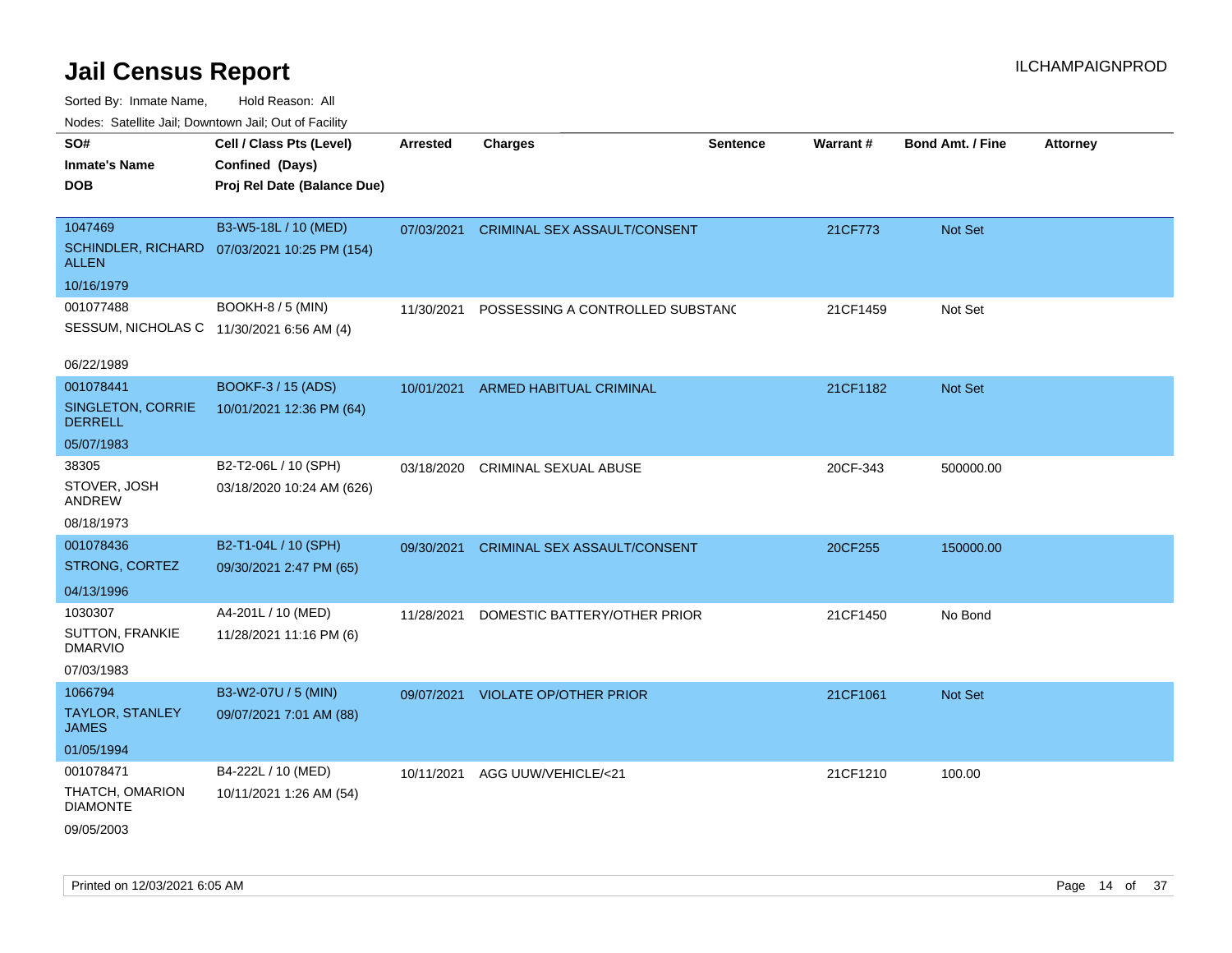| roaco. Calcinio dan, Downtown dan, Cal or Fability |                                                                            |                 |                               |                 |           |                         |                 |
|----------------------------------------------------|----------------------------------------------------------------------------|-----------------|-------------------------------|-----------------|-----------|-------------------------|-----------------|
| SO#<br>Inmate's Name<br><b>DOB</b>                 | Cell / Class Pts (Level)<br>Confined (Days)<br>Proj Rel Date (Balance Due) | <b>Arrested</b> | <b>Charges</b>                | <b>Sentence</b> | Warrant#  | <b>Bond Amt. / Fine</b> | <b>Attorney</b> |
| 21252<br>THOMAS, ELIJAH                            | B4-121U / 15 (MAX)                                                         | 10/18/2021      | MFG/DEL 1<15 GR COCAINE/ANLG  |                 | 2021CF172 | 25000.00                |                 |
|                                                    | 10/18/2021 12:35 AM (47)                                                   |                 |                               |                 |           |                         |                 |
| 07/31/1962                                         |                                                                            |                 |                               |                 |           |                         |                 |
| 32058                                              | B4-123U / 15 (MAX)                                                         | 06/14/2021      | AGG DISCH FIREARM             |                 | 21CF690   | Not Set                 |                 |
| THOMPSON, STEVEN<br>ONEAL                          | 06/14/2021 6:44 AM (173)                                                   |                 |                               |                 |           |                         |                 |
| 03/14/1969                                         |                                                                            |                 |                               |                 |           |                         |                 |
| 32910                                              | B3-W4-14L / 10 (MED)                                                       | 10/04/2021      | DOM BTRY/HARM/1-2 PRECONV     |                 | 21CF1189  | <b>Not Set</b>          |                 |
| TULL, CHRISTOPHER<br>MICHAEL                       | 10/04/2021 10:53 PM (61)                                                   |                 |                               |                 |           |                         |                 |
| 04/02/1971                                         |                                                                            |                 |                               |                 |           |                         |                 |
| 001078529                                          | A2-122L / 10 (ADS)                                                         | 10/23/2021      | ARMED ROBBERY/NO FIREARM      |                 | 21CF1286  | Not Set                 |                 |
| VANHOOK, ALEXIS<br>ANNE                            | 10/23/2021 5:50 PM (42)                                                    |                 |                               |                 |           |                         |                 |
| 10/25/1998                                         |                                                                            |                 |                               |                 |           |                         |                 |
| 1070737                                            | A1-126L / 15 (MAX)                                                         | 10/14/2021      | AGG KIDNAPG/<13/INTEL DISABL  |                 | 2020CF418 | 250000.00               |                 |
| <b>WASHINGTON,</b><br>JASTINA VIRGINIA             | 10/14/2021 12:02 PM (51)                                                   |                 |                               |                 |           |                         |                 |
| 04/11/2000                                         |                                                                            |                 |                               |                 |           |                         |                 |
| 977140                                             | B1-203L / 10 (MED)                                                         | 10/24/2021      | ARMED HABITUAL CRIMINAL       |                 | 21CF1289  | Not Set                 |                 |
| WEBSTER, DERRIAL<br>DEVON                          | 10/24/2021 2:46 AM (41)                                                    |                 |                               |                 |           |                         |                 |
| 01/14/1990                                         |                                                                            |                 |                               |                 |           |                         |                 |
| 001078328                                          | B1-207U / 15 (MAX)                                                         | 08/30/2021      | FELON POSS/USE WEAPON/FIREARM |                 | 21CF1045  | <b>Not Set</b>          |                 |
| WHITE, JUSTIN<br><b>STEVEN</b>                     | 08/30/2021 10:48 AM (96)                                                   |                 |                               |                 |           |                         |                 |
| 10/25/1995                                         |                                                                            |                 |                               |                 |           |                         |                 |
| 503631                                             | B4-223U / 10 (MED)                                                         | 11/10/2021      | PAROLE REVOCATION             |                 | CH2100061 | No Bond                 |                 |
| WILLIAMS, DOUGLAS<br>LAMAR                         | 11/10/2021 1:11 PM (24)                                                    | 11/10/2021      | AGG BATTERY/USE DEADLY WEAPON |                 | 20CF1340  | 25000.00                |                 |
| 03/01/1991                                         |                                                                            |                 |                               |                 |           |                         |                 |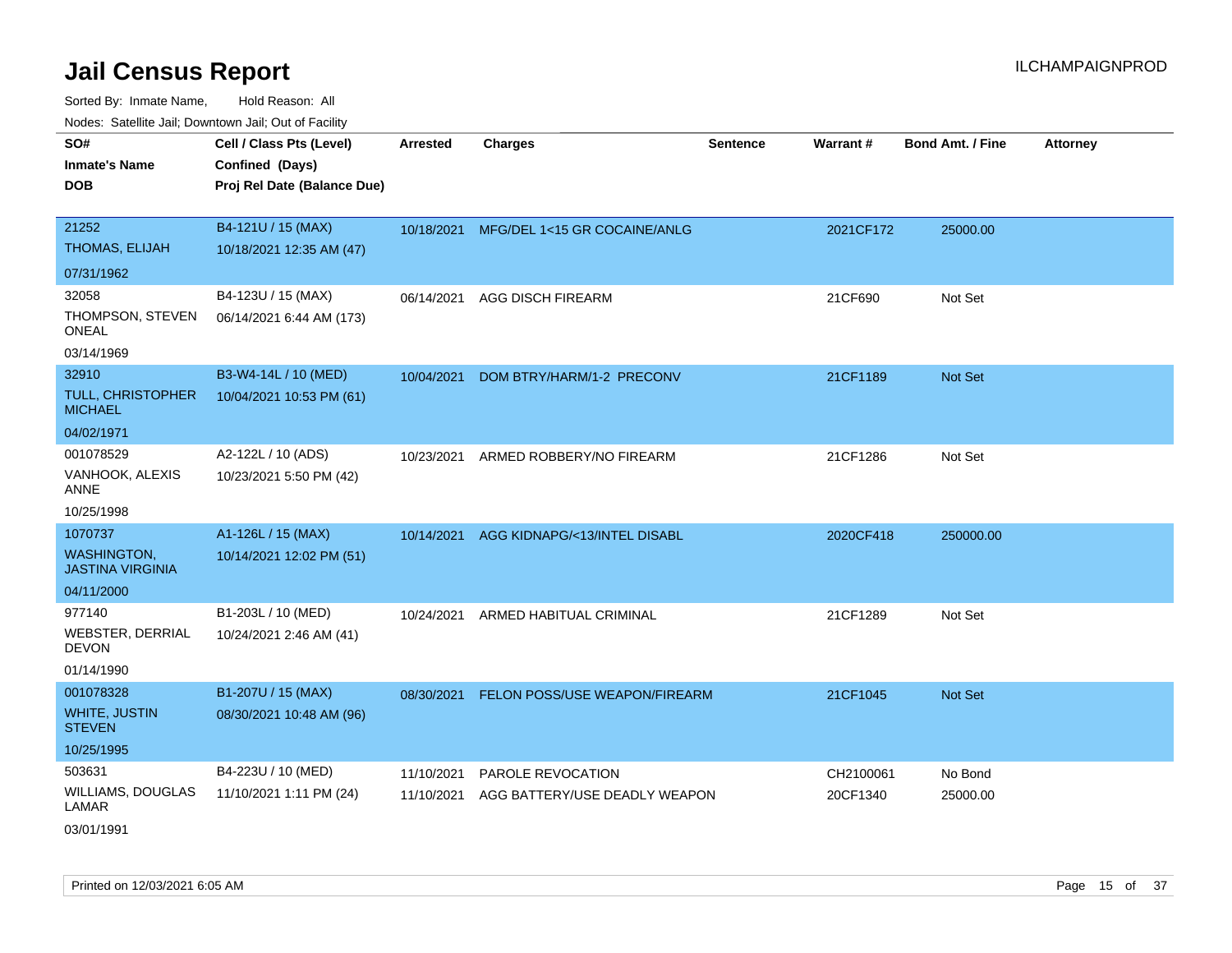| SO#                                      | Cell / Class Pts (Level)    | Arrested          | <b>Charges</b>                 | <b>Sentence</b> | Warrant#    | <b>Bond Amt. / Fine</b> | <b>Attorney</b> |
|------------------------------------------|-----------------------------|-------------------|--------------------------------|-----------------|-------------|-------------------------|-----------------|
| <b>Inmate's Name</b>                     | Confined (Days)             |                   |                                |                 |             |                         |                 |
| <b>DOB</b>                               | Proj Rel Date (Balance Due) |                   |                                |                 |             |                         |                 |
|                                          |                             |                   |                                |                 |             |                         |                 |
| 638552                                   | <b>B2-DR / 5 (SPH)</b>      | 10/07/2021        | CHILD PORNOGRAPHY/PHOTOGRAPH   |                 | 2021CF1207  | No Bond                 |                 |
| <b>WILLIAMS, MICHAEL</b><br><b>JAMES</b> | 10/07/2021 12:20 PM (58)    |                   |                                |                 |             |                         |                 |
| 03/29/1964                               |                             |                   |                                |                 |             |                         |                 |
| 1066370                                  | B1-101L / 15 (MAX)          | 07/28/2021        | ARMED VIOLENCE/CATEGORY III    |                 | 2021 CF 882 | Not Set                 |                 |
| <b>WILLIAMS, REONTE</b><br><b>REMIR</b>  | 07/28/2021 5:40 AM (129)    |                   |                                |                 |             |                         |                 |
| 05/14/1999                               |                             |                   |                                |                 |             |                         |                 |
| 001078494                                | B1-104L / 15 (MAX)          | 10/15/2021        | AGG UNLAWFUL USE OF WEAPON/VEH |                 | 21CF1254    | No Bond                 |                 |
| <b>WILLIAMS, TAVARAZ</b><br>LASHAWN      | 10/15/2021 12:17 PM (50)    |                   |                                |                 |             |                         |                 |
| 04/19/1990                               |                             |                   |                                |                 |             |                         |                 |
| <b>Total Satellite Jail: 120</b>         |                             | <b>Males: 102</b> | Females: 18<br>Unknown: 0      |                 |             |                         |                 |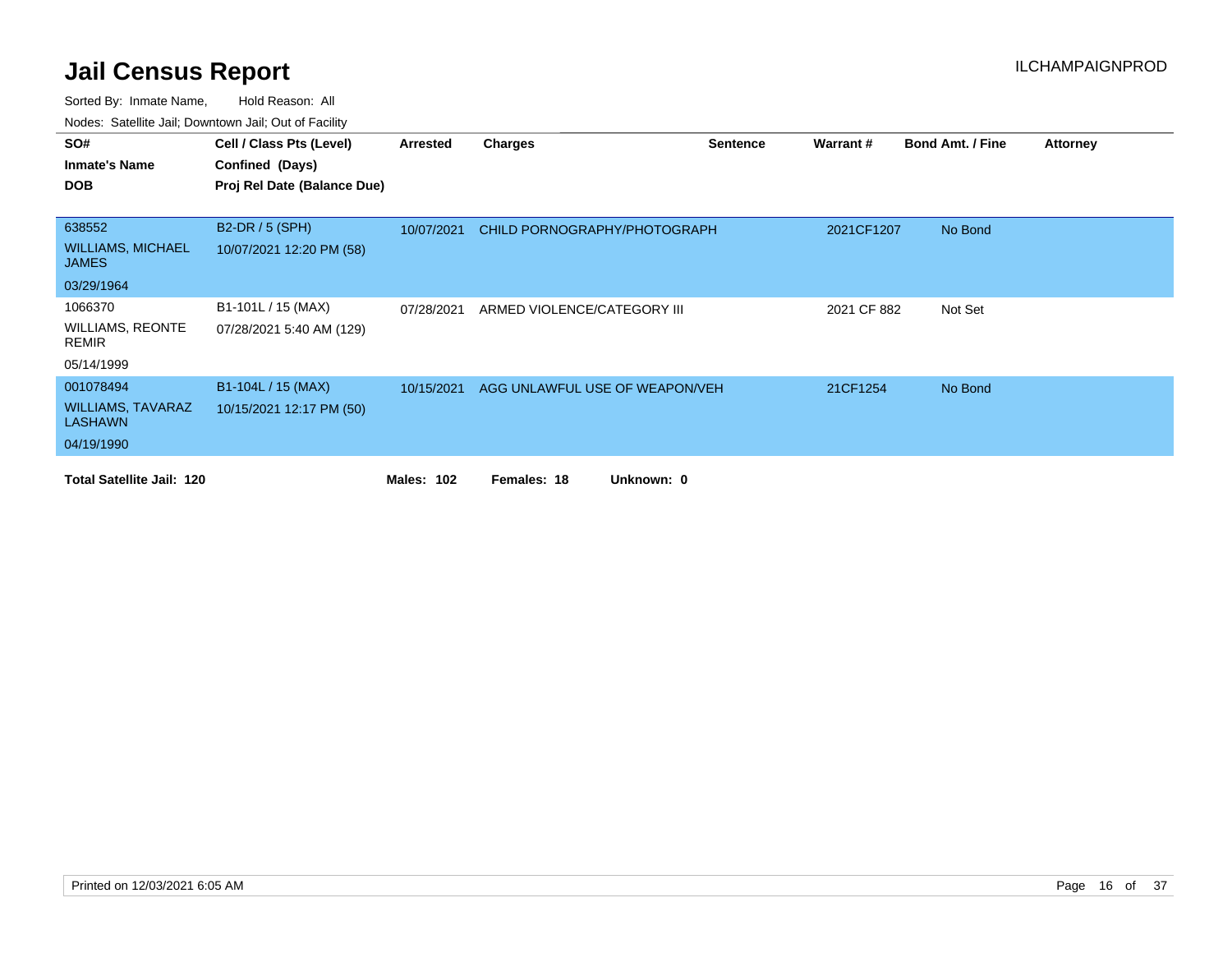|  |  | <b>Downtown Jail</b> |  |
|--|--|----------------------|--|
|  |  |                      |  |

| SO#<br><b>Inmate's Name</b><br><b>DOB</b> | Cell / Class Pts (Level)<br>Confined (Days)<br>Proj Rel Date (Balance Due) | <b>Arrested</b> | <b>Charges</b>                       | <b>Sentence</b> | Warrant#   | <b>Bond Amt. / Fine</b> | <b>Attorney</b> |
|-------------------------------------------|----------------------------------------------------------------------------|-----------------|--------------------------------------|-----------------|------------|-------------------------|-----------------|
| 1073165                                   | G4L / 5 (MIN)                                                              | 04/30/2021      | UNLWFL POSS/DRIVER/VEH/STOLEN        |                 | 21CF486    | Not Set                 |                 |
| <b>ACKERMAN, CODY</b><br><b>JAMES</b>     | 04/30/2021 4:48 PM (218)                                                   | 04/30/2021      | FORGERY/ISSUE/DELIVER DOCUMENT       |                 | 19CF143    | 75000.00                |                 |
| 02/01/1989                                |                                                                            | 04/30/2021      | <b>BURGLARY</b>                      |                 | 21CF516    | Not Set                 |                 |
|                                           |                                                                            | 05/03/2021      | FORGERY/ISSUE/DELIVER DOCUMENT       |                 | 2018CF689  | 2500.00 / 75.00         |                 |
| 001078535                                 | D3 / 15 (SPH)                                                              | 10/26/2021      | CRIM SEX ASSAULT/FORCE               |                 | 21CF1305   | Not Set                 |                 |
| BERRY, DAVID ISAAC                        | 10/26/2021 10:52 AM (39)                                                   |                 |                                      |                 |            |                         |                 |
| 09/23/2000                                |                                                                            |                 |                                      |                 |            |                         |                 |
| 517915                                    | G8U / 5 (MIN)                                                              | 08/03/2021      | FORGERY/ISSUE/DELIVER DOCUMENT       |                 |            | No Bond                 |                 |
| <b>BOXLEY, CHARLES</b><br><b>OMAR</b>     | 08/03/2021 2:18 PM (123)                                                   | 08/03/2021      | <b>BURGLARY</b>                      |                 | 21CF289    | 20000.00                |                 |
|                                           |                                                                            | 08/03/2021      | <b>BURGLARY</b>                      |                 | 21CF679    | 20000.00                |                 |
| 01/10/1985                                |                                                                            |                 |                                      |                 |            |                         |                 |
| 1067476                                   | F5L / 10 (MED)                                                             | 11/13/2021      | AGG DOMESTIC BATTERY/STRANGLE        |                 | 20CF575    | 5000.00                 |                 |
| <b>BROWN, JAMES</b><br><b>BRONELL</b>     | 11/13/2021 2:35 AM (21)                                                    | 11/13/2021      | <b>RESIDENTIAL BURGLARY</b>          |                 | 21CF385    | 25000.00                |                 |
| 01/08/1996                                |                                                                            |                 |                                      |                 |            |                         |                 |
| 1075941                                   | G2L / 5 (MIN)                                                              | 10/08/2021      | <b>HARASS WITNESS/FAMILY MBR/REP</b> |                 | 2021CF1188 | 500000.00               |                 |
| <b>BROWN, LIONEL</b><br><b>TERRELL</b>    | 10/08/2021 5:16 PM (57)                                                    |                 |                                      |                 |            |                         |                 |
| 10/19/1981                                |                                                                            |                 |                                      |                 |            |                         |                 |
| 1071534                                   | C7L / 10 (SPH)                                                             | 09/18/2020      | AGG BATTERY/DISCHARGE FIREARM        |                 | 20CF1049   | Not Set                 |                 |
| BRYANT, KETONE<br><b>LEVELL</b>           | 09/18/2020 1:19 PM (442)                                                   |                 |                                      |                 |            |                         |                 |
| 04/07/2000                                |                                                                            |                 |                                      |                 |            |                         |                 |
| 61904                                     | D4 / 15 (ADS)                                                              | 10/23/2021      | <b>ROBBERY</b>                       |                 | 21CF1287   | Not Set                 |                 |
| <b>BURNETT, TIMOTHY</b><br><b>LYNN</b>    | 10/23/2021 5:43 PM (42)                                                    |                 |                                      |                 |            |                         |                 |
| 09/09/1983                                |                                                                            |                 |                                      |                 |            |                         |                 |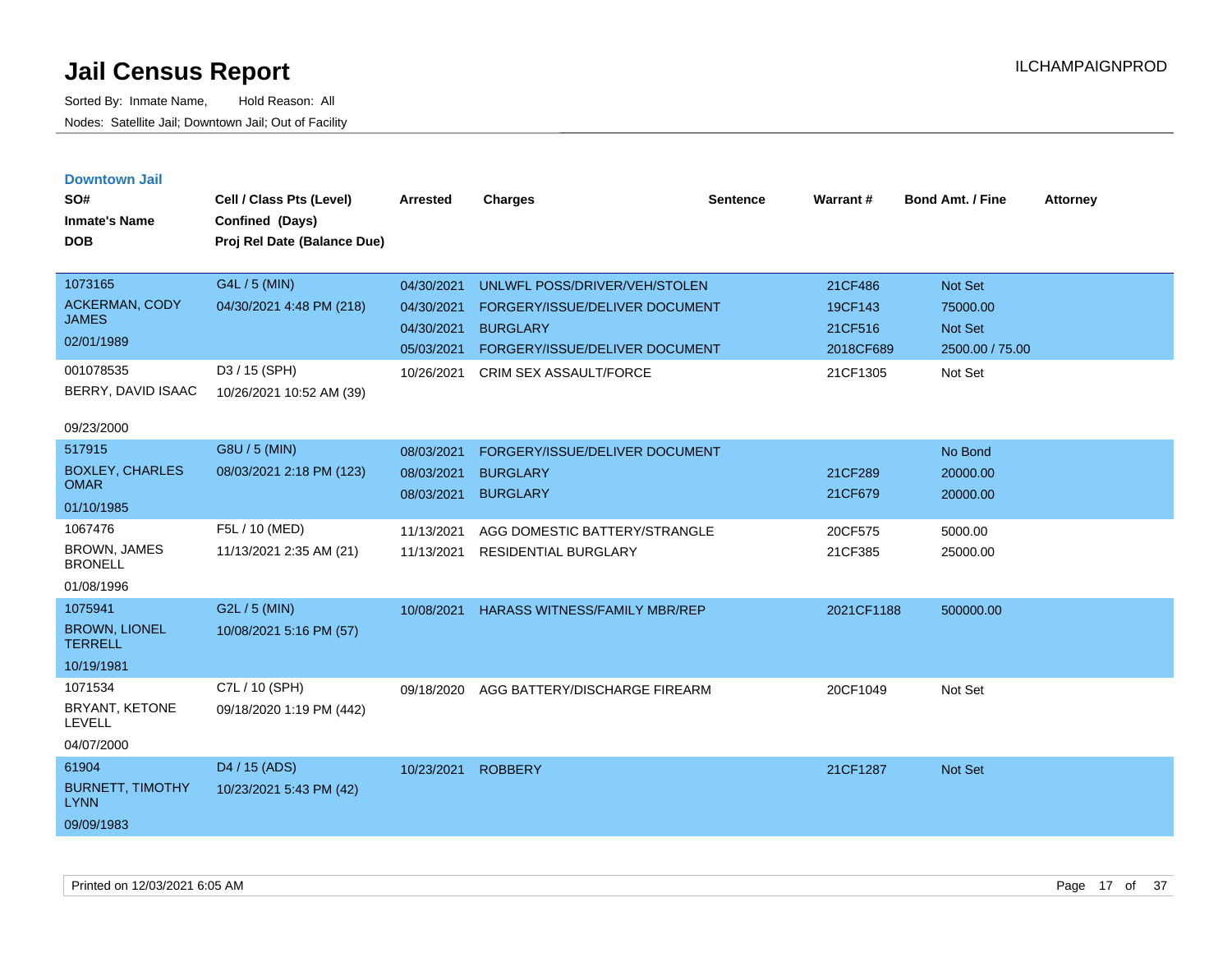| SO#<br><b>Inmate's Name</b><br><b>DOB</b>        | Cell / Class Pts (Level)<br>Confined (Days)<br>Proj Rel Date (Balance Due) | <b>Arrested</b> | <b>Charges</b>                 | <b>Sentence</b> | Warrant#   | <b>Bond Amt. / Fine</b> | <b>Attorney</b> |
|--------------------------------------------------|----------------------------------------------------------------------------|-----------------|--------------------------------|-----------------|------------|-------------------------|-----------------|
|                                                  |                                                                            |                 |                                |                 |            |                         |                 |
| 56936                                            | C1L / 15 (MAX)                                                             | 11/01/2021      | PUBLIC INDECENCY/EXPOSURE/3+   |                 |            | Not Set                 |                 |
| CALDWELL, STEVEN<br><b>ANDRE</b>                 | 11/01/2021 1:09 PM (33)                                                    |                 |                                |                 |            |                         |                 |
| 04/19/1982                                       |                                                                            |                 |                                |                 |            |                         |                 |
| 960551                                           | C6L / 10 (MED)                                                             | 08/26/2021      | DOMESTIC BATTERY/HARM/VIO O/P  |                 | 21CF1035   | 100000.00               |                 |
| COFFIN, KYLE LAIR                                | 08/26/2021 4:43 AM (100)                                                   | 08/26/2021      | POSS HYPO/SYRINGE/NEEDLES/1ST  |                 | 2021 CM116 | 1000.00                 |                 |
| 09/21/1988                                       |                                                                            |                 |                                |                 |            |                         |                 |
| 1075361                                          | J6L / 5 (ADS)                                                              | 04/16/2021      | <b>BURGLARY</b>                |                 | 21CF414    | Not Set                 |                 |
| <b>COWART, TORREY</b><br><b>BENJAMEN, Junior</b> | 04/16/2021 9:17 PM (232)                                                   |                 |                                |                 |            |                         |                 |
| 11/22/1987                                       |                                                                            |                 |                                |                 |            |                         |                 |
| 34111                                            | G6L / 5 (MIN)                                                              | 10/29/2021      | OBSTRUCT JUST/DESTROY EVIDENCE |                 | 2018CF1243 | 50000.00                |                 |
| CROSSLAND, KEVIN<br><b>SHAWN</b>                 | 10/29/2021 10:15 PM (36)                                                   |                 |                                |                 |            |                         |                 |
| 10/02/1967                                       |                                                                            |                 |                                |                 |            |                         |                 |
| 1067370                                          | E3L / 15 (MAX)                                                             | 11/05/2021      | FIREARM/FOID INVALID/NOT ELIG  |                 | 21CF1370   | <b>Not Set</b>          |                 |
| DAVIS, AUSTIN<br><b>CHRISTOPHER</b>              | 11/06/2021 12:23 AM (28)                                                   |                 |                                |                 |            |                         |                 |
| 08/11/1997                                       |                                                                            |                 |                                |                 |            |                         |                 |
| 56063                                            | H4L / 10 (ADS)                                                             | 09/18/2021      | AGGRAVATED BATTERY             |                 | 21CF1127   | Not Set                 |                 |
| DAVIS, DAMIEN                                    | 09/18/2021 4:25 AM (77)                                                    | 09/19/2021      | AGGRAVATED BATTERY             |                 | 21CF1132   | Not Set                 |                 |
| <b>DOMINIQUE</b>                                 |                                                                            | 11/24/2021      | <b>FUGITIVE FROM JUSTICE</b>   |                 | 21CF1454   | Not Set                 |                 |
| 02/28/1977                                       |                                                                            |                 |                                |                 |            |                         |                 |
| 1066719                                          | C5L / 10 (MED)                                                             | 06/09/2021      | AGG DOMESTIC BATTERY/STRANGLE  |                 | 21CF310    | 100000.00               |                 |
| DAVIS, TAVEON<br><b>CORNELIUS</b>                | 06/09/2021 10:50 PM (178)                                                  | 06/09/2021      | RET THEFT/DISP MERCH/>\$300    |                 | 19CF959    | 5000.00                 |                 |
| 12/21/1997                                       |                                                                            | 06/09/2021      | RETAIL THEFT/DISP MERCH/<\$300 |                 | 19CM897    | 3000.00                 |                 |
| 001078538                                        | C4L / 10 (MED)                                                             | 10/26/2021      | <b>CRIM SEX ASSAULT/FORCE</b>  |                 | 21CF1301   |                         |                 |
| DAWKINS, LEN                                     | 10/26/2021 8:18 PM (39)                                                    |                 |                                |                 |            | Not Set                 |                 |
| 03/23/1987                                       |                                                                            |                 |                                |                 |            |                         |                 |
|                                                  |                                                                            |                 |                                |                 |            |                         |                 |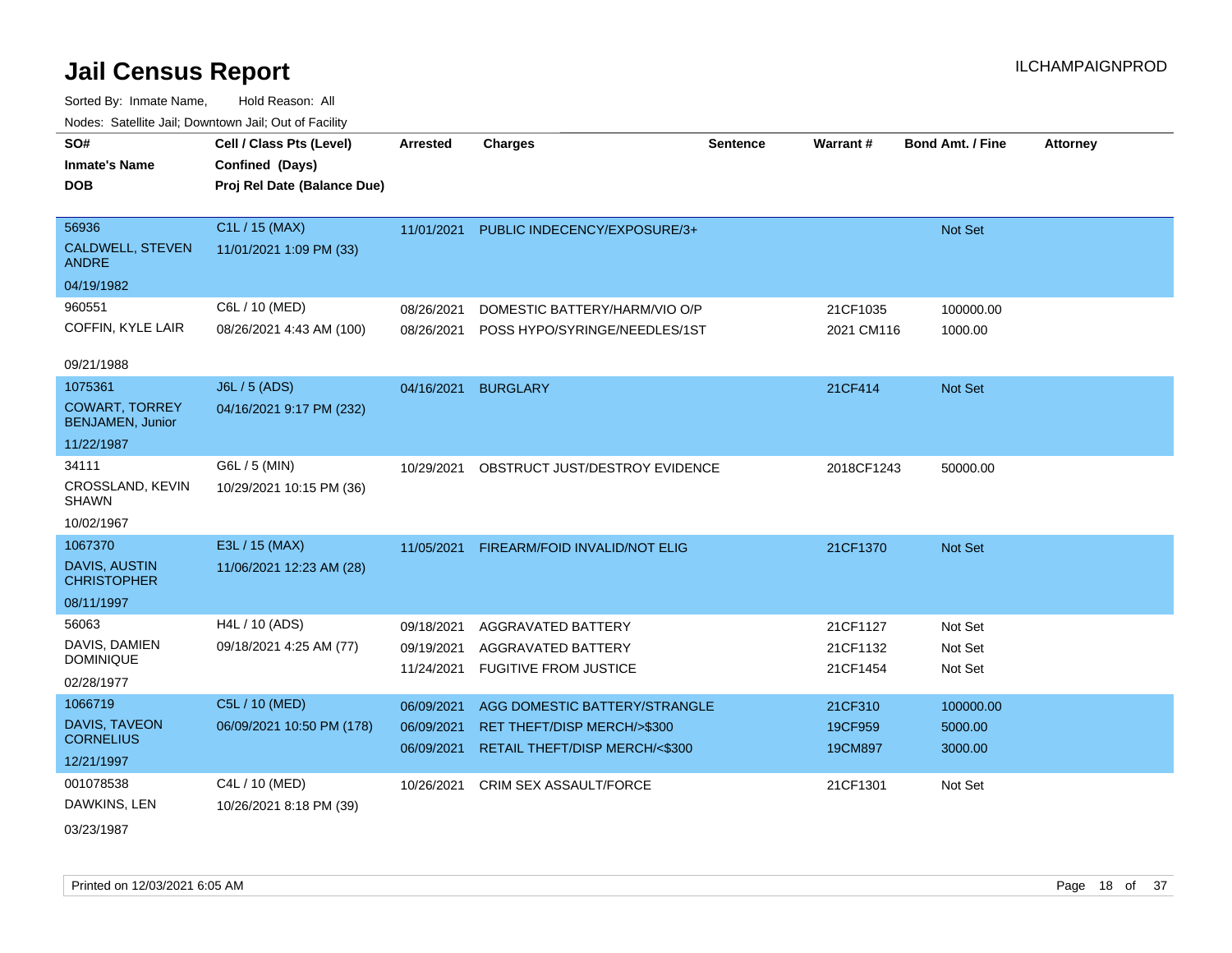Sorted By: Inmate Name, Hold Reason: All Nodes: Satellite Jail; Downtown Jail; Out of Facility

| roacs. Catellite Jall, Downtown Jall, Out of Facility |                                              |                 |                                          |                 |            |                         |                 |
|-------------------------------------------------------|----------------------------------------------|-----------------|------------------------------------------|-----------------|------------|-------------------------|-----------------|
| SO#                                                   | Cell / Class Pts (Level)                     | <b>Arrested</b> | <b>Charges</b>                           | <b>Sentence</b> | Warrant#   | <b>Bond Amt. / Fine</b> | <b>Attorney</b> |
| <b>Inmate's Name</b>                                  | Confined (Days)                              |                 |                                          |                 |            |                         |                 |
| <b>DOB</b>                                            | Proj Rel Date (Balance Due)                  |                 |                                          |                 |            |                         |                 |
|                                                       |                                              |                 |                                          |                 |            |                         |                 |
| 001078223                                             | G9L / 5 (MIN)                                |                 | 11/09/2021 AGG DUI/NO VALID DL           |                 | 21CF1382   | <b>Not Set</b>          |                 |
| DIEGO-MATEO,<br><b>JOAQUIN</b>                        | 11/09/2021 10:52 PM (25)                     |                 |                                          |                 |            |                         |                 |
| 01/23/2002                                            |                                              |                 |                                          |                 |            |                         |                 |
| 571307                                                | J3L / 15 (ADS)                               | 09/14/2020      | CRIM SEXUAL ABUSE/CONSENT                |                 | 2020CF1026 | Not Set                 |                 |
| DOMINGO-<br>CASTANEDA,                                | 09/14/2020 11:19 PM (446)                    | 09/14/2020      | PRED CRIM SEX ASLT/VICTIM <13            |                 | 2020CF1025 | Not Set                 |                 |
| 09/29/1989                                            |                                              |                 |                                          |                 |            |                         |                 |
| 527379                                                | C9U / 15 (ADS)                               | 10/25/2021      | <b>ARMED HABITUAL CRIMINAL</b>           |                 | 21CF1297   | <b>Not Set</b>          |                 |
| DRAKE, MARCELL<br><b>DEON</b>                         | 10/25/2021 5:05 PM (40)                      | 10/27/2021      | AGG DOMESTIC BATTERY/STRANGLE            |                 | 21CF1245   | <b>Not Set</b>          |                 |
| 04/20/1987                                            |                                              |                 |                                          |                 |            |                         |                 |
| 959292                                                | K1 / 15 (ADS)                                |                 | 04/01/2021 ATTEMPT (FIRST DEGREE MURDER) |                 | 2020CF565  | 2000000.00              |                 |
| DUNCAN, COREYON<br><b>ANTHONY</b>                     | 04/01/2021 8:46 PM (247)                     |                 |                                          |                 |            |                         |                 |
| 01/17/1989                                            |                                              |                 |                                          |                 |            |                         |                 |
| 1053207                                               | K <sub>2</sub> / 15 (SPH)                    | 06/06/2019      | MURDER/INTENT TO KILL/INJURE             |                 | 2019-CF849 | 2000000.00              |                 |
| FAUST, JAQUAVEON<br><b>LAVELL</b>                     | 06/06/2019 2:24 PM (912)                     |                 |                                          |                 |            |                         |                 |
| 07/25/1996                                            |                                              |                 |                                          |                 |            |                         |                 |
| 962759                                                | E6L / 5 (ADS)                                | 07/16/2021      | <b>METH DELIVERY&lt;5 GRAMS</b>          |                 | 21CF833    | Not Set                 |                 |
|                                                       | FINLEY, KEVIN DANTE 07/16/2021 9:44 PM (141) |                 | 07/29/2021 AGG CRIM SEX ASSAULT/FELONY   |                 | 21CF891    | No Bond                 |                 |
|                                                       |                                              |                 |                                          |                 |            |                         |                 |
| 12/28/1988                                            |                                              |                 |                                          |                 |            |                         |                 |
| 524764                                                | G3L / 5 (MIN)                                | 09/18/2021      | METH DELIVERY/15<100 GRAMS               |                 | 21CF627    | 50000.00                |                 |
| <b>FISCUS, ROBERT</b><br><b>LOWELL</b>                | 09/18/2021 10:50 AM (77)                     |                 |                                          |                 |            |                         |                 |
| 02/17/1986                                            |                                              |                 |                                          |                 |            |                         |                 |
| 1068917                                               | $H1L / 5$ (MIN)                              |                 | 08/11/2021 VIO ORDER/PRIOR VIO OF ORDER  |                 | 21CF965    | Not Set                 |                 |
| GARCIA, JUAN<br>CARLOS                                | 08/11/2021 9:24 PM (115)                     |                 |                                          |                 |            |                         |                 |
| 10/21/1997                                            |                                              |                 |                                          |                 |            |                         |                 |

Printed on 12/03/2021 6:05 AM **Page 19 of 37**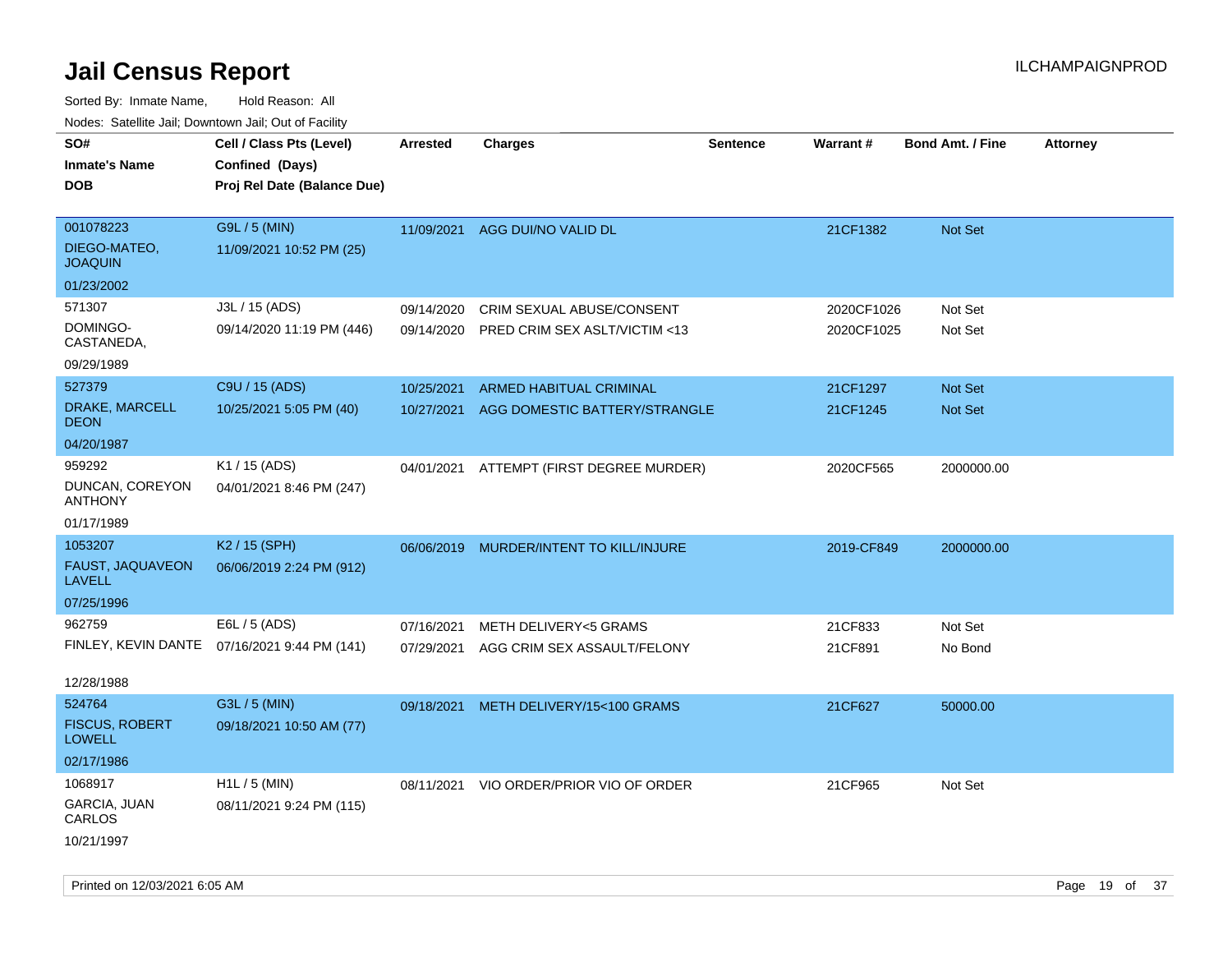| SO#<br><b>Inmate's Name</b>                   | Cell / Class Pts (Level)<br>Confined (Days) | Arrested   | <b>Charges</b>                           | <b>Sentence</b> | Warrant#    | <b>Bond Amt. / Fine</b> | <b>Attorney</b> |
|-----------------------------------------------|---------------------------------------------|------------|------------------------------------------|-----------------|-------------|-------------------------|-----------------|
| <b>DOB</b>                                    | Proj Rel Date (Balance Due)                 |            |                                          |                 |             |                         |                 |
|                                               |                                             |            |                                          |                 |             |                         |                 |
| 1071098                                       | F4L / 15 (MAX)                              |            | 11/06/2021 AGG CRIM SEX ASSAULT/FIREARM  |                 | 21CF1368    | Not Set                 |                 |
| <b>HARRIS, SHEMAR</b><br><b>HARLEM</b>        | 11/06/2021 8:22 AM (28)                     |            |                                          |                 |             |                         |                 |
| 07/22/2000                                    |                                             |            |                                          |                 |             |                         |                 |
| 1073611                                       | G5L / 5 (MIN)                               | 02/09/2021 | DELIVERY OF OR POSSESSION OF W/INT       |                 | 21CF160     | Not Set                 |                 |
| <b>HAYES, CAMERON</b><br><b>TAYLOR MALEEK</b> | 02/09/2021 3:10 PM (298)                    | 02/09/2021 | MFG 15>100 GR ECSTASY/ANALOG             |                 | 21CF121     | 500000.00               |                 |
| 08/10/1998                                    |                                             |            |                                          |                 |             |                         |                 |
| 544770                                        | F6L / 10 (MED)                              | 08/14/2021 | AGG DOMESTIC BATTERY/STRANGLE            |                 | 2021CF514   | 25000.00                |                 |
| HAYES, DEVON<br><b>JERMAINE</b>               | 08/14/2021 2:56 AM (112)                    | 08/14/2021 | AGGRAVATED DOMESTIC BATTERY              |                 | 21CF977     | No Bond                 |                 |
| 11/07/1987                                    |                                             |            |                                          |                 |             |                         |                 |
| 1015002                                       | J1L / 10 (ADS)                              | 07/22/2021 | AGGRAVATED BATTERY                       |                 | 2021CF861   | Not Set                 |                 |
| HERRERA, ANDREW<br>WESLEY                     | 07/22/2021 9:17 PM (135)                    |            |                                          |                 |             |                         |                 |
| 12/17/1993                                    |                                             |            |                                          |                 |             |                         |                 |
| 1024228                                       | K3 / 15 (SPH)                               |            | 04/24/2018 *MURDER/INTENT TO KILL/INJURE |                 | 2018-CF1170 | 5000000.00              |                 |
| <b>HILL, JAMONTE</b><br><b>RASHAD</b>         | 04/24/2018 4:07 PM (1,320)                  |            |                                          |                 |             |                         |                 |
| 05/23/1994                                    |                                             |            |                                          |                 |             |                         |                 |
| 49618                                         | J7L / 5 (ADS)                               | 10/26/2021 | CRIM DAMAGE TO PROPERTY <\$500           |                 | 2021CF1300  | 100.00                  |                 |
| HITES, STEVEN<br><b>WAYNE</b>                 | 10/26/2021 7:42 AM (39)                     | 11/24/2021 | FLEEING/ATTEMPT ELUDE OFFICER            |                 | 2021TR9315  | 1000.00                 |                 |
| 12/31/1979                                    |                                             |            |                                          |                 |             |                         |                 |
| 1063119                                       | F1L / 10 (MED)                              | 11/05/2021 | <b>BURGLARY</b>                          |                 | 2018CF877   | 10000.00                |                 |
| HUNT, KHALLEEL<br><b>MALIK</b>                | 11/05/2021 7:47 AM (29)                     |            |                                          |                 |             |                         |                 |
| 03/28/1999                                    |                                             |            |                                          |                 |             |                         |                 |
| 29206                                         | $11 / 15$ (MAX)                             | 11/09/2021 | AGGRAVATED BATTERY                       |                 | 21CF1381    | No Bond                 |                 |
| JOHNSON, REUBEN<br><b>MONTE</b>               | 11/09/2021 11:30 AM (25)                    | 11/16/2021 | PROBATION VIOLATION                      |                 | 20CF987     | Not Set                 |                 |
| 04/07/1956                                    |                                             |            |                                          |                 |             |                         |                 |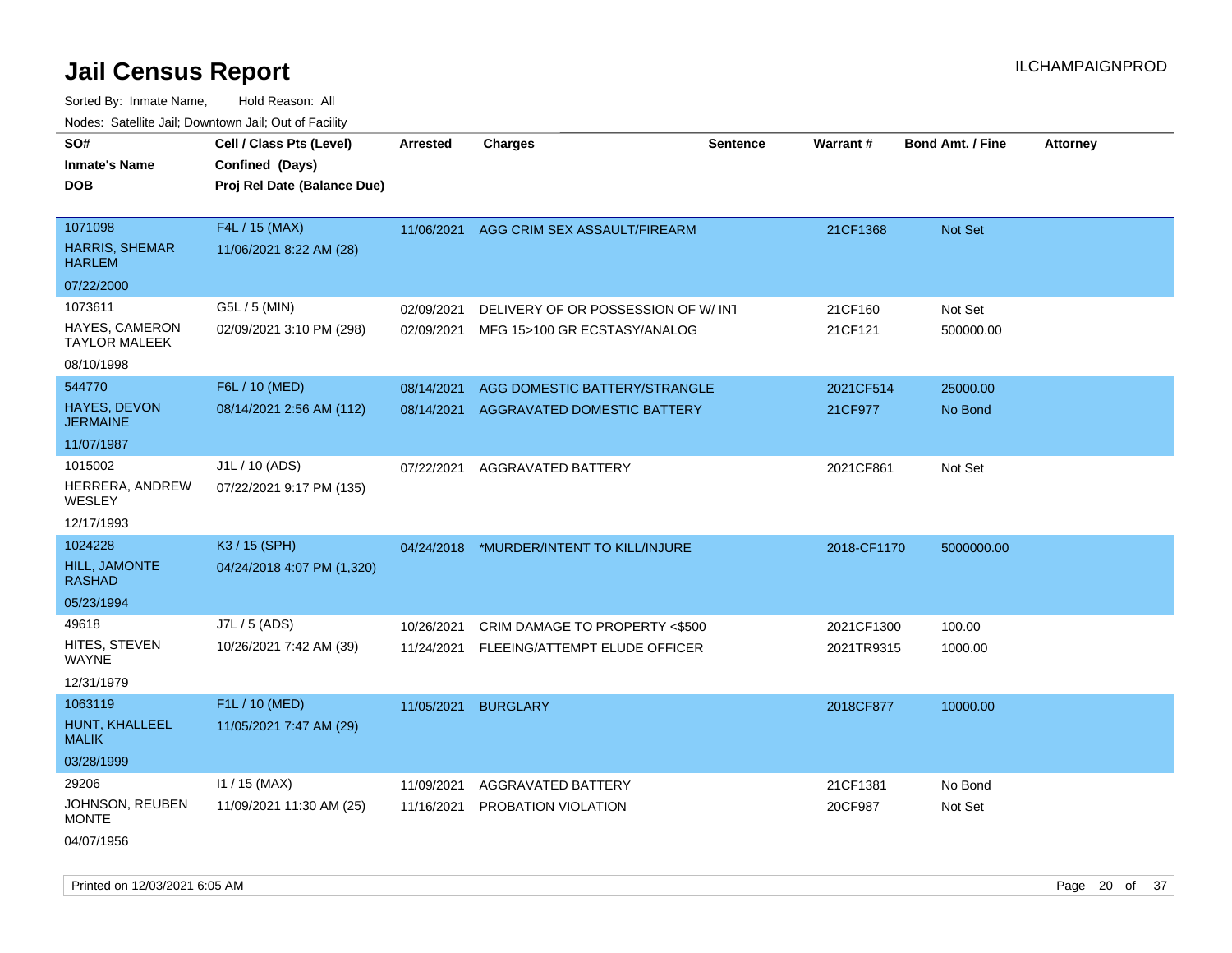| Nodes. Satellite Jali, Downtown Jali, Out of Facility |                                            |                 |                                          |                 |                 |                         |                 |
|-------------------------------------------------------|--------------------------------------------|-----------------|------------------------------------------|-----------------|-----------------|-------------------------|-----------------|
| SO#                                                   | Cell / Class Pts (Level)                   | <b>Arrested</b> | <b>Charges</b>                           | <b>Sentence</b> | <b>Warrant#</b> | <b>Bond Amt. / Fine</b> | <b>Attorney</b> |
| <b>Inmate's Name</b>                                  | Confined (Days)                            |                 |                                          |                 |                 |                         |                 |
| <b>DOB</b>                                            | Proj Rel Date (Balance Due)                |                 |                                          |                 |                 |                         |                 |
|                                                       |                                            |                 |                                          |                 |                 |                         |                 |
| 1073894                                               | E4U / 10 (ADS)                             |                 | 09/09/2021 VIOLATE SEX OFFENDER REGIS/2+ |                 | 2021CF920       | 10000.00                |                 |
|                                                       | JOKICH, ANTON VEGO 09/09/2021 2:14 PM (86) |                 |                                          |                 |                 |                         |                 |
|                                                       |                                            |                 |                                          |                 |                 |                         |                 |
| 05/30/1969                                            |                                            |                 |                                          |                 |                 |                         |                 |
| 23138                                                 | D1 / 15 (MAX)                              | 06/17/2021      | STALKING/TRANSMITS THREAT                |                 | 18CF1332        | Not Set                 |                 |
| JONES, GLENN<br>CLAYTON                               | 06/17/2021 12:51 PM (170)                  | 06/17/2021      | AGG CRIM SEXUAL ABUSE/FELONY             |                 | 18-CF-1333      | Not Set                 |                 |
|                                                       |                                            |                 |                                          |                 |                 |                         |                 |
| 08/17/1958                                            |                                            |                 |                                          |                 |                 |                         |                 |
| 1017120                                               | G3U / 5 (MIN)                              | 10/29/2021      | <b>BATTERY/CAUSE BODILY HARM</b>         |                 | 21CM498         | Not Set                 |                 |
|                                                       | JONES, JOSHUA LYNN 10/29/2021 3:15 AM (36) | 10/29/2021      | AGG ASLT/USE DDLY WEAPON                 |                 | 21CM452         | 2500.00                 |                 |
| 05/16/1993                                            |                                            |                 |                                          |                 |                 |                         |                 |
| 001077231                                             | J5L / 10 (ADS)                             | 11/02/2021      | RECEIVE/POSS/SELL STOLEN VEH             | 6y (DOC)        |                 | 15000.00                |                 |
| KOLESAR, JEREMY J                                     | 11/02/2021 5:51 PM (32)                    |                 |                                          |                 |                 |                         |                 |
|                                                       |                                            |                 |                                          |                 |                 |                         |                 |
| 10/20/1979                                            |                                            |                 |                                          |                 |                 |                         |                 |
| 24308                                                 | D <sub>2</sub> / 15 (MAX)                  | 06/03/2021      | <b>ROBBERY</b>                           |                 | 21CF625         | No Bond                 |                 |
| KWIATKOWSKI.                                          | 06/03/2021 10:40 PM (184)                  |                 |                                          |                 |                 |                         |                 |
| <b>ROBERT JOHN</b>                                    |                                            |                 |                                          |                 |                 |                         |                 |
| 08/08/1963                                            |                                            |                 |                                          |                 |                 |                         |                 |
| 37260                                                 | C2U / 10 (ADS)                             | 09/09/2021      | FORGERY/ISSUE DOCUMENT/1 UPC             |                 | 2019 CF 559     | 200000.00               |                 |
| LENARD, DEMETRIUS<br>MARQUIS                          | 09/09/2021 1:44 AM (86)                    |                 |                                          |                 |                 |                         |                 |
| 07/03/1973                                            |                                            |                 |                                          |                 |                 |                         |                 |
| 29681                                                 | J2L / 15 (ADS)                             | 07/14/2020      | PREDATORY CRIMINAL SEX ASSLT/CHILD       |                 | 20CF-781        | 250000.00               |                 |
| LENOIR, JOHN                                          | 07/14/2020 12:51 PM (508)                  |                 |                                          |                 |                 |                         |                 |
| CHRISTOPHER                                           |                                            |                 |                                          |                 |                 |                         |                 |
| 04/20/1966                                            |                                            |                 |                                          |                 |                 |                         |                 |
| 45113                                                 | E4L / 15 (MAX)                             | 11/20/2021      | ARMED HABITUAL CRIMINAL                  |                 | 21CF1424        | No Bond                 |                 |
| MARTIN, JEREMIAH<br><b>FRANCIS</b>                    | 11/20/2021 1:18 AM (14)                    |                 |                                          |                 |                 |                         |                 |
| 01/18/1977                                            |                                            |                 |                                          |                 |                 |                         |                 |
|                                                       |                                            |                 |                                          |                 |                 |                         |                 |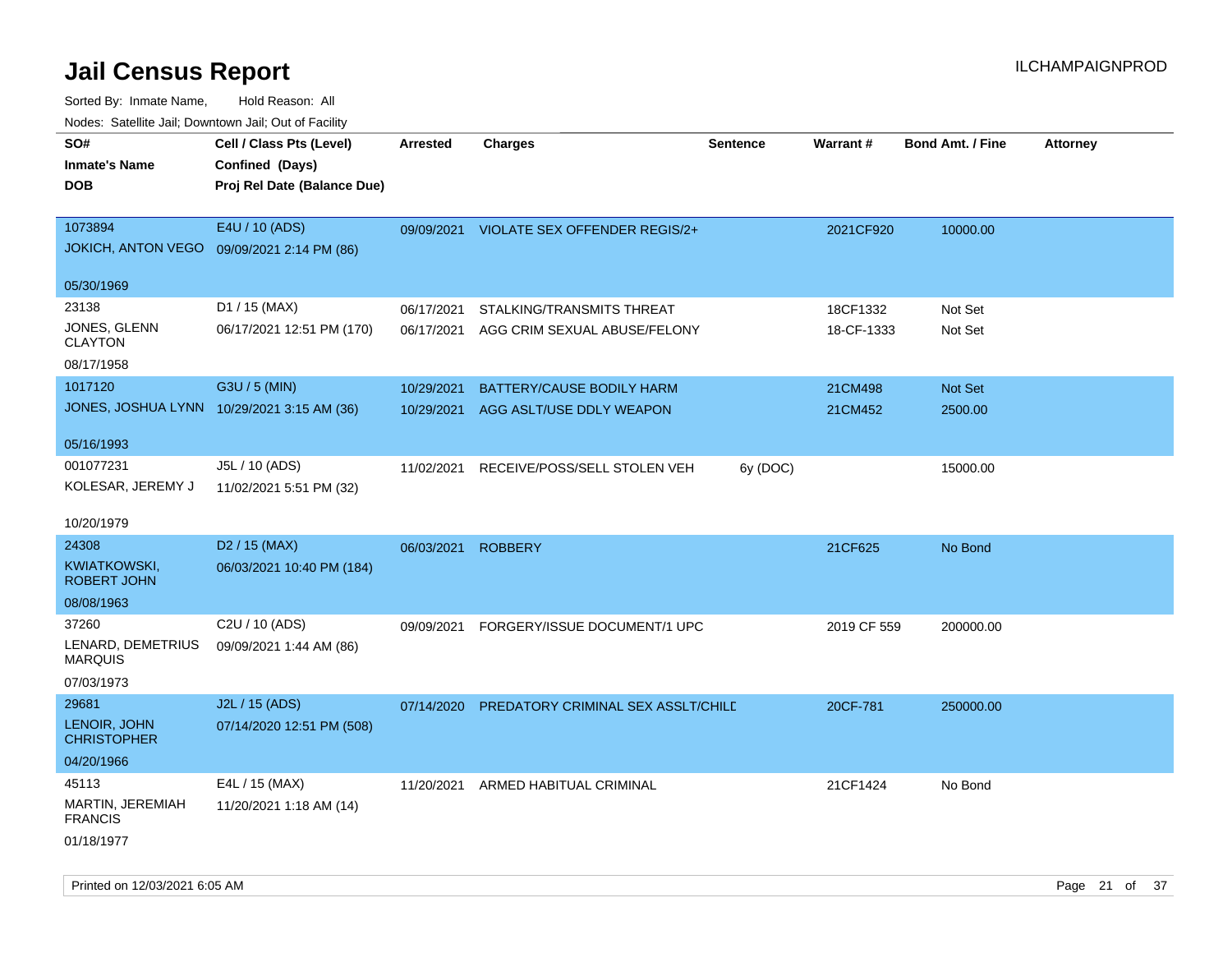Sorted By: Inmate Name, Hold Reason: All Nodes: Satellite Jail; Downtown Jail; Out of Facility

| roacs. Catellite Jall, Downtown Jall, Out of Facility                   |                                                                            |                                        |                                                                                                 |                 |                                  |                                 |                 |
|-------------------------------------------------------------------------|----------------------------------------------------------------------------|----------------------------------------|-------------------------------------------------------------------------------------------------|-----------------|----------------------------------|---------------------------------|-----------------|
| SO#<br><b>Inmate's Name</b><br><b>DOB</b>                               | Cell / Class Pts (Level)<br>Confined (Days)<br>Proj Rel Date (Balance Due) | <b>Arrested</b>                        | <b>Charges</b>                                                                                  | <b>Sentence</b> | Warrant#                         | <b>Bond Amt. / Fine</b>         | <b>Attorney</b> |
| 1066623<br>MATA-OROZCO,<br><b>OLEGARIO</b>                              | G8L / 5 (MIN)<br>11/17/2021 5:08 PM (17)                                   |                                        | 11/17/2021 MFG/DEL 15<100 GR COCA/ANALOG                                                        |                 | 17CF1093                         | 75000.00                        |                 |
| 03/06/1995<br>001078249<br>MCCLENDON, CALVIN<br>м<br>04/29/1990         | B3 / 10 (MED)<br>08/07/2021 8:56 AM (119)                                  | 08/07/2021                             | FELON POSS/USE WEAPON/FIREARM                                                                   |                 | 21CF947                          | Not Set                         |                 |
| 40235<br>MERRIWEATHER,<br><b>MARCUS TODD</b><br>11/28/1967              | G9U / 5 (MIN)<br>10/04/2021 4:41 PM (61)                                   | 10/04/2021                             | AGG DUI/4                                                                                       |                 | 2021CF1145                       | 35000.00                        |                 |
| 1040273<br>METCALFE, LANELL<br><b>JARON</b><br>09/22/1988               | E5U / 15 (ADS)<br>09/30/2021 11:32 PM (65)                                 | 09/30/2021                             | PRED CRIM SEX ASLT/VICTIM <13                                                                   |                 | 21CF329                          | 500000.00                       |                 |
| 1075635<br>MILES, DEVLON VON,<br>Junior<br>11/04/2000<br>1069209        | B <sub>2</sub> / 10 (ADS)<br>05/11/2021 10:39 PM (207)<br>H2L / 10 (ADS)   | 05/11/2021<br>05/11/2021<br>04/07/2021 | AGG DISCHARGE FIREARM/OCC VEH<br>MFG/DEL CANNABIS/30-500 GRAMS<br>AGG BATTERY/GREAT BODILY HARM |                 | 21CF538<br>20CF1402<br>21CF376   | Not Set<br>100000.00<br>Not Set |                 |
| MOORE, DEVONTE<br>JAMAL<br>09/24/1995                                   | 04/07/2021 6:25 PM (241)                                                   |                                        |                                                                                                 |                 |                                  |                                 |                 |
| 966887<br>NELSON, DARRYL<br><b>WAYNE</b><br>01/16/1984                  | F7L / 15 (MAX)<br>11/05/2021 11:00 AM (29)                                 | 11/05/2021                             | DELIVERY OF OR POSSESSION OF W/ IN1 10y/0m/0d (DC 19CF1425                                      |                 |                                  | No Bond                         |                 |
| 001078357<br>PETTIGREW, CAREY<br><b>CORNITRIAS DEOBLO</b><br>08/31/1986 | H6L / 15 (ADS)<br>09/17/2021 9:56 AM (78)                                  | 09/17/2021<br>09/17/2021<br>09/17/2021 | ARMED ROBBERY/ARMED W/FIREARM<br>ARMED ROBBERY/ARMED W/FIREARM<br>ARMED ROBBERY/ARMED W/FIREARM |                 | 21CF1128<br>21CF1129<br>21CF1230 | Not Set<br>Not Set<br>Not Set   |                 |

Printed on 12/03/2021 6:05 AM Page 22 of 37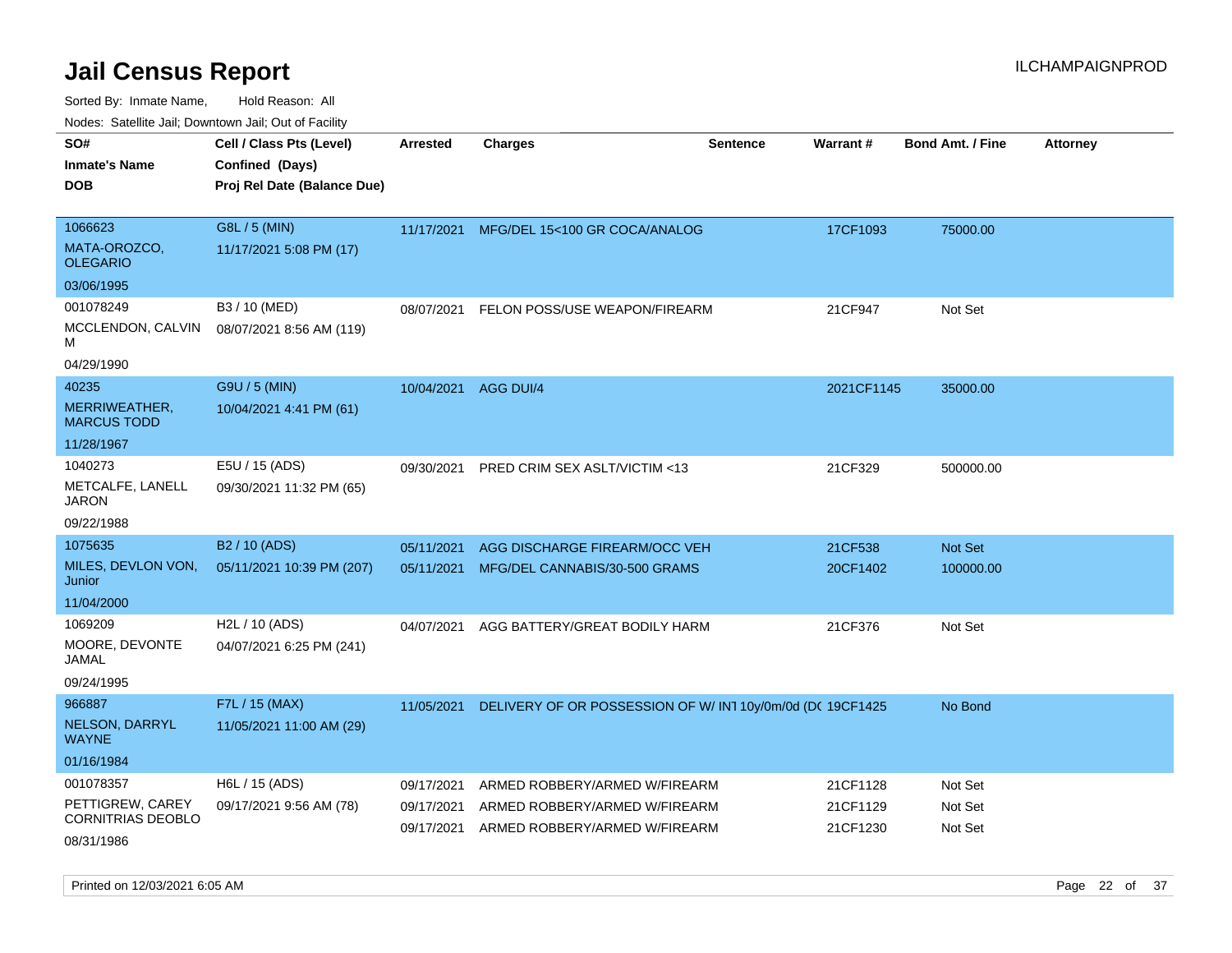| roaco. Odichile Jan, Downtown Jan, Out of Facility |                                                                            |            |                               |                 |            |                         |                 |
|----------------------------------------------------|----------------------------------------------------------------------------|------------|-------------------------------|-----------------|------------|-------------------------|-----------------|
| SO#<br><b>Inmate's Name</b><br><b>DOB</b>          | Cell / Class Pts (Level)<br>Confined (Days)<br>Proj Rel Date (Balance Due) | Arrested   | <b>Charges</b>                | <b>Sentence</b> | Warrant#   | <b>Bond Amt. / Fine</b> | <b>Attorney</b> |
|                                                    |                                                                            |            |                               |                 |            |                         |                 |
| 1072114                                            | A1U / 15 (SPH)                                                             | 01/17/2021 | ATTEMPT (FIRST DEGREE MURDER) |                 | 2021CF65   | Not Set                 |                 |
| ROBINSON, DONNELL                                  | 01/17/2021 2:40 PM (321)                                                   | 01/17/2021 | ARMED ROBBERY/NO FIREARM      |                 | 2020CF824  | 75000.00                |                 |
| <b>LEVON</b>                                       |                                                                            | 02/17/2021 | <b>AGGRAVATED BATTERY</b>     | 4y (DOC)        |            | 250000.00               |                 |
| 10/23/2000                                         |                                                                            |            |                               |                 |            |                         |                 |
| 980761                                             | B1 / 10 (MED)                                                              | 06/07/2021 | DOMESTIC BATTERY/OTHER PRIOR  | 5y(DOC)         |            | Not Set                 |                 |
| ROBINSON, LEON<br>SOLOMON                          | 06/07/2021 1:53 AM (180)                                                   |            |                               |                 |            |                         |                 |
| 10/22/1983                                         |                                                                            |            |                               |                 |            |                         |                 |
| 001078588                                          | G6U / 5 (MIN)                                                              | 11/16/2021 | DRVG UNDER INFLU OF ALCOHOL   |                 | 21DT316    | 240.00                  |                 |
| ROBINSON, RONALD<br><b>JACK</b>                    | 11/16/2021 6:20 PM (18)                                                    |            |                               |                 |            |                         |                 |
| 08/29/1976                                         |                                                                            |            |                               |                 |            |                         |                 |
| 1006507                                            | 14 / 10 (ADS)                                                              | 10/21/2021 | AGG ASLT/USE DDLY WEAPON      |                 | 21CM123    | 1000.00                 |                 |
| RODGERS, DYLAN                                     | 10/21/2021 12:34 AM (44)                                                   | 10/21/2021 | DOMESTIC BATTERY/OTHER PRIOR  |                 | 21CF1269   | Not Set                 |                 |
| <b>ROBERT</b>                                      |                                                                            | 10/21/2021 | PROBATION VIOLATION           |                 | 2019CF1220 | 10000.00                |                 |
| 12/12/1991                                         |                                                                            |            |                               |                 |            |                         |                 |
| 1069960                                            | G7L / 5 (MIN)                                                              | 09/28/2021 | IDENTITY THEFT/\$2K-\$10K     |                 | 21CF952    | 10000.00                |                 |
| SHELTON, JOSIAH<br><b>TIMOTHY</b>                  | 09/28/2021 2:04 AM (67)                                                    |            |                               |                 |            |                         |                 |
| 02/23/1980                                         |                                                                            |            |                               |                 |            |                         |                 |
| 1034702                                            | F3L / 10 (MED)                                                             | 10/22/2021 | AGG DOMESTIC BATTERY/STRANGLE |                 | 21CF1123   | 50000.00                |                 |
| SOULE, AUSTIN TYLER 10/22/2021 6:49 AM (43)        |                                                                            |            |                               |                 |            |                         |                 |
| 03/18/1995                                         |                                                                            |            |                               |                 |            |                         |                 |
| 960772                                             | G1L / 5 (MIN)                                                              | 11/11/2021 | POSSESSION OF METH<5 GRAMS    | 3y (DOC)        | 2020CF362  | No Bond                 |                 |
| <b>STARK, FARON</b><br><b>MICHAEL</b>              | 11/11/2021 10:28 PM (23)                                                   |            |                               |                 |            |                         |                 |
| 05/12/1988                                         |                                                                            |            |                               |                 |            |                         |                 |
| 1057312                                            | G <sub>2U</sub>                                                            | 11/10/2021 | HOME INVASION/FIREARM         |                 | 21CF1388   | Not Set                 |                 |
| STARKS, RAMEON<br><b>TAHZIER</b>                   | 11/10/2021 9:51 PM (24)                                                    | 11/30/2021 | THEFT                         |                 | 21CF1194   | 100000.00               |                 |
| 12/18/1996                                         |                                                                            |            |                               |                 |            |                         |                 |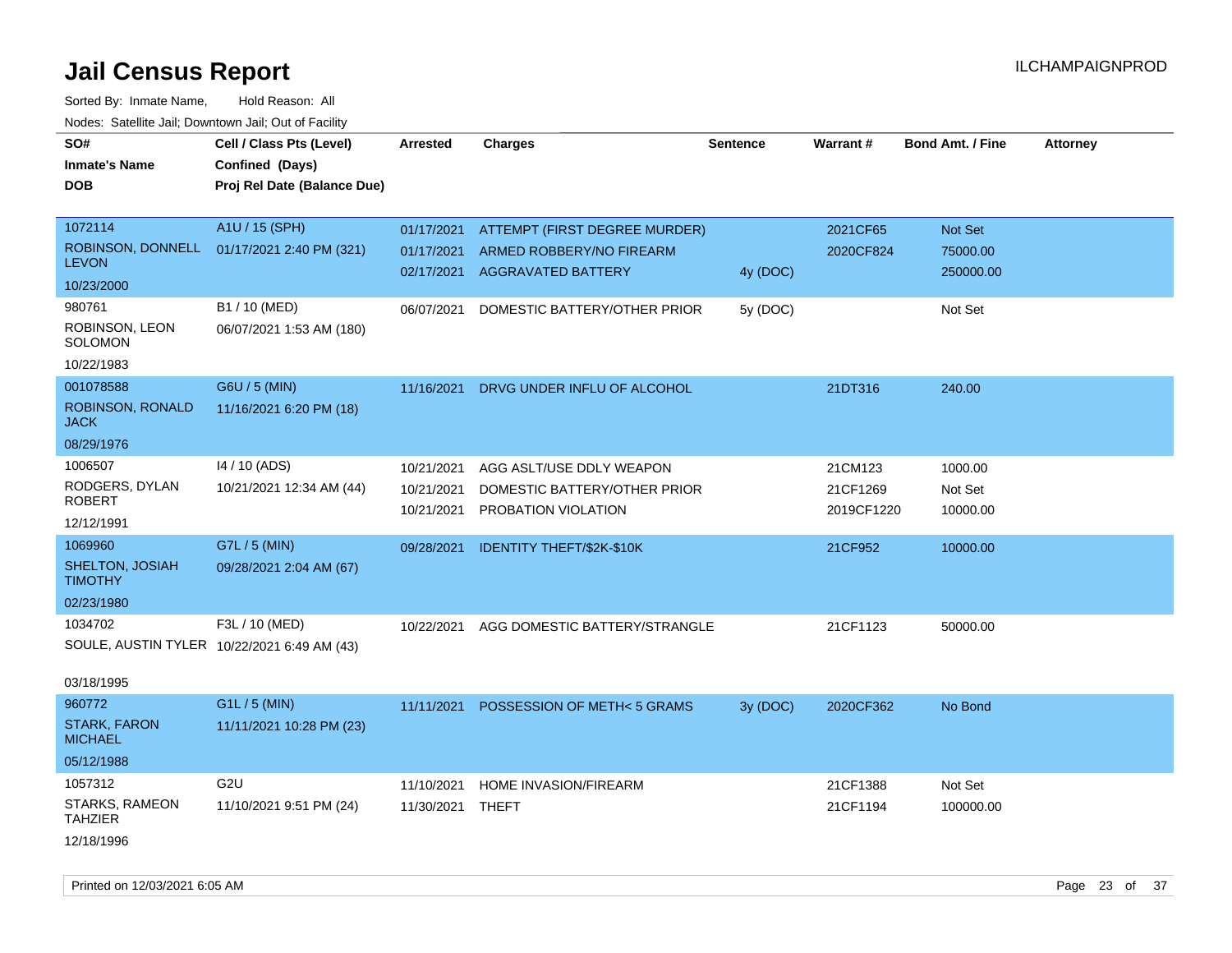Sorted By: Inmate Name, Hold Reason: All Nodes: Satellite Jail; Downtown Jail; Out of Facility

| wacs. Calcillic Jali, Downtown Jali, Out of Facility |                             |            |                                      |                 |            |                         |                 |
|------------------------------------------------------|-----------------------------|------------|--------------------------------------|-----------------|------------|-------------------------|-----------------|
| SO#                                                  | Cell / Class Pts (Level)    | Arrested   | <b>Charges</b>                       | <b>Sentence</b> | Warrant#   | <b>Bond Amt. / Fine</b> | <b>Attorney</b> |
| <b>Inmate's Name</b>                                 | Confined (Days)             |            |                                      |                 |            |                         |                 |
| DOB                                                  | Proj Rel Date (Balance Due) |            |                                      |                 |            |                         |                 |
|                                                      |                             |            |                                      |                 |            |                         |                 |
| 1051104                                              | G1U / 5 (MIN)               | 05/26/2021 | <b>BURGLARY</b>                      |                 | 21CF667    | <b>Not Set</b>          |                 |
| <b>STOVER, ANDREW</b>                                | 05/27/2021 12:59 AM (191)   | 05/26/2021 | <b>METH DELIVERY/5&lt;15 GRAMS</b>   |                 | 21CF598    | <b>Not Set</b>          |                 |
| <b>WADE</b>                                          |                             | 05/26/2021 | DRIVING ON REVOKED LICENSE           |                 | 21TR4000   | <b>Not Set</b>          |                 |
| 07/20/1994                                           |                             |            |                                      |                 |            |                         |                 |
| 1024184                                              | H5L / 10 (ADS)              | 09/08/2021 | AGG ASLT PEACE OFF/FIRE/ER WRK       |                 | 20CF1051   | No Bond                 |                 |
| SULLIVAN, CODY<br><b>MICHAEL</b>                     | 09/08/2021 3:28 PM (87)     |            |                                      |                 |            |                         |                 |
| 08/15/1994                                           |                             |            |                                      |                 |            |                         |                 |
| 1068839                                              | F8L / 15 (MAX)              | 08/07/2020 | <b>HOMICIDE</b>                      |                 | 2020-CF851 | 1000000.00              |                 |
| <b>TAYLOR, LONDON</b><br><b>JAVON</b>                | 08/07/2020 10:30 AM (484)   |            |                                      |                 |            |                         |                 |
| 08/16/1999                                           |                             |            |                                      |                 |            |                         |                 |
| 1004142                                              | F9L / 15 (MAX)              | 10/22/2021 | <b>PAROLE REVOCATION</b>             |                 |            | Not Set                 |                 |
| TOY, KAYON LARENZ                                    | 10/22/2021 1:01 PM (43)     | 10/27/2021 | POSSESSION OF METH/15<100GRAMS       |                 | 2021CF1298 | 1500000.00              |                 |
|                                                      |                             |            |                                      |                 |            |                         |                 |
| 09/12/1991                                           |                             |            |                                      |                 |            |                         |                 |
| 1056971                                              | D6 / 10 (ADS)               | 08/07/2021 | <b>FELON POSS/USE WEAPON/FIREARM</b> |                 | 21CF948    | No Bond                 |                 |
| <b>TRAVIS, DENZEL</b><br><b>DANTRELL</b>             | 08/07/2021 7:36 AM (119)    | 08/08/2021 | AGG BATTERY/PUBLIC PLACE             |                 | 2020CF647  | 25000.00                |                 |
| 03/21/1993                                           |                             |            |                                      |                 |            |                         |                 |
| 001078250                                            | F2L / 10 (MED)              | 08/07/2021 | FELON POSS WEAPON/BODY ARMOR         |                 | 21CF950    | Not Set                 |                 |
| TRAVIS, JORDAN<br><b>TESHAUN</b>                     | 08/07/2021 10:27 AM (119)   |            | 12/02/2021 FUGITIVE FROM JUSTICE     |                 | 2021CFAWOW | Not Set                 |                 |
| 03/03/1996                                           |                             |            |                                      |                 |            |                         |                 |
| 30108                                                | J4L / 15 (ADS)              | 07/30/2021 | <b>MURDER</b>                        |                 | 21CF902    | 2000000.00              |                 |
| VANDYKE, DARYL<br><b>ANTHONY</b>                     | 07/30/2021 8:29 PM (127)    |            |                                      |                 |            |                         |                 |
| 10/04/1965                                           |                             |            |                                      |                 |            |                         |                 |
| 968681                                               | D5 / 15 (ADS)               | 08/27/2021 | AGG CRIM SX AB/VIC 13<18/TRUST       |                 | 2020CF499  | 250000.00               |                 |
| <b>WADE, DEMETRIUS</b><br>DARYL                      | 08/27/2021 2:25 AM (99)     | 08/27/2021 | INDIRECT CRIMINAL CONTEMPT           | 5y (DOC)        | 2021CC16   | No Bond                 |                 |
| 0.10710000                                           |                             |            |                                      |                 |            |                         |                 |

01/07/1987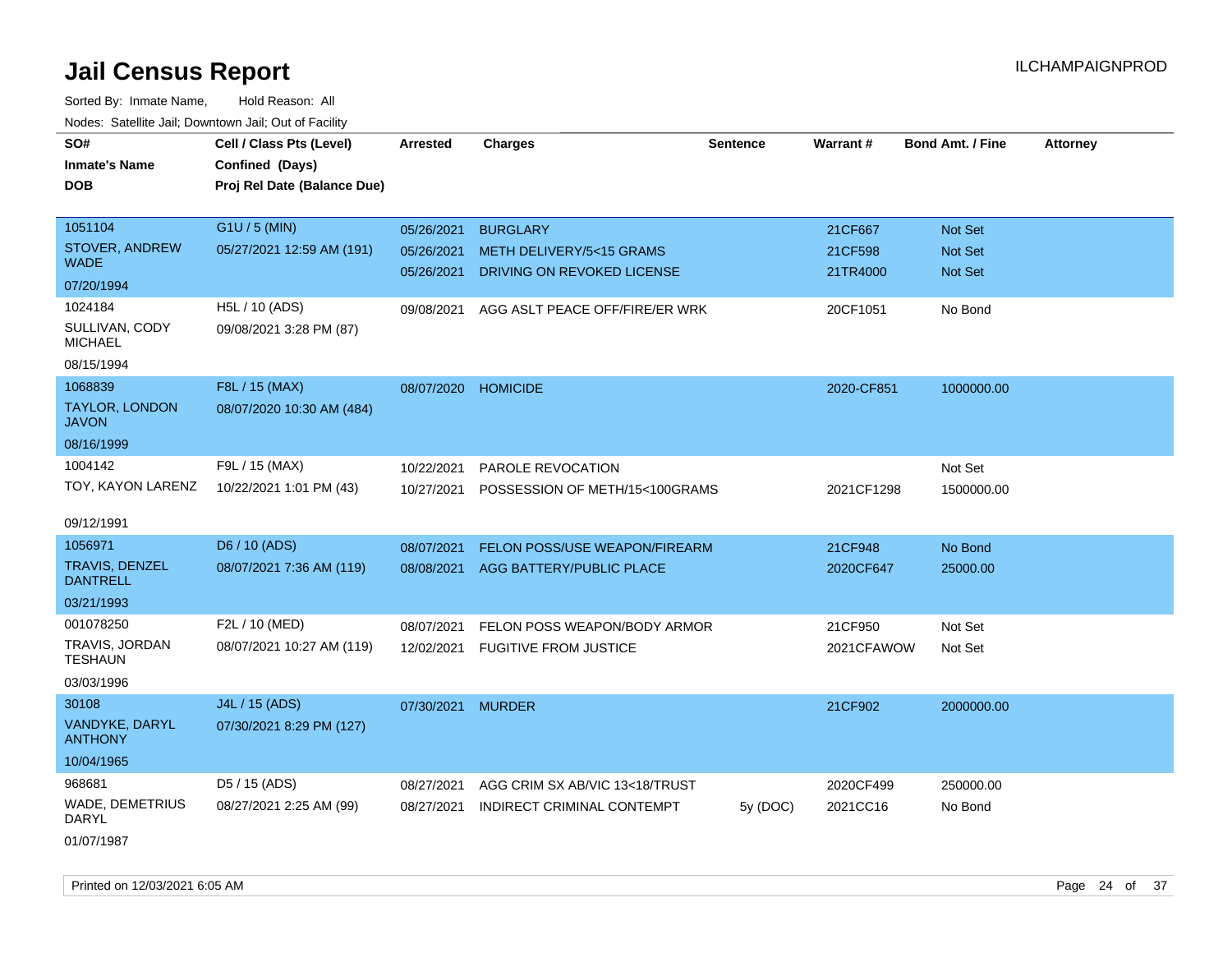| roaco. Catolino dall, Downtown dall, Out of Fability<br>SO# | Cell / Class Pts (Level)    | <b>Arrested</b> | <b>Charges</b>              | <b>Sentence</b> | Warrant#    | <b>Bond Amt. / Fine</b> | <b>Attorney</b> |
|-------------------------------------------------------------|-----------------------------|-----------------|-----------------------------|-----------------|-------------|-------------------------|-----------------|
| <b>Inmate's Name</b>                                        | Confined (Days)             |                 |                             |                 |             |                         |                 |
| <b>DOB</b>                                                  | Proj Rel Date (Balance Due) |                 |                             |                 |             |                         |                 |
|                                                             |                             |                 |                             |                 |             |                         |                 |
| 1070904                                                     | G7U / 5 (MIN)               | 10/28/2021      | <b>BURGLARY</b>             |                 | 2021CF321   | 15000.00                |                 |
| <b>WANKEL, JONAH</b><br><b>JAMES</b>                        | 10/28/2021 3:42 AM (37)     |                 |                             |                 |             |                         |                 |
| 12/15/1993                                                  |                             |                 |                             |                 |             |                         |                 |
| 44836                                                       | E2L / 15 (ADS)              | 11/02/2021      | <b>THEFT</b>                |                 |             | Not Set                 |                 |
| <b>WESLEY, FRANK</b>                                        | 11/02/2021 4:08 AM (32)     | 11/02/2021      | <b>DISORDERLY CONDUCT</b>   |                 |             | Not Set                 |                 |
| LADELL                                                      |                             | 11/02/2021      | CRIM TRESPASS TO STATE LAND |                 | 21118875    | Not Set                 |                 |
| 09/17/1977                                                  |                             |                 |                             |                 |             |                         |                 |
| 001078511                                                   | G5U / 5 (MIN)               | 10/18/2021      | WRIT                        |                 | 20CF1318    | No Bond                 |                 |
| <b>WILLIAMS, KANAAN</b><br><b>AUBREY</b>                    | 10/18/2021 2:21 PM (47)     |                 |                             |                 |             |                         |                 |
| 03/17/2000                                                  |                             |                 |                             |                 |             |                         |                 |
| 1058072                                                     | A2U / 15 (SPH)              | 02/25/2021      | ARMED HABITUAL CRIMINAL     |                 |             | Not Set                 |                 |
| <b>WILLIAMS, KENNETH</b><br><b>BERNARD</b>                  | 02/25/2021 3:24 PM (282)    |                 |                             |                 |             |                         |                 |
| 10/04/1985                                                  |                             |                 |                             |                 |             |                         |                 |
| 53518                                                       | 15 / 15 (ADS)               | 08/19/2021      | <b>AGGRAVATED BATTERY</b>   |                 | 21CF1014    | Not Set                 |                 |
| <b>WILLIAMS, TORREY</b><br><b>TOSHIBA</b>                   | 08/19/2021 10:10 AM (107)   | 09/01/2021      | <b>PROBATION VIOLATION</b>  |                 | 20CF381     | <b>Not Set</b>          |                 |
| 03/30/1975                                                  |                             |                 |                             |                 |             |                         |                 |
| 9326                                                        | $12/5$ (ADS)                | 06/14/2021      | <b>BURGLARY</b>             |                 | 2020-CF-625 | Not Set                 |                 |
| YOUNG, ANTHONY<br>PAUL                                      | 06/14/2021 12:07 PM (173)   |                 |                             |                 |             |                         |                 |
| 03/13/1954                                                  |                             |                 |                             |                 |             |                         |                 |
| <b>Total Downtown Jail: 69</b>                              |                             | Males: 69       | Females: 0<br>Unknown: 0    |                 |             |                         |                 |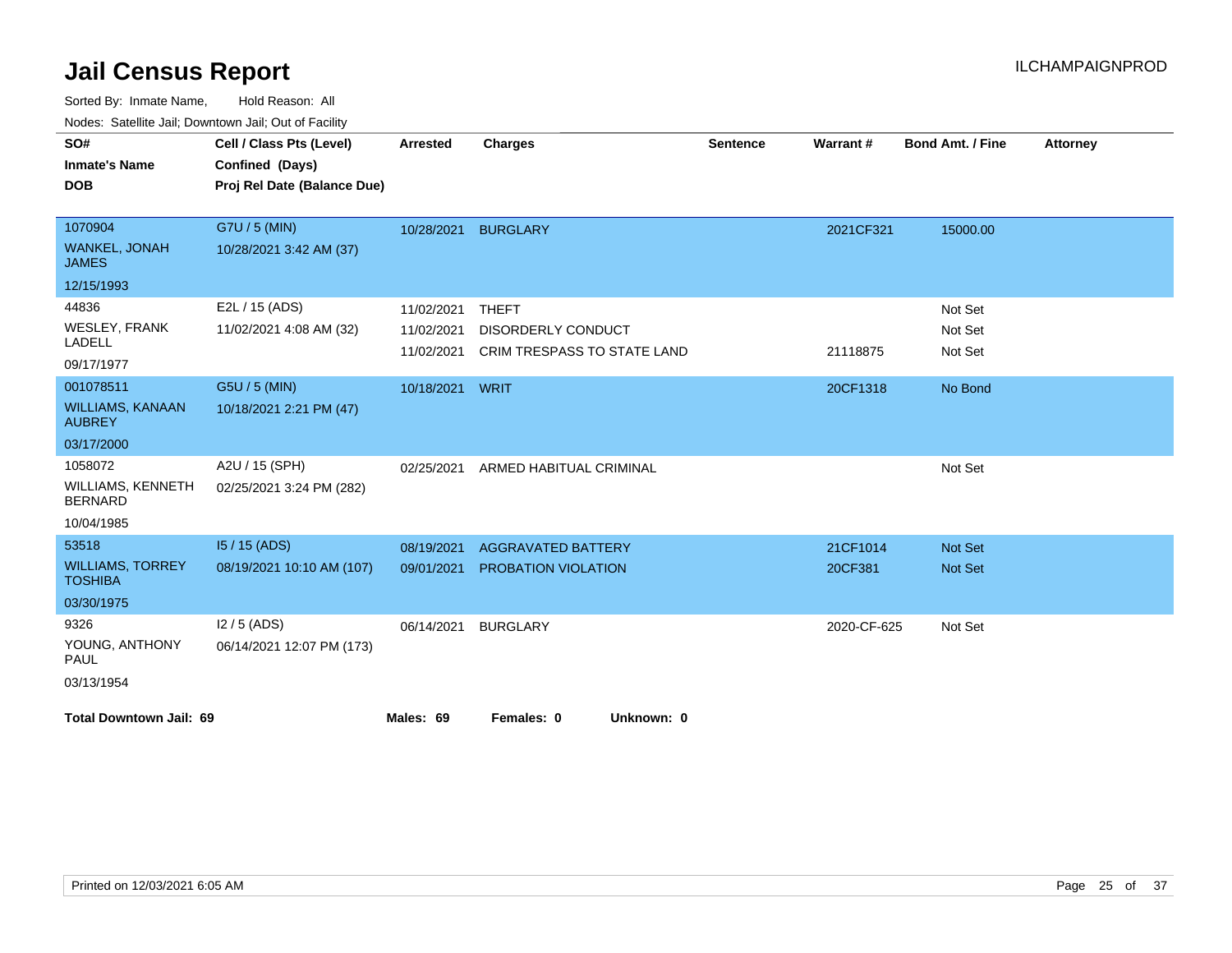|  | <b>Out of Facility</b> |  |
|--|------------------------|--|

| SO#<br><b>Inmate's Name</b><br><b>DOB</b>                                     | Cell / Class Pts (Level)<br>Confined (Days)<br>Proj Rel Date (Balance Due) | <b>Arrested</b>                        | <b>Charges</b>                                                                              | <b>Sentence</b> | Warrant#                        | <b>Bond Amt. / Fine</b>              | <b>Attorney</b> |
|-------------------------------------------------------------------------------|----------------------------------------------------------------------------|----------------------------------------|---------------------------------------------------------------------------------------------|-----------------|---------------------------------|--------------------------------------|-----------------|
| 61095<br>AMOS, DERRICK<br><b>JAMES</b>                                        | <b>DEW / 10 (ADS)</b><br>05/02/2021 9:02 PM (216)                          | 05/02/2021                             | HOME INVASION/CAUSE INJURY                                                                  |                 | 2021CF323                       | 100000.00                            |                 |
| 06/12/1985<br>19971<br><b>LYNN</b><br>08/17/1961                              | <b>EHD</b><br>BARNESKE, RAYMOND 11/09/2021 9:32 AM (25)<br>5/6/2022 (0.00) | 11/09/2021                             | DRIVING RVK/SUSP DUI/SSS 4-9                                                                |                 | 2021CF968                       | Not Set                              |                 |
| 516062<br><b>BENNETT, JOHN</b><br><b>MICHAEL</b><br>04/30/1986                | <b>DEW / 15 (MAX)</b><br>02/22/2021 10:47 AM (285)                         | 02/22/2021<br>02/22/2021               | <b>PHONE HARASSMENT/2+</b><br>AGG DISCH FIR/VEH/PC OFF/FRMAN                                |                 | 20CF194<br>21CF210              | 5000.00<br>No Bond                   |                 |
| 976538                                                                        | EHD<br>BLISSIT, WYATT TYRES 10/12/2021 10:05 AM (53)                       | 10/12/2021                             | DOMESTIC BATTERY/OTHER PRIOR                                                                |                 | 2020CF1095                      | Not Set                              |                 |
| 09/05/1989<br>33993<br><b>BOOKER, STEPHON</b><br><b>MONTELL</b><br>06/11/1971 | 1/6/2022 (0.00)<br><b>DEW / 10 (MED)</b><br>06/14/2021 7:42 PM (173)       | 06/14/2021<br>06/14/2021<br>06/14/2021 | POSSESSING A CONTROLLED SUBSTANC<br>AGGRAVATED DOMESTIC BATTERY<br><b>PAROLE REVOCATION</b> |                 | 21CF657<br>21CF688<br>CH2103612 | <b>Not Set</b><br>Not Set<br>No Bond |                 |
| 1074315<br><b>BRIGGS, PATRICK</b><br><b>MONTAY</b><br>08/05/2001              | DEW / 15 (MAX)<br>08/03/2021 4:56 PM (123)                                 | 07/27/2021                             | AGG DISCHARGE FIREARM/VEH/SCH                                                               |                 | 21CF927                         | Not Set                              |                 |
| 001078065<br><b>BROWN, CHARMAN</b><br><b>LAKEEF</b><br>11/30/2002             | <b>KAN / 10 (ADS)</b><br>06/17/2021 12:32 PM (170)                         | 06/17/2021                             | AGG BATTERY/DISCHARGE FIREARM                                                               |                 | 21CF704                         | 1000000.00                           |                 |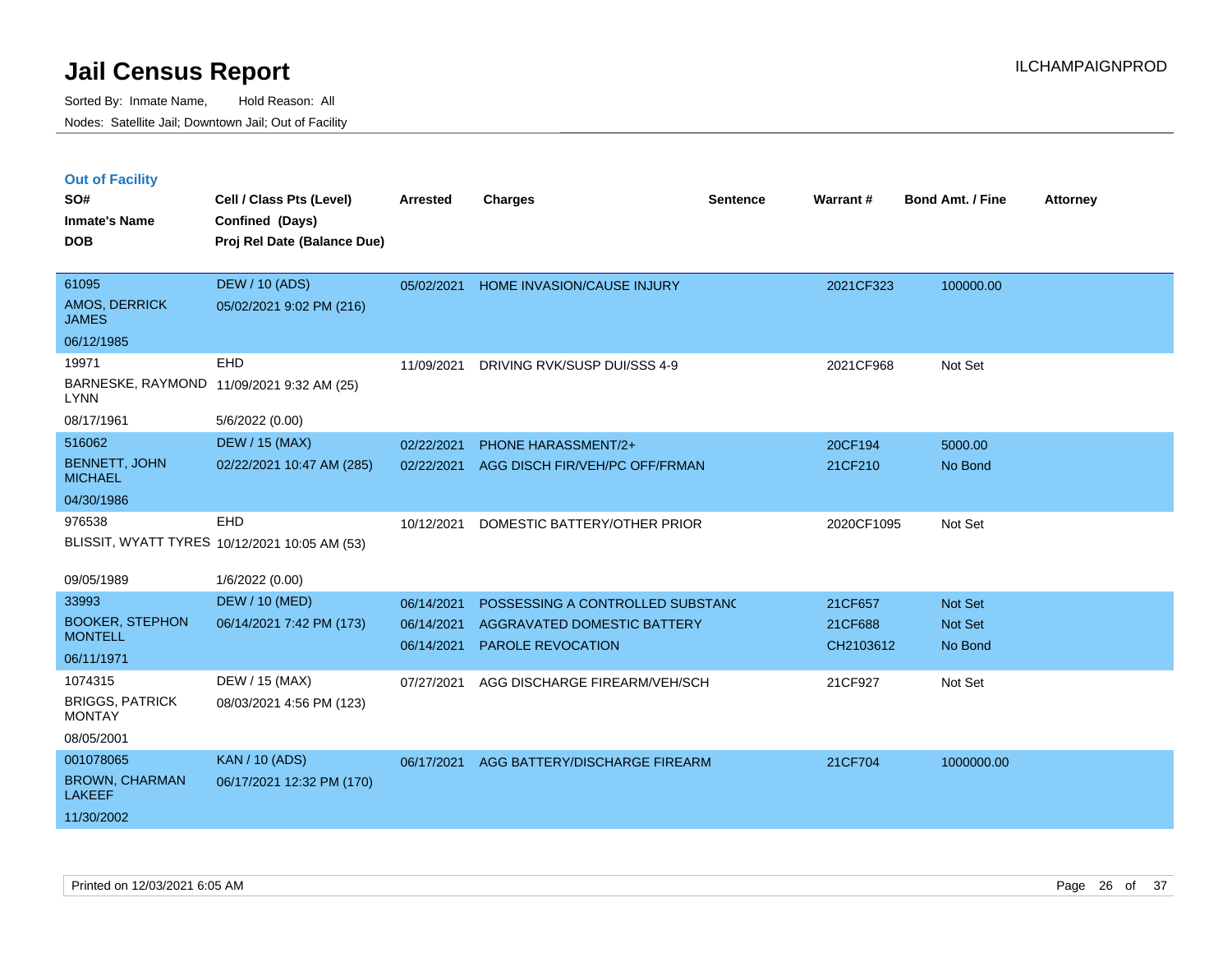| noaco. Catomto can, Domntonn can, Cat or I domt<br>SO# | Cell / Class Pts (Level)                       | Arrested   | <b>Charges</b>                           | <b>Sentence</b> | <b>Warrant#</b> | <b>Bond Amt. / Fine</b> | <b>Attorney</b> |
|--------------------------------------------------------|------------------------------------------------|------------|------------------------------------------|-----------------|-----------------|-------------------------|-----------------|
| <b>Inmate's Name</b><br><b>DOB</b>                     | Confined (Days)<br>Proj Rel Date (Balance Due) |            |                                          |                 |                 |                         |                 |
| 1038554                                                | <b>KAN / 15 (MAX)</b>                          | 08/18/2021 | ARMED HABITUAL CRIMINAL                  |                 | 21CF1162        | <b>Not Set</b>          |                 |
| <b>BROWN, CORRION</b><br><b>DEVONTAE</b>               | 08/18/2021 5:40 PM (108)                       | 08/18/2021 | DELIVERY OF OR POSSESSION OF W/INT       |                 | 21CF1009        | No Bond                 |                 |
| 04/19/1995                                             |                                                |            |                                          |                 |                 |                         |                 |
| 1062585                                                | <b>EHD</b>                                     | 11/30/2021 | AGG DUI/LIC SUSP OR REVOKED              |                 | 2020CF1152      | Not Set                 |                 |
| <b>BROWN, ERRICK</b><br>LAMONT, Junior                 | 11/30/2021 9:39 AM (4)                         |            |                                          |                 |                 |                         |                 |
| 02/12/1994                                             | 12/20/2021 (0.00)                              |            |                                          |                 |                 |                         |                 |
| 1071662                                                | <b>KAN / 15 (MAX)</b>                          | 12/07/2020 | FELON POSS/USE FIREARM PRIOR             | 7y (DOC)        | 20CF1418        | 250000.00               |                 |
| <b>BROWN, JAWON</b><br><b>EDWARD</b>                   | 12/14/2020 6:02 PM (355)                       |            |                                          |                 |                 |                         |                 |
| 04/21/2000                                             |                                                |            |                                          |                 |                 |                         |                 |
| 1038579                                                | KAN / 15 (MAX)                                 | 08/18/2021 | FELON POSS/USE WEAPON/FIREARM            |                 | 21CF1010        | Not Set                 |                 |
| <b>BROWN, MARKEL</b><br><b>RIKKI</b>                   | 08/18/2021 2:05 PM (108)                       |            |                                          |                 |                 |                         |                 |
| 01/06/1995                                             |                                                |            |                                          |                 |                 |                         |                 |
| 1003006                                                | <b>KAN / 15 (MAX)</b>                          | 08/19/2021 | FELON POSS/USE MACHINE GUN               |                 | 21CF1011        | No Bond                 |                 |
| <b>BROWN, ROCKEITH</b><br><b>JAVONTE</b>               | 08/19/2021 12:55 AM (107)                      |            |                                          |                 |                 |                         |                 |
| 07/23/1991                                             |                                                |            |                                          |                 |                 |                         |                 |
| 987334                                                 | DEW / 15 (MAX)                                 |            | 03/10/2021 ATTEMPT (FIRST DEGREE MURDER) |                 | 19CF689         | Not Set                 |                 |
| CAIN, ISAIAH<br><b>DEPRIEST</b>                        | 03/10/2021 2:22 PM (269)                       |            |                                          |                 |                 |                         |                 |
| 12/23/1990                                             |                                                |            |                                          |                 |                 |                         |                 |
| 992962                                                 | <b>DEW / 15 (ADS)</b>                          | 05/25/2021 | MURDER/INTENT TO KILL/INJURE             |                 | 2018CF1045      | 1000000.00              |                 |
| CAMPBELL, KEITH<br><b>KNAQEEB</b>                      | 05/25/2021 1:19 PM (193)                       |            |                                          |                 |                 |                         |                 |
| 07/22/1991                                             |                                                |            |                                          |                 |                 |                         |                 |
| 001078576                                              | KAN / 15 (MAX)                                 | 11/09/2021 | UNLAWFUL USE OF A WEAPON                 |                 | 21CF1383        | Not Set                 |                 |
| CARTER, DEMONDRE<br>DAVON                              | 11/09/2021 6:01 PM (25)                        |            |                                          |                 |                 |                         |                 |
| 05/27/2001                                             |                                                |            |                                          |                 |                 |                         |                 |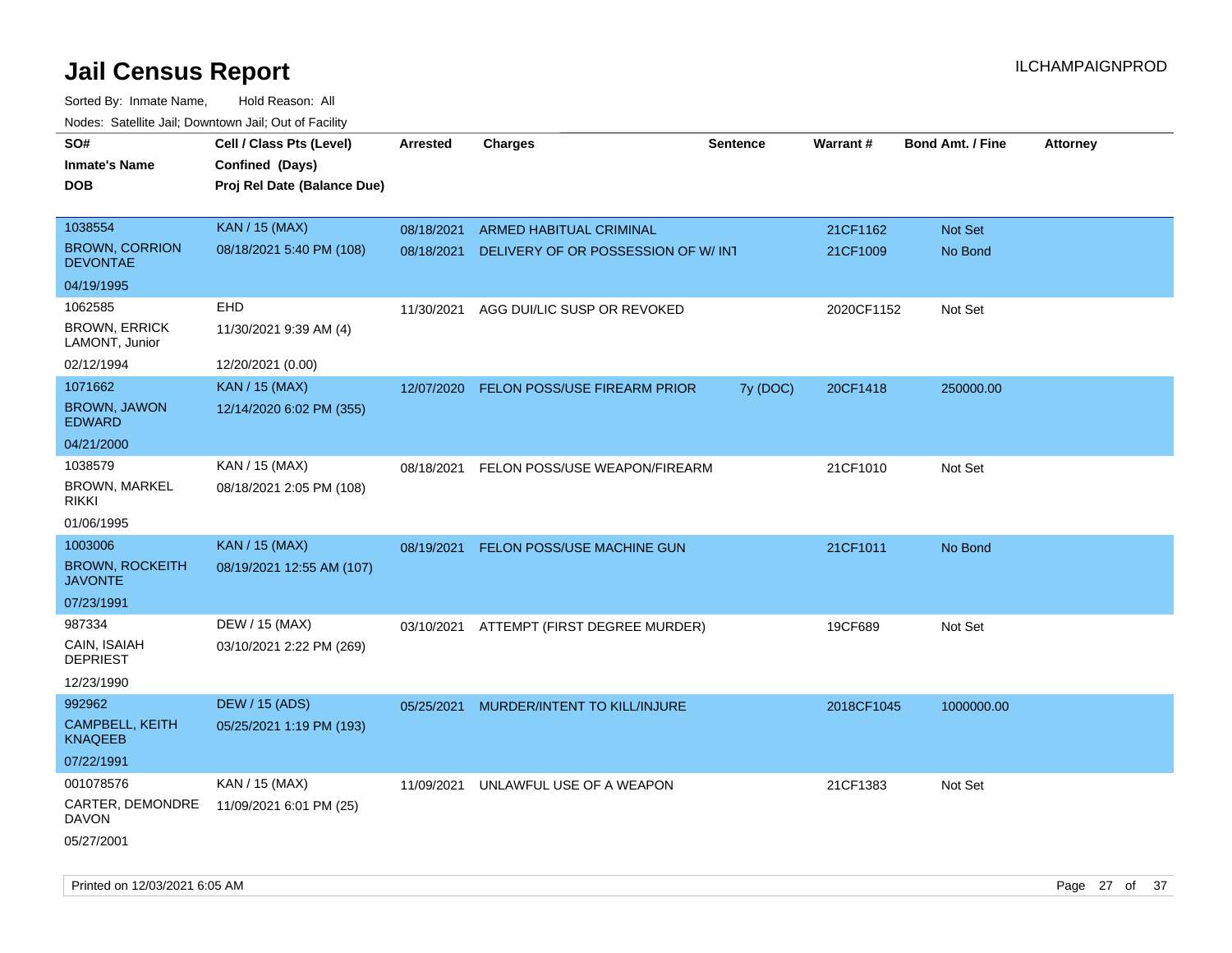| ivouss. Saleline Jali, Downtown Jali, Out of Facility<br>SO#<br><b>Inmate's Name</b> | Cell / Class Pts (Level)<br>Confined (Days) | <b>Arrested</b> | <b>Charges</b>                 | <b>Sentence</b> | <b>Warrant#</b> | <b>Bond Amt. / Fine</b> | <b>Attorney</b> |
|--------------------------------------------------------------------------------------|---------------------------------------------|-----------------|--------------------------------|-----------------|-----------------|-------------------------|-----------------|
| <b>DOB</b>                                                                           | Proj Rel Date (Balance Due)                 |                 |                                |                 |                 |                         |                 |
| 1064992                                                                              | <b>KAN / 15 (MAX)</b>                       | 09/20/2021      | ARMED VIOLENCE/CATEGORY I      |                 | 21CF1137        | Not Set                 |                 |
| <b>CARTER, KEJUAN</b><br><b>JAVONTE</b>                                              | 09/20/2021 11:42 PM (75)                    |                 |                                |                 |                 |                         |                 |
| 06/27/1998                                                                           |                                             |                 |                                |                 |                 |                         |                 |
| 959420                                                                               | <b>EHD</b>                                  | 11/16/2021      | AGG DUI/NO VALID DL            |                 | 2021CF673       | Not Set                 |                 |
| CHAPPLE, RAYMOND<br><b>DEONTE</b>                                                    | 11/16/2021 9:49 AM (18)                     |                 |                                |                 |                 |                         |                 |
| 06/30/1988                                                                           | 12/29/2021 (0.00)                           |                 |                                |                 |                 |                         |                 |
| 001078461                                                                            | <b>KAN / 10 (MED)</b>                       | 10/07/2021      | AGG UNLAWFUL USE WEAPON/PERSON |                 | 2021CF1209      | No Bond                 |                 |
| COLE, ERIC JOSE                                                                      | 10/08/2021 12:25 AM (57)                    | 10/07/2021      | AGG DOMESTIC BATTERY/STRANGLE  |                 | 2021CF1208      | Not Set                 |                 |
| 01/24/2002                                                                           |                                             | 10/08/2021      | HARASS WITNESS/FAMILY MBR/REP  |                 | 21CF1218        | Not Set                 |                 |
| 57733                                                                                | KAN / 15 (SPH)                              | 02/25/2020      | <b>HOMICIDE</b>                |                 | 2020-CF250      | 2000000.00              |                 |
| CRAIG, ANTOINE<br>DARRELL                                                            | 02/25/2020 4:08 PM (648)                    | 02/25/2020      | FELON POSS/USE WEAPON/FIREARM  |                 | 19CF-1827       | 80000.00                |                 |
| 10/09/1982                                                                           |                                             |                 |                                |                 |                 |                         |                 |
| 001077939                                                                            | <b>DEW / 10 (MED)</b>                       | 05/10/2021      | FIREARM/FOID INVALID/NOT ELIG  |                 | 21CF526         | No Bond                 |                 |
| <b>CROSS, PATRICK</b><br><b>DONTRELLE</b>                                            | 05/10/2021 7:31 PM (208)                    | 06/02/2021      | POSS STOLEN VEHICLE > \$25,000 |                 | 21CF612         | <b>Not Set</b>          |                 |
| 11/07/2001                                                                           |                                             |                 |                                |                 |                 |                         |                 |
| 1061304                                                                              | DEW / 15 (MAX)                              | 10/11/2021      | ARMED HABITUAL CRIMINAL        |                 | 21CF1226        | No Bond                 |                 |
| DORRIS, KEMION                                                                       | 10/11/2021 7:30 PM (54)                     | 10/11/2021      | ARMED HABITUAL CRIMINAL        |                 | 21CF1227        | No Bond                 |                 |
| DAETOCE                                                                              |                                             | 10/11/2021      | HOME INVASION/FIREARM          |                 | 21CF1228        | No Bond                 |                 |
| 11/19/1997                                                                           |                                             |                 |                                |                 |                 |                         |                 |
| 1076663<br>DYE, KENNE YAKIEM                                                         | <b>DEW / 15 (MAX)</b>                       | 07/15/2020      | *ARMED HABITUAL CRIMINAL       |                 | 2020-CF783      | 500000.00               |                 |
|                                                                                      | 07/15/2020 11:49 AM (507)                   |                 |                                |                 |                 |                         |                 |
| 05/30/1988                                                                           |                                             |                 |                                |                 |                 |                         |                 |
| 995885                                                                               | EHD                                         | 11/30/2021      | DRIVING ON SUSPENDED LICENSE   |                 | 2021TR4222      | Not Set                 |                 |
| <b>FINLEY, KENON</b><br>MARQUIS                                                      | 11/30/2021 10:33 AM (4)                     |                 |                                |                 |                 |                         |                 |
| 09/13/1991                                                                           | 12/29/2021 (0.00)                           |                 |                                |                 |                 |                         |                 |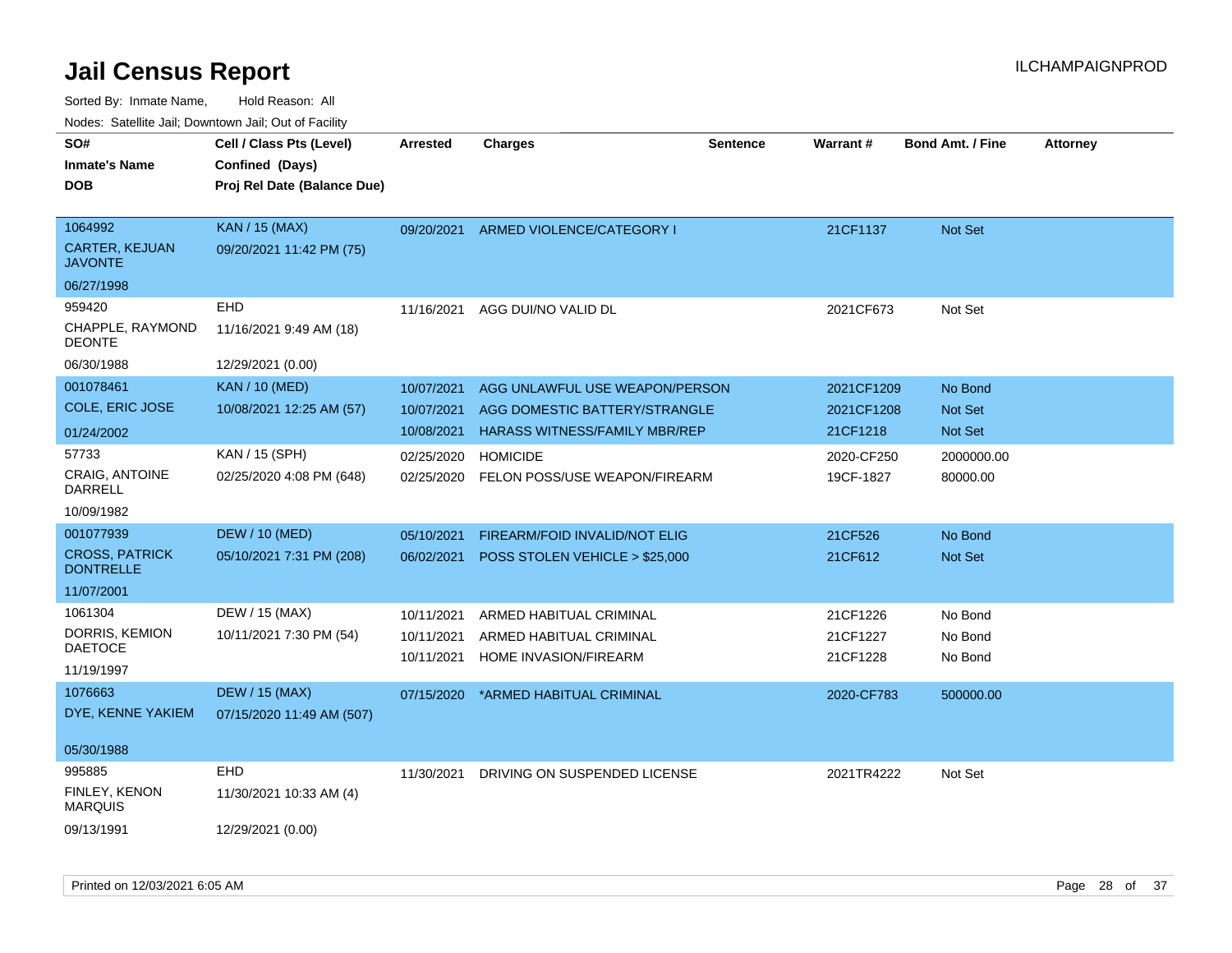| SO#<br>Inmate's Name<br><b>DOB</b>         | Cell / Class Pts (Level)<br>Confined (Days)<br>Proj Rel Date (Balance Due) | <b>Arrested</b> | <b>Charges</b>                            | <b>Sentence</b> | <b>Warrant#</b> | <b>Bond Amt. / Fine</b> | <b>Attorney</b> |
|--------------------------------------------|----------------------------------------------------------------------------|-----------------|-------------------------------------------|-----------------|-----------------|-------------------------|-----------------|
| 27428                                      | <b>EHD</b>                                                                 | 09/21/2021      | DRIVING RVK/SUSP DUI/SSS 3RD              |                 | 2020CF1368      | <b>Not Set</b>          |                 |
| <b>FRANKLIN, TYRONE</b><br>Senior          | 09/21/2021 9:27 AM (74)                                                    | 09/21/2021      | DRIVING RVK/SUSP DUI/SSS 3RD              |                 | 2021CF435       | Not Set                 |                 |
| 09/12/1966                                 | 12/19/2021 (0.00)                                                          |                 |                                           |                 |                 |                         |                 |
| 60154                                      | <b>EHD</b>                                                                 | 10/20/2021      | AGG DUI/LIC SUSP OR REVOKED               |                 | 2021cf261       | Not Set                 |                 |
| GARCIA-MEZA,<br>CARLOS                     | 10/20/2021 9:23 AM (45)                                                    |                 |                                           |                 |                 |                         |                 |
| 03/06/1983                                 | 1/16/2022 (0.00)                                                           |                 |                                           |                 |                 |                         |                 |
| 001077363                                  | <b>KAN / 25 (SPH)</b>                                                      | 10/30/2020      | <b>HOME INVASION/FIREARM</b>              |                 | 20CF1202        | 500000.00               |                 |
| <b>GARY, DAKOTA</b><br>TREVON              | 10/30/2020 10:41 AM (400)                                                  |                 |                                           |                 |                 |                         |                 |
| 12/31/2001                                 |                                                                            |                 |                                           |                 |                 |                         |                 |
| 1013012                                    | KAN / 15 (MAX)                                                             | 07/08/2021      | FELON POSS/USE FIREARM PRIOR              |                 | 21CF798         | Not Set                 |                 |
|                                            | GARY, XAVIER LAMAR 07/08/2021 9:24 AM (149)                                | 07/08/2021      | ATTEMPT (FIRST DEGREE MURDER)             |                 | 2021CF790       | 1000000.00              |                 |
| 12/14/1991                                 |                                                                            | 07/08/2021      | FELON POSS/USE FIREARM PRIOR              |                 | 2020CF650       | 25000.00                |                 |
| 1065946                                    | <b>KAN / 10 (MED)</b>                                                      | 09/04/2021      | AGG BATTERY/DISCHARGE FIREARM             |                 | 21CF1057        | 750000.00               |                 |
| <b>GODBOLT, DESMOND</b><br><b>DEVONTAE</b> | 09/04/2021 1:17 AM (91)                                                    | 09/04/2021      | <b>RESIST/OBSTRUCTING A PEACE OFFICER</b> |                 | 21CM407         | Not Set                 |                 |
| 11/15/1997                                 |                                                                            |                 |                                           |                 |                 |                         |                 |
| 1070118                                    | KAN / 15 (MAX)                                                             | 08/31/2021      | AGGRAVATED DOMESTIC BATTERY               |                 | 21CF1049        | No Bond                 |                 |
| GRAHAM, CORTEZ<br>LAMON                    | 08/31/2021 9:32 PM (95)                                                    | 09/02/2021      | PROBATION VIOLATION                       |                 | 21CF55          | Not Set                 |                 |
| 03/31/1976                                 |                                                                            |                 |                                           |                 |                 |                         |                 |
| 1000641                                    | <b>KAN / 10 (MED)</b>                                                      | 09/14/2021      | ARMED HABITUAL CRIMINAL                   |                 | 21CF1116        | No Bond                 |                 |
| <b>GRANT, CEDRIC</b><br><b>DYSHAWN</b>     | 09/14/2021 6:32 PM (81)                                                    |                 |                                           |                 |                 |                         |                 |
| 01/03/1991                                 |                                                                            |                 |                                           |                 |                 |                         |                 |
| 46548                                      | <b>EHD</b>                                                                 | 11/16/2021      | DRIVING RVK/SUSP DUI/SSS 2ND              |                 | 2021CF739       | Not Set                 |                 |
| GRAY, DEMARCO<br>COTESS                    | 11/16/2021 9:13 AM (18)                                                    |                 |                                           |                 |                 |                         |                 |
| 10/19/1976                                 | 12/15/2021 (0.00)                                                          |                 |                                           |                 |                 |                         |                 |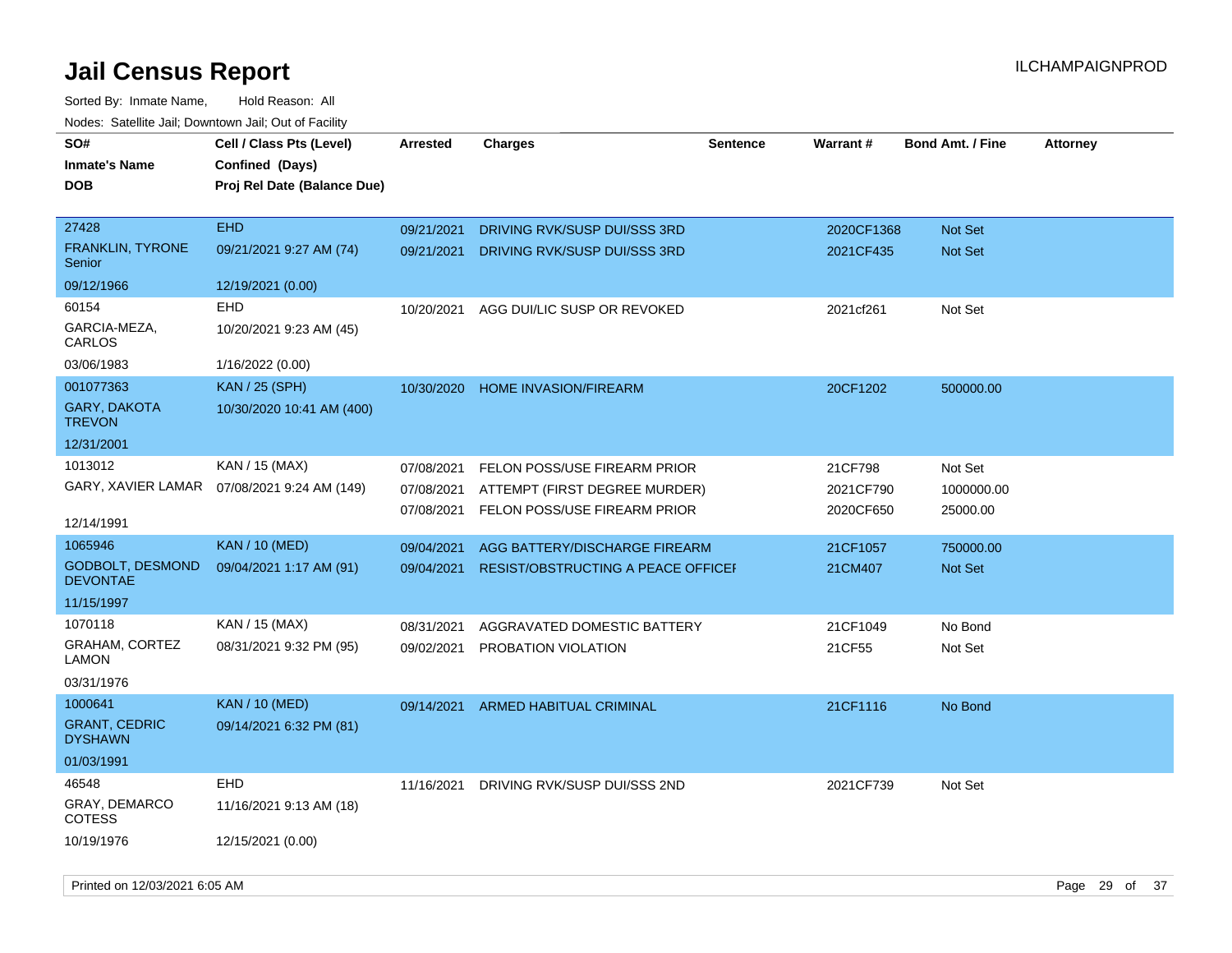| SO#<br><b>Inmate's Name</b><br><b>DOB</b> | Cell / Class Pts (Level)<br>Confined (Days)<br>Proj Rel Date (Balance Due) | Arrested                 | <b>Charges</b>                                           | <b>Sentence</b> | <b>Warrant#</b>     | <b>Bond Amt. / Fine</b>   | <b>Attorney</b> |
|-------------------------------------------|----------------------------------------------------------------------------|--------------------------|----------------------------------------------------------|-----------------|---------------------|---------------------------|-----------------|
| 1076506                                   | <b>KAN / 15 (MAX)</b><br>GRAY, JAMARH EMERE 09/17/2021 10:41 AM (78)       | 09/17/2021<br>09/20/2021 | AGG UUW/PERSON/CM THREAT VIOL<br><b>DOMESTIC BATTERY</b> |                 | 21CF1131<br>21CM430 | <b>Not Set</b><br>Not Set |                 |
| 06/21/2003                                |                                                                            |                          |                                                          |                 |                     |                           |                 |
| 1041176                                   | DEW / 15 (MAX)                                                             | 10/05/2021               | PAROLE REVOCATION                                        |                 |                     | Not Set                   |                 |
| HART, DAVEON<br>LATTEEF                   | 10/05/2021 10:35 AM (60)                                                   | 10/06/2021               | AGGRAVATED DOMESTIC BATTERY                              |                 |                     | Not Set                   |                 |
| 03/15/1996                                |                                                                            |                          |                                                          |                 |                     |                           |                 |
| 1045186                                   | <b>DEW / 15 (MAX)</b>                                                      | 08/16/2021               | ARMED VIOLENCE/CATEGORY I                                |                 | 21CF934             | 1000000.00                |                 |
| HOLBROOK, JOHNNIE                         | 08/16/2021 11:07 AM (110)                                                  | 08/16/2021               | <b>FELON POSS/USE WEAPON/FIREARM</b>                     |                 | 19CF968             | <b>Not Set</b>            |                 |
| <b>MATHIS</b>                             |                                                                            | 08/16/2021               | AGG FLEEING POLICE/21 MPH OVER                           |                 | 21CF988             | <b>Not Set</b>            |                 |
| 07/19/1996                                |                                                                            | 08/16/2021               | <b>FELON POSS/USE WEAPON/FIREARM</b>                     |                 | 21CF989             | Not Set                   |                 |
| 001078146                                 | DEW / 15 (MAX)                                                             | 07/09/2021               | AGG BATTERY/DISCHARGE FIREARM                            |                 | 21CF795             | 1000000.00                |                 |
| HUNT, TEIGAN<br><b>JAZAIREO</b>           | 07/09/2021 12:41 PM (148)                                                  | 07/09/2021               | ARMED ROBBERY/ARMED W/FIREARM                            |                 | 21CF806             | Not Set                   |                 |
| 05/14/2003                                |                                                                            |                          |                                                          |                 |                     |                           |                 |
| 989743                                    | <b>DEW / 15 (ADS)</b>                                                      | 04/13/2021               | AGG DISCHARGE FIREARM/VEH/SCH                            |                 | 21CF400             | <b>Not Set</b>            |                 |
| <b>JACKSON, STEVE</b><br><b>ALLEN</b>     | 04/13/2021 2:45 AM (235)                                                   | 04/13/2021               | AGGRAVATED DOMESTIC BATTERY                              |                 | 21CF399             | Not Set                   |                 |
| 06/04/1991                                |                                                                            |                          |                                                          |                 |                     |                           |                 |
| 50495                                     | <b>EHD</b>                                                                 | 08/10/2021               | DRIVING RVK/SUSP DUI/SSS 10-14                           |                 | 2020CF997           | Not Set                   |                 |
| JENKINS, ARNOLD<br><b>FARRIS</b>          | 08/10/2021 9:08 AM (116)                                                   | 08/10/2021               | DRIVING RVK/SUSP DUI/SSS 10-14                           |                 | 2019CF1363          | Not Set                   |                 |
| 04/19/1962                                | 2/4/2022 (0.00)                                                            |                          |                                                          |                 |                     |                           |                 |
| 001077709                                 | <b>EHD</b>                                                                 | 07/06/2021               | DRIVING RVK/SUSP DUI/SSS 4-9                             |                 | 2021CF167           | Not Set                   |                 |
| JINKINS, DEWAYNE<br><b>ALLEN</b>          | 07/06/2021 9:00 AM (151)                                                   |                          |                                                          |                 |                     |                           |                 |
| 01/02/1967                                | 1/1/2022 (0.00)                                                            |                          |                                                          |                 |                     |                           |                 |
| 1076450                                   | DEW / 15 (MAX)                                                             | 06/25/2020               | MURDER/INTENT TO KILL/INJURE                             |                 | 2020-CF703          | 750000.00                 |                 |
| JONES, CARLOS<br><b>ANTONIO</b>           | 06/25/2020 2:13 PM (527)                                                   | 11/02/2020               | HOME INVASION/FIREARM                                    |                 | 20CF1204            | 500000.00                 |                 |
| 11/18/2001                                |                                                                            |                          |                                                          |                 |                     |                           |                 |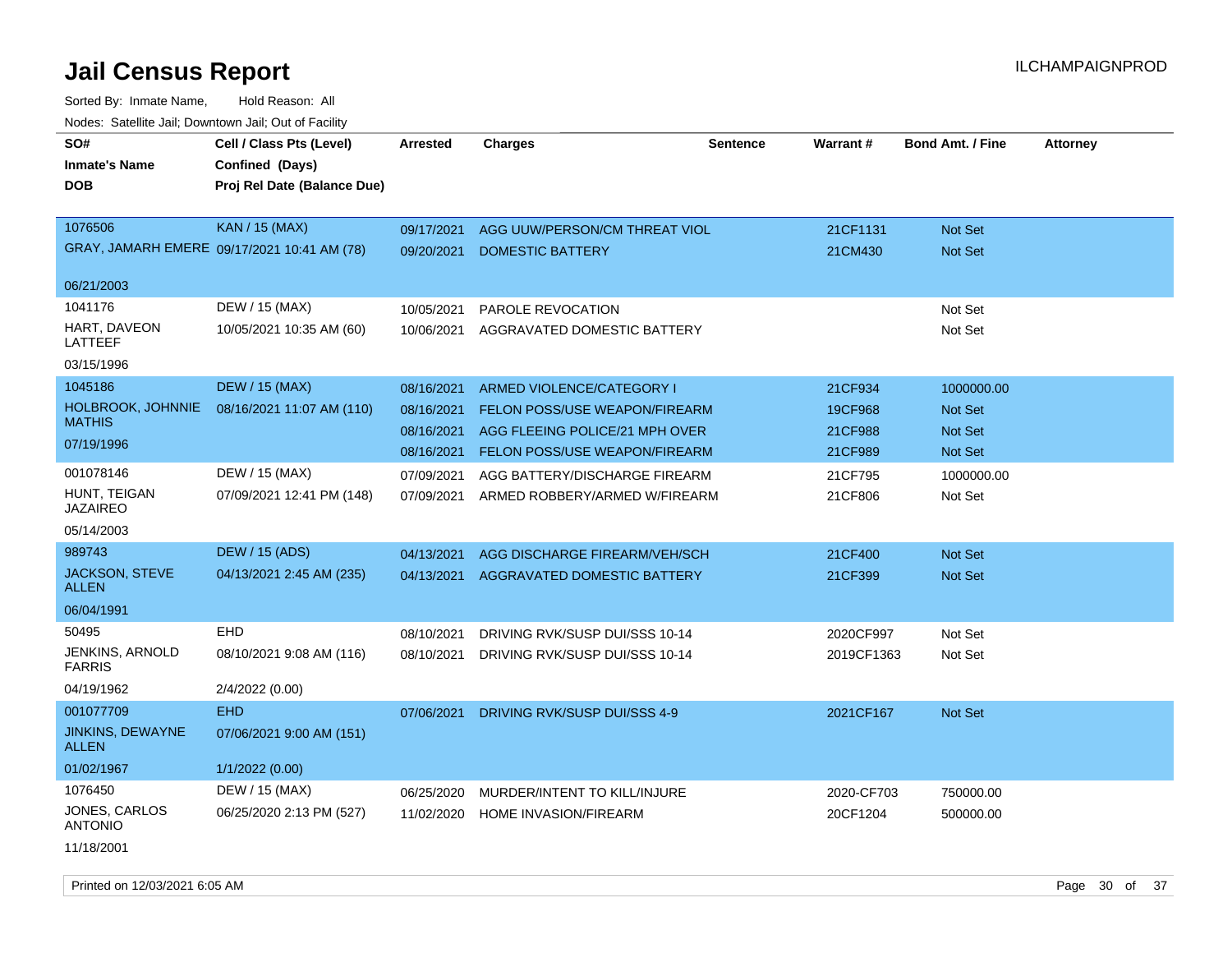| roaco. Odichile Jan, Downtown Jan, Out of Facility       |                                                                            |                                        |                                                                                                |                 |                                  |                                  |                 |
|----------------------------------------------------------|----------------------------------------------------------------------------|----------------------------------------|------------------------------------------------------------------------------------------------|-----------------|----------------------------------|----------------------------------|-----------------|
| SO#<br><b>Inmate's Name</b><br><b>DOB</b>                | Cell / Class Pts (Level)<br>Confined (Days)<br>Proj Rel Date (Balance Due) | Arrested                               | <b>Charges</b>                                                                                 | <b>Sentence</b> | Warrant#                         | <b>Bond Amt. / Fine</b>          | <b>Attorney</b> |
| 001077877<br><b>JORDAN, PATRICK</b><br><b>RODEL</b>      | <b>DEW / 10 (MED)</b><br>04/24/2021 3:53 PM (224)                          |                                        | 04/24/2021 AGG DISCHARGE FIREARM/OCC BLDG                                                      | 5y (DOC)        |                                  | <b>Not Set</b>                   |                 |
| 10/22/2002                                               |                                                                            |                                        |                                                                                                |                 |                                  |                                  |                 |
| 998873<br>KINCAID, AMANDA<br><b>MICHELLE</b>             | <b>EHD</b><br>10/12/2021 11:31 AM (53)                                     | 10/12/2021                             | DRIVING RVK/SUSP DUI/SSS 3RD                                                                   |                 | 2021CF235                        | Not Set                          |                 |
| 01/07/1990                                               | 1/9/2022 (0.00)                                                            |                                        |                                                                                                |                 |                                  |                                  |                 |
| 001078401<br><b>KNIGHT, ERIC</b>                         | <b>DEW / 10 (ADS)</b><br>09/19/2021 7:32 PM (76)                           | 09/19/2021<br>09/19/2021               | UNLAWFUL VEHICULAR INVASION<br><b>HRSMT/THREATEN PERSON/KILL</b>                               |                 | 21CF1134<br>2021CF561            | Not Set<br>50000.00              |                 |
| 07/11/1991                                               |                                                                            | 09/21/2021                             | <b>BURGLARY</b>                                                                                |                 | 21CF1139                         | Not Set                          |                 |
| 1064445<br>LARUE, TERENCE<br><b>TRAMEL</b>               | DEW / 15 (MAX)<br>04/23/2021 11:18 AM (225)                                | 04/23/2021<br>04/23/2021<br>04/23/2021 | AGG DISCHARGE FIREARM/OCC VEH<br>POSSESS 15<100 GRAMS COCAINE<br>FELON POSS/USE FIREARM/PAROLE |                 | 2021CF295<br>19CF1052<br>21CF899 | 500000.00<br>10000.00<br>Not Set |                 |
| 12/23/1998                                               |                                                                            |                                        |                                                                                                |                 |                                  |                                  |                 |
| 001078237<br>LAWS, TERON<br><b>RAMONTE</b><br>04/03/2001 | <b>KAN / 15 (ADS)</b><br>08/03/2021 6:29 PM (123)                          | 08/03/2021                             | AGG DISCHARGE FIREARM/OCC VEH                                                                  |                 | 21CF928                          | No Bond                          |                 |
| 001078470                                                | DEW / 15 (MAX)                                                             | 10/10/2021                             | MURDER/INTENT TO KILL/INJURE                                                                   |                 | 21CF1221                         | Not Set                          |                 |
| LEE, AMAHRION<br><b>JA'MERE</b>                          | 10/10/2021 1:23 PM (55)                                                    |                                        |                                                                                                |                 |                                  |                                  |                 |
| 11/05/2002                                               |                                                                            |                                        |                                                                                                |                 |                                  |                                  |                 |
| 001078170<br>LEMONS, DEANGELO<br><b>DEVELLE</b>          | <b>KAN / 10 (MED)</b><br>09/07/2021 12:49 AM (88)                          | 09/07/2021                             | AGG UNLAWFUL USE OF WEAPON/VEH                                                                 |                 | 21CF1060                         | <b>Not Set</b>                   |                 |
| 05/29/2003                                               |                                                                            |                                        |                                                                                                |                 |                                  |                                  |                 |
| 56792                                                    | DEW / 10 (MED)                                                             | 02/02/2021                             | ARMED HABITUAL CRIMINAL                                                                        |                 | 2021CF141                        | 500000.00                        |                 |
| LILLARD, LAWRENCE<br><b>TYRONE</b><br>10/20/1982         | 02/02/2021 2:11 PM (305)                                                   | 02/22/2021                             | DRIVING ON REVOKED LICENSE                                                                     |                 | 21TR426                          | 5000.00                          |                 |
|                                                          |                                                                            |                                        |                                                                                                |                 |                                  |                                  |                 |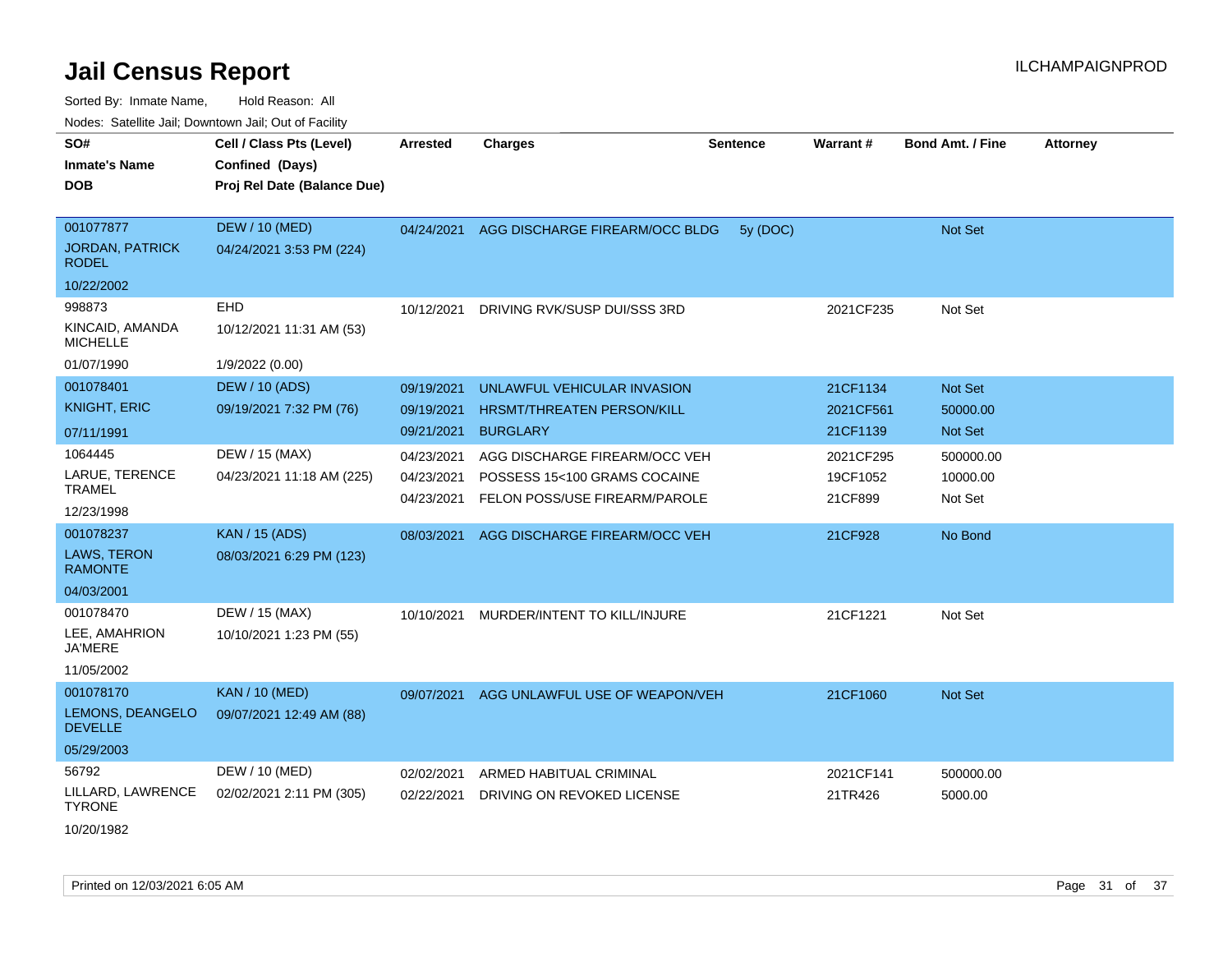Sorted By: Inmate Name, Hold Reason: All Nodes: Satellite Jail; Downtown Jail; Out of Facility

| roucs. Oatchite sail, Downtown sail, Out of Facility |                             |                 |                                          |                 |              |                         |                 |
|------------------------------------------------------|-----------------------------|-----------------|------------------------------------------|-----------------|--------------|-------------------------|-----------------|
| SO#                                                  | Cell / Class Pts (Level)    | <b>Arrested</b> | <b>Charges</b>                           | <b>Sentence</b> | Warrant#     | <b>Bond Amt. / Fine</b> | <b>Attorney</b> |
| <b>Inmate's Name</b>                                 | Confined (Days)             |                 |                                          |                 |              |                         |                 |
| <b>DOB</b>                                           | Proj Rel Date (Balance Due) |                 |                                          |                 |              |                         |                 |
|                                                      |                             |                 |                                          |                 |              |                         |                 |
| 001078407                                            | <b>EHD</b>                  | 09/21/2021      | DRIVING ON SUSPENDED LICENSE             |                 | 2019TR16777  | Not Set                 |                 |
| LOVE, BRANDON<br><b>TERRELL</b>                      | 09/21/2021 11:26 AM (74)    |                 |                                          |                 |              |                         |                 |
| 06/13/1994                                           | 12/19/2021 (0.00)           |                 |                                          |                 |              |                         |                 |
| 46837                                                | KAN / 15 (MAX)              | 09/07/2021      | <b>RESIDENTIAL BURGLARY</b>              |                 | 2019-CF-1207 | 25000.00                |                 |
| MARCRUM, JEFFERY<br>LEE.                             | 09/07/2021 11:43 AM (88)    |                 |                                          |                 |              |                         |                 |
| 11/17/1968                                           |                             |                 |                                          |                 |              |                         |                 |
| 1069949                                              | <b>EHD</b>                  | 11/30/2021      | DRIVING ON REVOKED LICENSE               |                 | 2021TR1726   | <b>Not Set</b>          |                 |
| <b>MARSHALL, ERIC</b><br><b>VONTREAL</b>             | 11/30/2021 3:13 PM (4)      |                 |                                          |                 |              |                         |                 |
| 04/28/1997                                           | 12/29/2021 (0.00)           |                 |                                          |                 |              |                         |                 |
| 001078575                                            | KAN / 10 (MED)              | 11/09/2021      | <b>GUNRUNNING</b>                        |                 | 21CF1330     | 750000.00               |                 |
| MCLAURIN, KEYON A                                    | 11/09/2021 12:41 PM (25)    |                 |                                          |                 |              |                         |                 |
|                                                      |                             |                 |                                          |                 |              |                         |                 |
| 11/19/2002                                           |                             |                 |                                          |                 |              |                         |                 |
| 1011046                                              | <b>KAN / 15 (ADS)</b>       |                 | 04/10/2021 ATTEMPT (FIRST DEGREE MURDER) |                 | 21CF392      | <b>Not Set</b>          |                 |
| <b>MILES, DARRION</b><br><b>ANTONIO KEVONTA</b>      | 04/11/2021 12:46 AM (237)   |                 |                                          |                 |              |                         |                 |
| 03/18/1990                                           |                             |                 |                                          |                 |              |                         |                 |
| 001077278                                            | DEW / 15 (MAX)              | 10/06/2020      | MURDER/INTENT TO KILL/INJURE             |                 | 2020CF146    | 2000000.00              |                 |
| MILLER, D'ANDRE                                      | 10/06/2020 12:49 PM (424)   | 10/06/2020      | AGG FLEEING POLICE/21 MPH OVER           |                 | 2019CF1171   | 50000.00                |                 |
| 09/08/1986                                           |                             |                 |                                          |                 |              |                         |                 |
| 963426                                               | <b>EHD</b>                  | 09/14/2021      | ACCIDENT INJURY/DEATH/11-403             |                 | 2020CF1367   | <b>Not Set</b>          |                 |
| MITCHELL, MARCELL<br><b>MARTELL</b>                  | 09/14/2021 9:03 AM (81)     |                 |                                          |                 |              |                         |                 |
| 12/19/1987                                           | 12/10/2021 (0.00)           |                 |                                          |                 |              |                         |                 |
| 1026477                                              | KAN / 15 (ADS)              | 09/21/2021      | AGG DISCHARGE FIREARM/OCC VEH            |                 | 21CF1138     | Not Set                 |                 |
| NEWBILL, DEVONTRE<br>LAMONT                          | 09/21/2021 2:27 AM (74)     | 09/22/2021      | PROBATION VIOLATION                      |                 | 20CF577      | Not Set                 |                 |

11/22/1993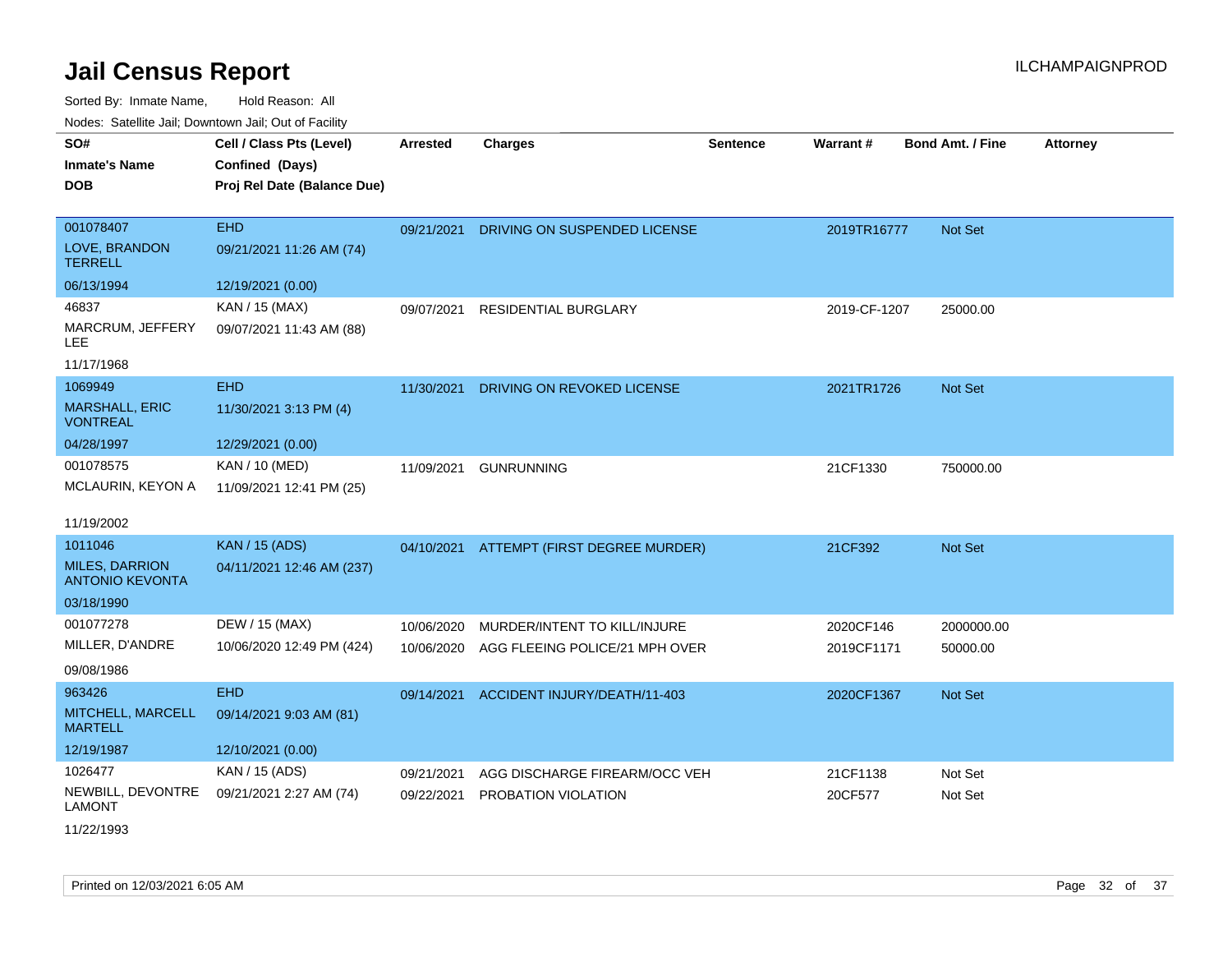| rouce. Calcinic Jan, Downtown Jan, Out or Facility    |                                                                            |                 |                                                                           |                 |                          |                         |                 |
|-------------------------------------------------------|----------------------------------------------------------------------------|-----------------|---------------------------------------------------------------------------|-----------------|--------------------------|-------------------------|-----------------|
| SO#<br><b>Inmate's Name</b><br>DOB                    | Cell / Class Pts (Level)<br>Confined (Days)<br>Proj Rel Date (Balance Due) | <b>Arrested</b> | <b>Charges</b>                                                            | <b>Sentence</b> | Warrant#                 | <b>Bond Amt. / Fine</b> | <b>Attorney</b> |
| 1072907<br>NIKOLAEV, YEVGENIY                         | <b>KAN</b><br>07/14/2021 10:10 PM (143)                                    | 07/14/2021      | CRIMINAL DAMAGE <\$500/SCHOOL<br>07/14/2021 ATTEMPT (FIRST DEGREE MURDER) |                 | 2021CF840<br>2021-CF-832 | 5000.00<br>2000000.00   |                 |
| 10/06/1983                                            |                                                                            |                 |                                                                           |                 |                          |                         |                 |
| 001078558<br>PARRISH, DOMINIC<br>WALTER<br>08/23/2001 | DEW / 10 (MED)<br>11/03/2021 1:25 PM (31)                                  | 11/03/2021      | UNLAWFUL USE OF A WEAPON                                                  |                 | 21CF1352                 | Not Set                 |                 |
| 58051<br>PASLEY, SHAWN<br><b>PATRICK</b>              | <b>EHD</b><br>12/01/2021 9:41 AM (3)                                       | 12/01/2021      | AGG DUI/NO VALID DL                                                       |                 | 2021CF40                 | Not Set                 |                 |
| 08/10/1982                                            | 12/13/2021 (0.00)                                                          |                 |                                                                           |                 |                          |                         |                 |
| 001077928<br>PATTON, MICHAEL<br>RYAN                  | EHD<br>09/01/2021 9:43 AM (94)                                             | 09/01/2021      | AGG DOMESTIC BATTERY/STRANGLE                                             |                 | 2021CF515                | Not Set                 |                 |
| 08/15/1994                                            | 12/31/2021 (0.00)                                                          |                 |                                                                           |                 |                          |                         |                 |
| 001078063                                             | <b>DEW / 15 (MAX)</b>                                                      | 06/15/2021      | AGG CRIM SEX ASSAULT/WEAPON                                               |                 | 2021CF678                | 1000000.00              |                 |
|                                                       | PERRY, ROBERT Junior 06/15/2021 4:37 PM (172)                              | 06/15/2021      | <b>ROBBERY</b>                                                            |                 | 2021CF159                | 25000.00                |                 |
| 12/21/1990                                            |                                                                            |                 |                                                                           |                 |                          |                         |                 |
| 1072761                                               | EHD                                                                        | 11/03/2021      | DRIVING ON SUSPENDED LICENSE                                              |                 | 2020TR5958               | Not Set                 |                 |
| POWELL, KYESHA<br><b>MONAE</b>                        | 11/03/2021 10:01 AM (31)                                                   |                 |                                                                           |                 |                          |                         |                 |
| 07/14/2000                                            | 12/17/2021 (0.00)                                                          |                 |                                                                           |                 |                          |                         |                 |
| 001077614<br><b>DEVON</b>                             | KAN / 15 (MAX)<br>ROBINSON, DONTRELL 01/17/2021 3:08 PM (321)              |                 | 01/17/2021 ATTEMPT (FIRST DEGREE MURDER)                                  |                 | 21CF66                   | Not Set                 |                 |
| 09/22/2002                                            |                                                                            |                 |                                                                           |                 |                          |                         |                 |
| 1061216                                               | KAN / 10 (MED)                                                             | 06/22/2021      | HOME INVASION/FIREARM                                                     |                 | 21CF727                  | Not Set                 |                 |
| RUNGE, ANDRE<br>MARSEAN                               | 06/22/2021 4:42 PM (165)                                                   |                 |                                                                           |                 |                          |                         |                 |
| 12/05/1997                                            |                                                                            |                 |                                                                           |                 |                          |                         |                 |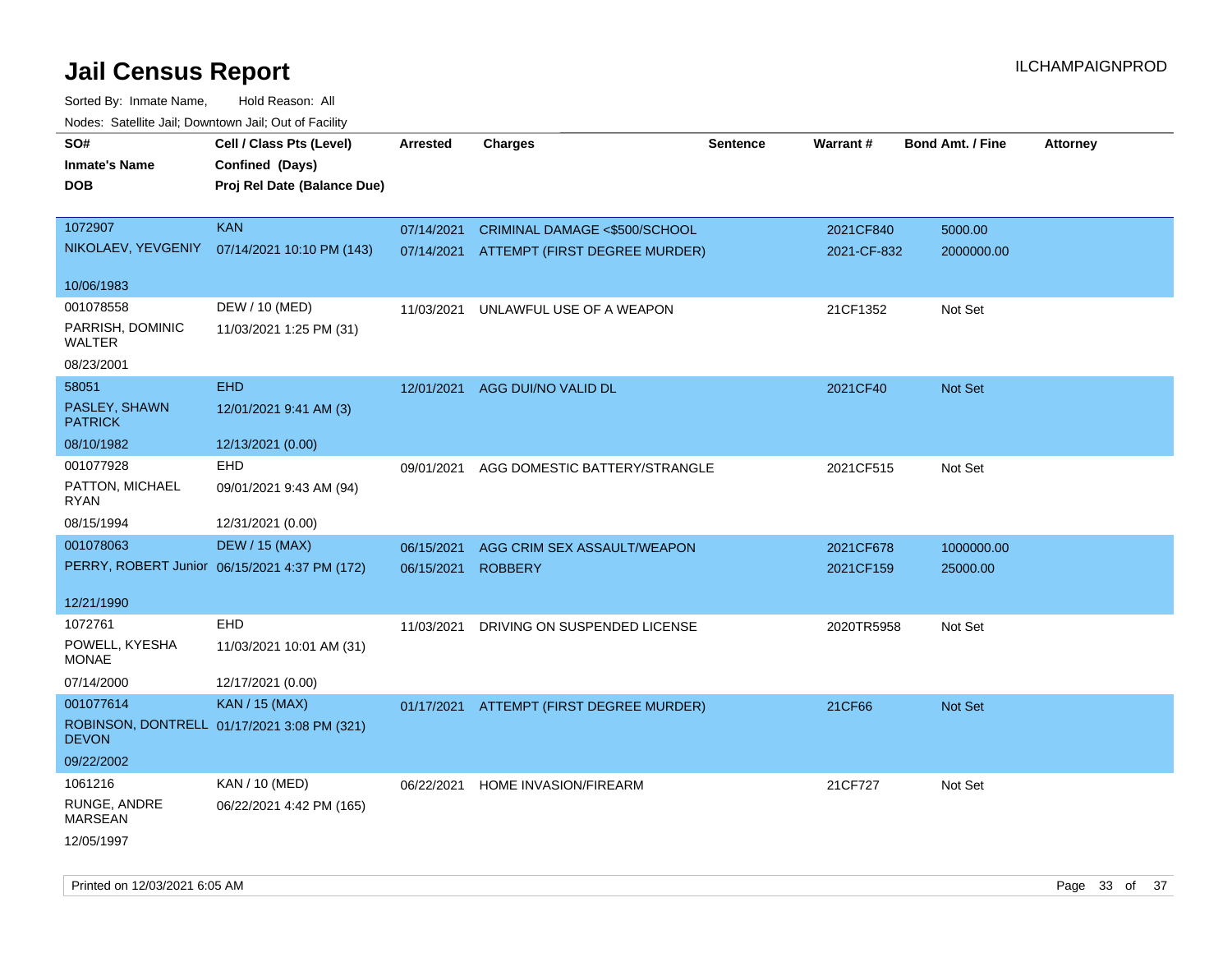| SO#<br><b>Inmate's Name</b><br><b>DOB</b>                                               | Cell / Class Pts (Level)<br>Confined (Days)<br>Proj Rel Date (Balance Due)                      | <b>Arrested</b>                                                                                | <b>Charges</b>                                                                                                                                                                                                                    | <b>Sentence</b> | Warrant#                                                                                    | <b>Bond Amt. / Fine</b>                                                               | <b>Attorney</b> |
|-----------------------------------------------------------------------------------------|-------------------------------------------------------------------------------------------------|------------------------------------------------------------------------------------------------|-----------------------------------------------------------------------------------------------------------------------------------------------------------------------------------------------------------------------------------|-----------------|---------------------------------------------------------------------------------------------|---------------------------------------------------------------------------------------|-----------------|
| 650295<br>SANDAGE, JERALD<br><b>EUGENE</b><br>06/07/1971<br>1062194<br>SIMMONS, MICHAEL | <b>PIA / 50 (MAX)</b><br>04/22/2020 6:30 AM (591)<br>DEW / 15 (MAX)<br>02/27/2020 1:11 PM (646) | 04/22/2020<br>04/22/2020<br>04/22/2020<br>04/22/2020<br>04/22/2020<br>02/27/2020<br>09/23/2020 | <b>CRIMINAL SEXUAL ASSAULT</b><br><b>CRIMINAL SEXUAL ASSAULT</b><br><b>CRIMINAL SEXUAL ABUSE</b><br><b>CRIMINAL SEXUAL ASSAULT</b><br><b>OFFICIAL MISCONDUCT</b><br>MURDER/OTHER FORCIBLE FELONY<br>AGG BATTERY/DISCHARGE FIREARM |                 | 2020-CF407<br>2020-CF408<br>2020-CF409<br>2020-CF410<br>2019-CF1811<br>20CF-247<br>20CF1061 | 750000.00<br>750000.00<br>750000.00<br>750000.00<br>25000.00<br>1000000.00<br>Not Set |                 |
| JAMAL<br>11/03/1997                                                                     |                                                                                                 |                                                                                                |                                                                                                                                                                                                                                   |                 |                                                                                             |                                                                                       |                 |
| 001078115<br><b>SMITH, JAMES</b><br>NASHAUN, Junior<br>09/18/2000                       | KAN / 15 (MAX)<br>07/01/2021 2:44 PM (156)                                                      | 07/01/2021<br>07/30/2021                                                                       | ARMED VIOLENCE/CATEGORY I<br>DRIVING ON SUSPENDED LICENSE                                                                                                                                                                         |                 | 21CF772<br>21TR5804                                                                         | Not Set<br>1500.00                                                                    |                 |
| 55331<br>SMITH, TARRIO<br><b>TERRELLE</b><br>04/25/1982                                 | DEW / 15 (MAX)<br>07/31/2021 2:22 AM (126)                                                      | 07/31/2021                                                                                     | ARMED HABITUAL CRIMINAL                                                                                                                                                                                                           | 10y/0m/0d (DC   |                                                                                             | Not Set                                                                               |                 |
| 001077868<br>SPEARMENT,<br><b>KENTRELL</b><br>01/21/2002                                | <b>DEW / 15 (MAX)</b><br>04/21/2021 9:48 PM (227)                                               | 04/21/2021                                                                                     | ARMED ROBBERY/ARMED W/FIREARM<br>08/19/2021 FLEEING/ATTEMPT ELUDE OFFICER                                                                                                                                                         |                 | 21CF445<br>2021TR1053                                                                       | <b>Not Set</b><br>1000.00                                                             |                 |
| 001077854<br>STUKINS, DANNY RAY<br>07/05/1985                                           | EHD<br>09/15/2021 10:17 AM (80)<br>3/13/2022 (0.00)                                             | 09/15/2021                                                                                     | DRIVING RVK/SUSP DUI/SSS 4-9                                                                                                                                                                                                      |                 | 2021CF306                                                                                   | Not Set                                                                               |                 |
| 1046632<br>08/10/1996                                                                   | <b>KAN / 15 (MAX)</b><br>TATE, JAVON MARQUIS 09/14/2021 12:10 PM (81)                           | 09/14/2021                                                                                     | ARMED VIOLENCE/CATEGORY II                                                                                                                                                                                                        |                 | 21CF912                                                                                     | 750000.00                                                                             |                 |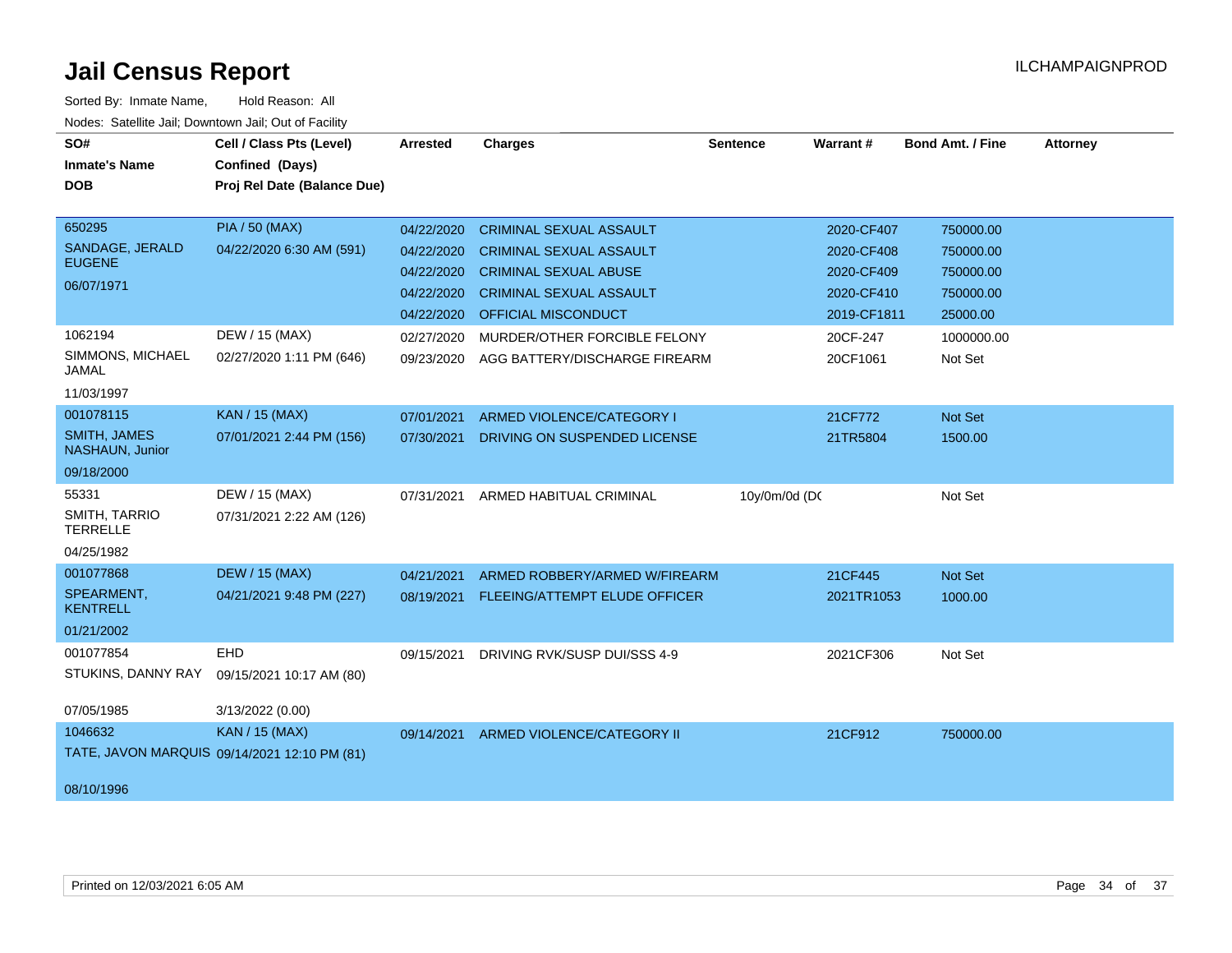| SO#                              | Cell / Class Pts (Level)    | <b>Arrested</b> | <b>Charges</b>                | <b>Sentence</b> | Warrant#   | <b>Bond Amt. / Fine</b> | <b>Attorney</b> |
|----------------------------------|-----------------------------|-----------------|-------------------------------|-----------------|------------|-------------------------|-----------------|
| <b>Inmate's Name</b>             | Confined (Days)             |                 |                               |                 |            |                         |                 |
| <b>DOB</b>                       | Proj Rel Date (Balance Due) |                 |                               |                 |            |                         |                 |
|                                  |                             |                 |                               |                 |            |                         |                 |
| 949990                           | <b>DEW / 15 (MAX)</b>       | 07/27/2021      | AGG DISCHARGE FIREARM/OCC VEH |                 | 2021CF829  | 750000.00               |                 |
| THATCH, CALVIN<br><b>ANTHONY</b> | 07/27/2021 5:12 PM (130)    | 07/27/2021      | <b>WARRANT OUT OF COUNTY</b>  |                 | 21TR49     | 1500.00                 |                 |
| 07/09/1986                       |                             |                 |                               |                 |            |                         |                 |
| 001077662                        | DEW / 15 (MAX)              | 02/03/2021      | ARMED ROBBERY/ARMED W/FIREARM |                 | 21CF123    | 250000.00               |                 |
| TIPSORD, NOAH LEE                | 02/03/2021 4:33 PM (304)    |                 |                               |                 |            |                         |                 |
| 08/14/1998                       |                             |                 |                               |                 |            |                         |                 |
| 1033031                          | KAN / 15 (MAX)              |                 |                               |                 |            |                         |                 |
| TOMS, ANDREW                     |                             | 08/19/2020      | *AGG BATTERY W/FIREARM/PERSON |                 | 2020-CF923 | 500000.00               |                 |
| <b>CHUCKY</b>                    | 08/19/2020 5:59 PM (472)    |                 |                               |                 |            |                         |                 |
| 09/28/1978                       |                             |                 |                               |                 |            |                         |                 |
| 27007                            | KAN / 15 (MAX)              | 09/19/2021      | DOMESTIC BATTERY/OTHER PRIOR  |                 | 21CF1133   | No Bond                 |                 |
| TUELL, ROBERT<br><b>STEPHEN</b>  | 09/19/2021 9:51 AM (76)     |                 |                               |                 |            |                         |                 |
| 09/25/1967                       |                             |                 |                               |                 |            |                         |                 |
| 969709                           | EHD / 5 (MIN)               | 10/29/2021      | DRIVING ON SUSPENDED LICENSE  |                 | 20TR2181   | 5000.00                 |                 |
| TUFTE, BRYCE<br><b>MATTHEW</b>   | 10/29/2021 3:14 PM (36)     | 10/29/2021      | CRIM DMG TO PROP \$500-10K    |                 |            | Not Set                 |                 |
| 05/30/1988                       | 12/20/2021 (0.00)           |                 |                               |                 |            |                         |                 |
| 001078263                        | KAN / 10 (ADS)              | 08/11/2021      | AGG BATTERY/PUBLIC PLACE      |                 | 2020CF420  | 7500.00                 |                 |
| TURK, BRANDON<br><b>LARSHAWN</b> | 08/11/2021 6:23 PM (115)    | 08/11/2021      | RECEIVE/POSS/SELL STOLEN VEH  |                 | 2020CF928  | 200000.00               |                 |
| 10/18/1995                       |                             |                 |                               |                 |            |                         |                 |
| 64700                            | <b>KAN / 10 (MED)</b>       | 09/07/2021      | UNLAWFUL USE OF A WEAPON      |                 | 21CF1074   | Not Set                 |                 |
| TURNER, ADAM<br><b>ANTONIO</b>   | 09/08/2021 12:49 AM (87)    |                 |                               |                 |            |                         |                 |
| 08/29/1985                       |                             |                 |                               |                 |            |                         |                 |
| 001078386                        | KAN / 10 (MED)              | 09/14/2021      | POSSESSION OF STOLEN FIREARM  |                 | 2021CF1099 | 250000.00               |                 |
| TURNER, AMARIO                   | 09/14/2021 11:42 PM (81)    |                 |                               |                 |            |                         |                 |
| 09/23/2002                       |                             |                 |                               |                 |            |                         |                 |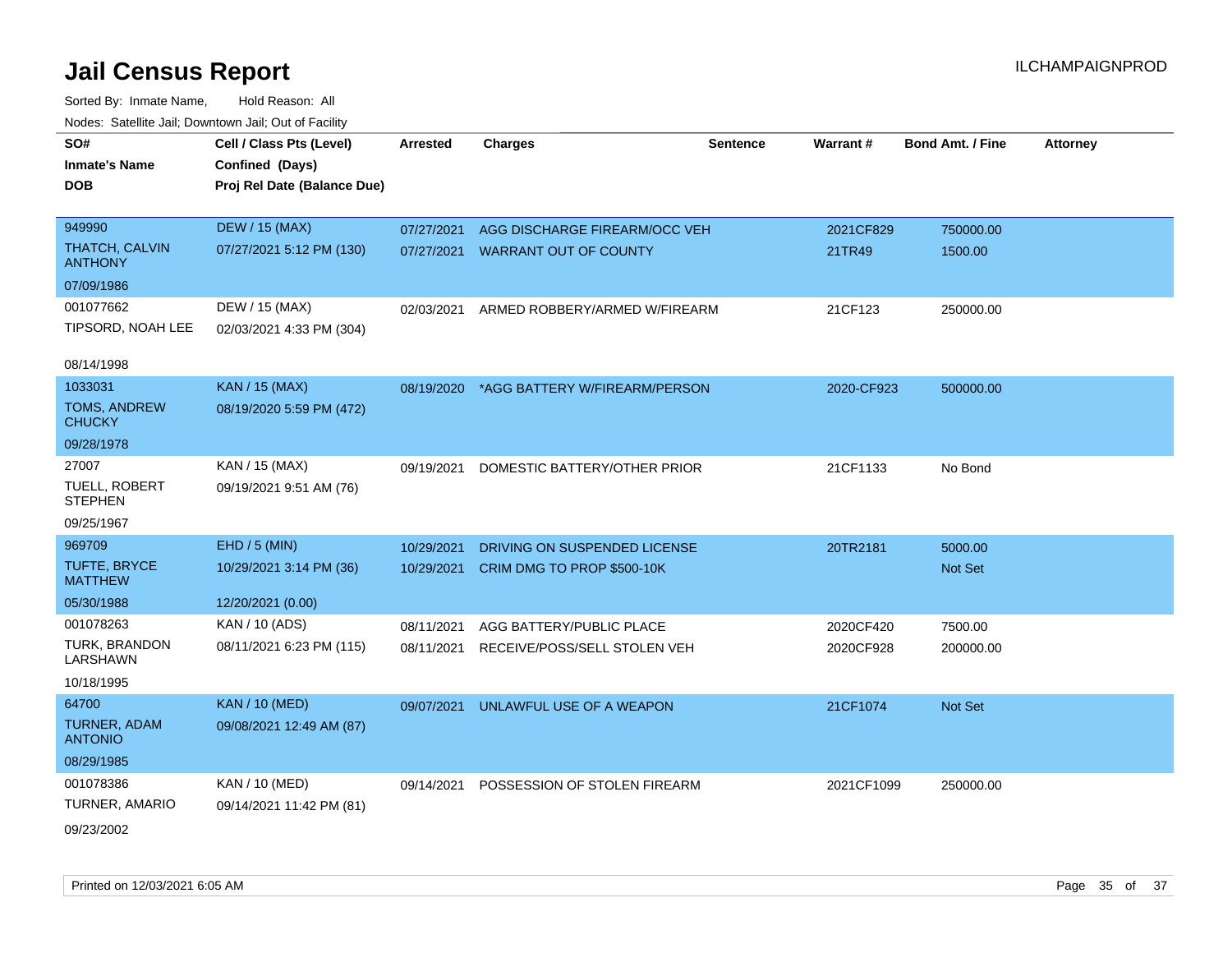| Noucs. Catchitic sail, Downtown sail, Out of Facility |                             |                 |                                    |                 |                 |                         |                 |
|-------------------------------------------------------|-----------------------------|-----------------|------------------------------------|-----------------|-----------------|-------------------------|-----------------|
| SO#                                                   | Cell / Class Pts (Level)    | <b>Arrested</b> | <b>Charges</b>                     | <b>Sentence</b> | <b>Warrant#</b> | <b>Bond Amt. / Fine</b> | <b>Attorney</b> |
| <b>Inmate's Name</b>                                  | Confined (Days)             |                 |                                    |                 |                 |                         |                 |
| <b>DOB</b>                                            | Proj Rel Date (Balance Due) |                 |                                    |                 |                 |                         |                 |
|                                                       |                             |                 |                                    |                 |                 |                         |                 |
| 1050636                                               | <b>KAN / 15 (MAX)</b>       | 09/24/2021      | FELON POSS/USE WEAPON/FIREARM      |                 | 21CF1154        | <b>Not Set</b>          |                 |
| <b>TURNER, TIMOTHY</b><br><b>SEANTEZ</b>              | 09/24/2021 9:18 PM (71)     |                 |                                    |                 |                 |                         |                 |
| 09/27/1994                                            |                             |                 |                                    |                 |                 |                         |                 |
| 1040925                                               | KAN / 10 (MED)              | 10/05/2021      | AGG BATTERY/DISCHARGE FIREARM      |                 | 2021CF1105      | 1000000.00              |                 |
| WEATHERALL,<br>JOHNNY EARL JAMES                      | 10/05/2021 4:17 PM (60)     |                 |                                    |                 |                 |                         |                 |
| 04/29/1994                                            |                             |                 |                                    |                 |                 |                         |                 |
| 1062558                                               | <b>DEW / 10 (MED)</b>       | 10/02/2021      | FELON POSS/USE WEAPON/FIREARM      |                 | 21CF1185        | Not Set                 |                 |
| <b>WELLS, JIAMANTE</b><br><b>AMORE</b>                | 10/02/2021 8:29 PM (63)     |                 |                                    |                 |                 |                         |                 |
| 09/02/1995                                            |                             |                 |                                    |                 |                 |                         |                 |
| 1002033                                               | KAN / 15 (MAX)              | 09/08/2021      | DRIVING ON SUSPENDED LICENSE       |                 | 2019-TR-11944   | 5000.00                 |                 |
| <b>WEST, ANTONIO</b>                                  | 09/08/2021 11:01 PM (87)    | 09/08/2021      | ARMED ROBBERY/ARMED W/FIREARM      |                 | 2020-CF-1406    | 500000.00               |                 |
| DEONTA                                                |                             | 09/08/2021      | AGG UNLAWFUL USE OF WEAPON/VEH     |                 | 2021-CF-AWOW    | Not Set                 |                 |
| 04/15/1992                                            |                             | 09/08/2021      | <b>OBSTRCT JUSTICE/LEAVE STATE</b> |                 | 2021-CF-AWOW    | Not Set                 |                 |
|                                                       |                             | 09/08/2021      | ARMED VIOLENCE/CATEGORY I          |                 | 2021-CF-AWOW    | Not Set                 |                 |
| 1022068                                               | <b>DEW / 15 (ADS)</b>       | 10/10/2021      | FELON POSS/USE WEAPON/FIREARM      |                 | 21CF1212        | <b>Not Set</b>          |                 |
| <b>WILKINS, MICHAEL</b><br>CARL                       | 10/10/2021 5:07 AM (55)     |                 |                                    |                 |                 |                         |                 |
| 07/10/1992                                            |                             |                 |                                    |                 |                 |                         |                 |
| 001077508                                             | DEW / 15 (ADS)              | 12/10/2020      | MURDER/STRONG PROB KILL/INJURE     |                 | 2020CF1293      | No Bond                 |                 |
| <b>WILLIAMS, CALVIN</b><br><b>TIMOTHY</b>             | 12/10/2020 8:55 PM (359)    |                 |                                    |                 |                 |                         |                 |
| 10/23/2002                                            |                             |                 |                                    |                 |                 |                         |                 |
| 539662                                                | <b>KAN / 10 (MED)</b>       | 08/14/2021      | <b>AGGRAVATED BATTERY</b>          |                 | 21CF979         | No Bond                 |                 |
| <b>WILLIAMS, JAVONTAE</b>                             | 08/14/2021 1:28 AM (112)    | 08/14/2021      | AGGRAVATED DOMESTIC BATTERY        |                 | 2020CF1098      | 25000.00                |                 |
| <b>DEMAR</b>                                          |                             | 08/14/2021      | DOM BTRY/CONTACT/1-2 PRECONV       |                 | 2021CF770       | 250000.00               |                 |
| 07/28/1991                                            |                             | 08/14/2021      | <b>CITY OV ARREST</b>              |                 | 2017OV893       | 1000.00                 |                 |